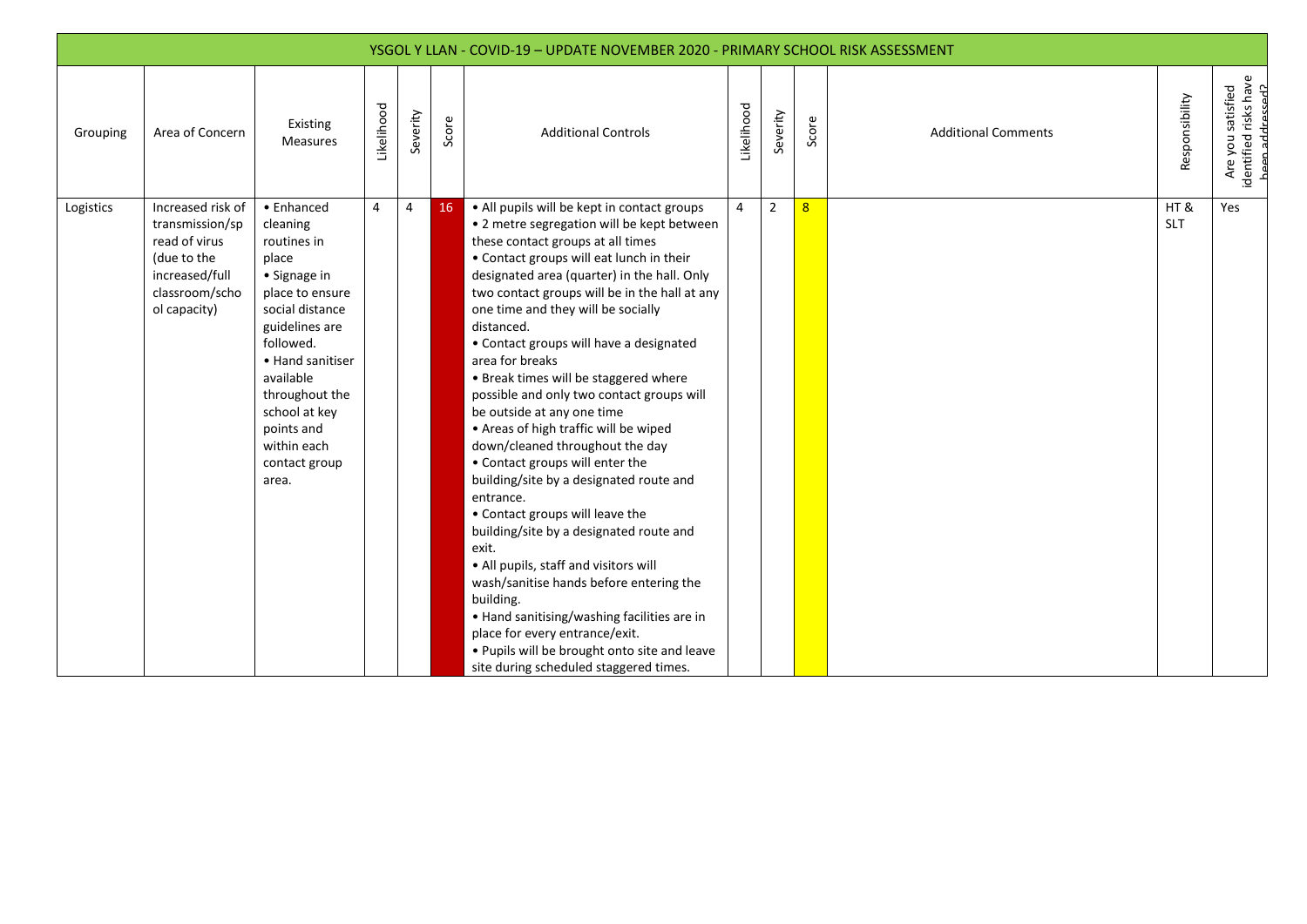| Logistics | Accommodation | • School    | $\overline{4}$ | 4 | 16 | • Desks (mainly KS2) will be arranged        | $\overline{4}$ | $\overline{2}$ | 8 | • LAs have capacity data and it may be possible to run     | HT& | Yes |
|-----------|---------------|-------------|----------------|---|----|----------------------------------------------|----------------|----------------|---|------------------------------------------------------------|-----|-----|
|           |               | capacity    |                |   |    | forward facing where possible and groups     |                |                |   | a variety of models as the advice on social distancing     | Gov |     |
|           |               | calculation |                |   |    | socially distanced where appropriate.        |                |                |   | matures with the prevailing scientific advice.             |     |     |
|           |               |             |                |   |    | • The teachers work area will be marked      |                |                |   | . In primary schools, WG guidance recognises that it is    |     |     |
|           |               |             |                |   |    | out ensuring 2 metre social distancing is in |                |                |   | not practicable to expect learners to maintain social      |     |     |
|           |               |             |                |   |    | place. All staff will be encouraged to keep  |                |                |   | distancing of 2 metres. This is based on medical advice    |     |     |
|           |               |             |                |   |    | distance from pupils.                        |                |                |   | and evidence which suggests that the risk of infection     |     |     |
|           |               |             |                |   |    | • Each contact group (Class) will have a     |                |                |   | and transmission for children is likely to be lower.       |     |     |
|           |               |             |                |   |    | drop off and pick up time to stagger         |                |                |   | • Each contact group (Class) will have designated times    |     |     |
|           |               |             |                |   |    | movement on site. Demarcation will be in     |                |                |   | to move around school (i.e. break times, toilet breaks     |     |     |
|           |               |             |                |   |    | place in identified external areas.          |                |                |   | etc. will be timetabled). Radio contact will be used       |     |     |
|           |               |             |                |   |    | • Breaks and lunchtimes will be staggered    |                |                |   | when non timetabled movements are due to take              |     |     |
|           |               |             |                |   |    | or arranged so that contact groups do not    |                |                |   | place.                                                     |     |     |
|           |               |             |                |   |    | mix. Only two contact groups will be on the  |                |                |   | • Practitioners recognise that younger children will not   |     |     |
|           |               |             |                |   |    | playground at any one time in their own      |                |                |   | be able to maintain social distancing at all times. They   |     |     |
|           |               |             |                |   |    | designated area.                             |                |                |   | will be encouraged to and will seek to maintain some       |     |     |
|           |               |             |                |   |    | • Parents will drop off and pick up at       |                |                |   | distancing where possible.                                 |     |     |
|           |               |             |                |   |    | school gates. No parents will gather         |                |                |   | • Adults will maintain a social distance of 2m from        |     |     |
|           |               |             |                |   |    | outside as only children will exit the       |                |                |   | each other and older pupils (KS2).                         |     |     |
|           |               |             |                |   |    | vehicles.                                    |                |                |   | • Classrooms will be adapted as necessary to reduce        |     |     |
|           |               |             |                |   |    | • Access to school by appointment only.      |                |                |   | face-to-face seating and apply some social distancing      |     |     |
|           |               |             |                |   |    | . No classroom will exceed 32 pupils.        |                |                |   | (especially for adults).                                   |     |     |
|           |               |             |                |   |    | • Current school numbers:                    |                |                |   | • Foundation Phase will work as normal meaning that        |     |     |
|           |               |             |                |   |    | Nursey - 9                                   |                |                |   | smaller groups will be in different areas (enhanced,       |     |     |
|           |               |             |                |   |    | Reception - 10                               |                |                |   | continuous provision) of the classroom or outside thus     |     |     |
|           |               |             |                |   |    | Year 1 - 10                                  |                |                |   | reducing the time that the whole class is together.        |     |     |
|           |               |             |                |   |    | Year $2 - 7$                                 |                |                |   | . No more than two adults will be in the main office at    |     |     |
|           |               |             |                |   |    | Year 3 - 15                                  |                |                |   | any one time. Pupils do not enter the office.              |     |     |
|           |               |             |                |   |    | Year 4 - 15                                  |                |                |   | • Maximum capacity signs to be put up in areas used        |     |     |
|           |               |             |                |   |    | Year 5 - 10                                  |                |                |   | by multiple staff (e.g. 2 in main office, 4 in staff room) |     |     |
|           |               |             |                |   |    | Year 6 - 16                                  |                |                |   |                                                            |     |     |
|           |               |             |                |   |    |                                              |                |                |   |                                                            |     |     |
|           |               |             |                |   |    | • Total capacity of contact groups:          |                |                |   |                                                            |     |     |
|           |               |             |                |   |    | Classroom 1: 9 am, 19 pm<br>Classroom 2: 17  |                |                |   |                                                            |     |     |
|           |               |             |                |   |    |                                              |                |                |   |                                                            |     |     |
|           |               |             |                |   |    | Classroom 3:30                               |                |                |   |                                                            |     |     |
|           |               |             |                |   |    | Classroom 4: 26                              |                |                |   |                                                            |     |     |
|           |               |             |                |   |    | • Ensure the reception/main office is safe   |                |                |   |                                                            |     |     |
|           |               |             |                |   |    | for staff. 2 metre social distancing can be  |                |                |   |                                                            |     |     |
|           |               |             |                |   |    | achieved with a maximum of two in the        |                |                |   |                                                            |     |     |
|           |               |             |                |   |    | office.                                      |                |                |   |                                                            |     |     |
|           |               |             |                |   |    | • Maximum capacity of areas used by          |                |                |   |                                                            |     |     |
|           |               |             |                |   |    | multiple staff:                              |                |                |   |                                                            |     |     |
|           |               |             |                |   |    | Main office: 2                               |                |                |   |                                                            |     |     |
|           |               |             |                |   |    | Staff room: 4                                |                |                |   |                                                            |     |     |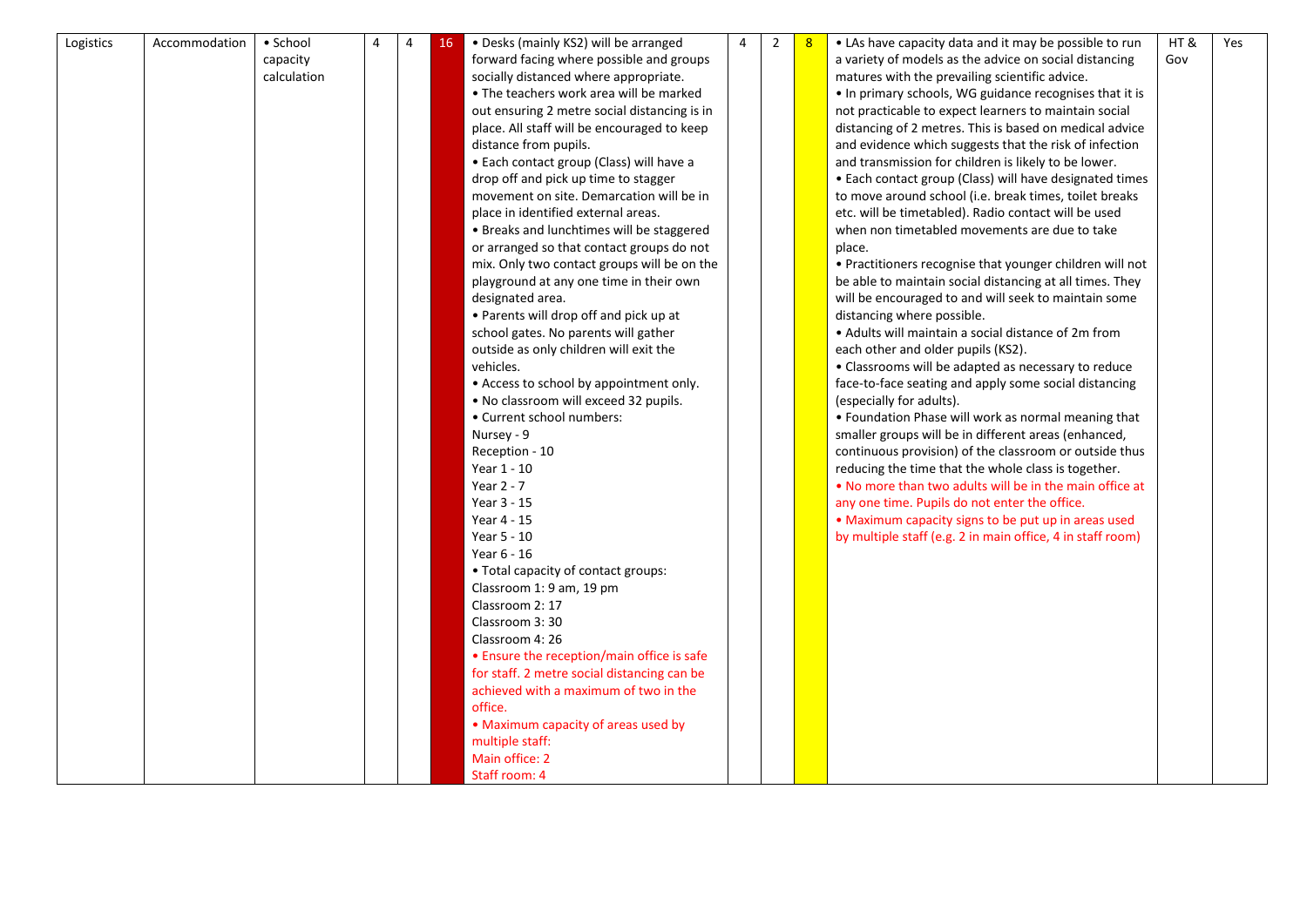| Logistics | Accommodation | • Health and  | 4 | 4 | 16 | • Staff and pupils will be encouraged to       | $\overline{2}$ | 4 | 8 | • Please note that the caretaker and various staff have  | HT&   | Yes |
|-----------|---------------|---------------|---|---|----|------------------------------------------------|----------------|---|---|----------------------------------------------------------|-------|-----|
|           | Function      | safety        |   |   |    | sanitise before entering the classroom and     |                |   |   | been in the building whilst closed to pupils - water has | Staff |     |
|           |               | requirements  |   |   |    | before leaving.                                |                |   |   | been run through taps and toilets reducing the risk of   |       |     |
|           |               | related to    |   |   |    | The school will ensure that all the            |                |   |   | legionnaires' disease.                                   |       |     |
|           |               | school        |   |   |    | necessary health and safety checks have        |                |   |   | . The school will liaise with our Health and Safety      |       |     |
|           |               | classroom and |   |   |    | been undertaken after period of closedown      |                |   |   | adviser for a comprehensive assessment and checklist.    |       |     |
|           |               | use of space  |   |   |    | such as Legionnaires' disease, sprinkler and   |                |   |   |                                                          |       |     |
|           |               | within the    |   |   |    | fire alarm testing, dust extraction, etc.      |                |   |   |                                                          |       |     |
|           |               | school.       |   |   |    | • Staff and pupils will be encouraged to       |                |   |   |                                                          |       |     |
|           |               |               |   |   |    | wipe down areas of high traffic (e.g. tables,  |                |   |   |                                                          |       |     |
|           |               |               |   |   |    | chairs, handles etc.)                          |                |   |   |                                                          |       |     |
|           |               |               |   |   |    | . Hand sanitiser/hand wash stations will be    |                |   |   |                                                          |       |     |
|           |               |               |   |   |    | available for all persons entering site.       |                |   |   |                                                          |       |     |
|           |               |               |   |   |    | Hands will be washed on arrival, when          |                |   |   |                                                          |       |     |
|           |               |               |   |   |    | leaving the school or setting, before and      |                |   |   |                                                          |       |     |
|           |               |               |   |   |    | after handling food, before and after          |                |   |   |                                                          |       |     |
|           |               |               |   |   |    | handling objects and equipment that may        |                |   |   |                                                          |       |     |
|           |               |               |   |   |    | have been used by others, where there has      |                |   |   |                                                          |       |     |
|           |               |               |   |   |    | been any physical contact and after people     |                |   |   |                                                          |       |     |
|           |               |               |   |   |    | blow their nose, sneeze or cough.              |                |   |   |                                                          |       |     |
|           |               |               |   |   |    | • Teaching staff and TA's will have cleaning   |                |   |   |                                                          |       |     |
|           |               |               |   |   |    | equipment available to use throughout the      |                |   |   |                                                          |       |     |
|           |               |               |   |   |    | day (Anti-bacterial wipes and sprays).         |                |   |   |                                                          |       |     |
|           |               |               |   |   |    | • Limited outside items will be brought into   |                |   |   |                                                          |       |     |
|           |               |               |   |   |    | classrooms. KS2 only will bring in a pencil    |                |   |   |                                                          |       |     |
|           |               |               |   |   |    | case whilst FP will be supplied. Stationary    |                |   |   |                                                          |       |     |
|           |               |               |   |   |    | equipment will remain at each pupil's desk     |                |   |   |                                                          |       |     |
|           |               |               |   |   |    | throughout the day and then put away           |                |   |   |                                                          |       |     |
|           |               |               |   |   |    | until the next session.                        |                |   |   |                                                          |       |     |
|           |               |               |   |   |    | • Small bags only will be acceptable in        |                |   |   |                                                          |       |     |
|           |               |               |   |   |    | cloakroom to minimise the possibility of       |                |   |   |                                                          |       |     |
|           |               |               |   |   |    | items falling on the floor and other people    |                |   |   |                                                          |       |     |
|           |               |               |   |   |    | handling such items.                           |                |   |   |                                                          |       |     |
|           |               |               |   |   |    | . Food will be provided on site and            |                |   |   |                                                          |       |     |
|           |               |               |   |   |    | delivered to each classroom.                   |                |   |   |                                                          |       |     |
|           |               |               |   |   |    | . Windows and doors will be kept open          |                |   |   |                                                          |       |     |
|           |               |               |   |   |    | where possible to ensure natural air           |                |   |   |                                                          |       |     |
|           |               |               |   |   |    | flow/fresh air through all rooms in use.       |                |   |   |                                                          |       |     |
|           |               |               |   |   |    | • A school reopening checklist will be         |                |   |   |                                                          |       |     |
|           |               |               |   |   |    | completed to ensure all statutory              |                |   |   |                                                          |       |     |
|           |               |               |   |   |    | inspections are up to date and continue.       |                |   |   |                                                          |       |     |
|           |               |               |   |   |    | • Breaks and toilet times will be staggered    |                |   |   |                                                          |       |     |
|           |               |               |   |   |    | to minimise movement around school             |                |   |   |                                                          |       |     |
|           |               |               |   |   |    | throughout the day.                            |                |   |   |                                                          |       |     |
|           |               |               |   |   |    | . Lunch will be eaten in the hall; Pupils will |                |   |   |                                                          |       |     |
|           |               |               |   |   |    | only use areas assigned to them during the     |                |   |   |                                                          |       |     |
|           |               |               |   |   |    | day. Only two school contact groups will be    |                |   |   |                                                          |       |     |
|           |               |               |   |   |    | in the hall at any one time.                   |                |   |   |                                                          |       |     |
|           |               |               |   |   |    | • Each Group of children will be assigned      |                |   |   |                                                          |       |     |
|           |               |               |   |   |    | their own toilets:                             |                |   |   |                                                          |       |     |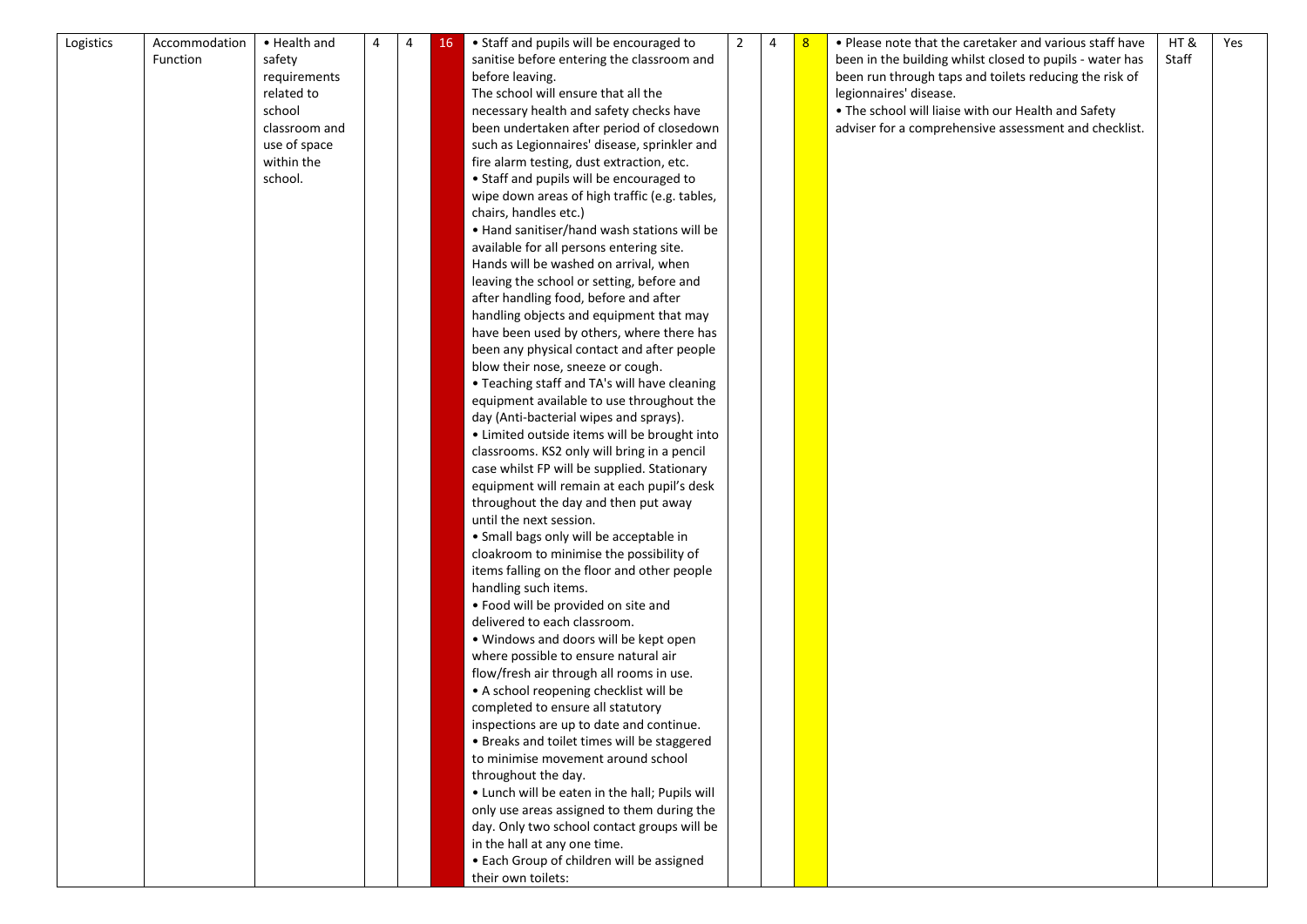|           |                                              |                                                                                                                                                                                                                                                                                                                                                                                             |                |                |    | Classroom/Group 1: Reception toilets<br>Classroom/Group 2: Toilets by office<br>Classroom/Group 3: Class 3<br>Classroom/Group 4: Boys & Accessible<br>toilet for girls.<br>Playgroup: Toilets by office (to be wiped<br>down after use by PG supervisor)                                                                                                                                                                                                                                                                                                                                                                                                                                                                                                                                                                                                                                                                                                                                                                                                                                                                                                                                                                                                                                                                                                                                                                                                                                                                                                                           |                |   |   |                                                                                                                                                              |                   |     |
|-----------|----------------------------------------------|---------------------------------------------------------------------------------------------------------------------------------------------------------------------------------------------------------------------------------------------------------------------------------------------------------------------------------------------------------------------------------------------|----------------|----------------|----|------------------------------------------------------------------------------------------------------------------------------------------------------------------------------------------------------------------------------------------------------------------------------------------------------------------------------------------------------------------------------------------------------------------------------------------------------------------------------------------------------------------------------------------------------------------------------------------------------------------------------------------------------------------------------------------------------------------------------------------------------------------------------------------------------------------------------------------------------------------------------------------------------------------------------------------------------------------------------------------------------------------------------------------------------------------------------------------------------------------------------------------------------------------------------------------------------------------------------------------------------------------------------------------------------------------------------------------------------------------------------------------------------------------------------------------------------------------------------------------------------------------------------------------------------------------------------------|----------------|---|---|--------------------------------------------------------------------------------------------------------------------------------------------------------------|-------------------|-----|
| Logistics | Transport,<br>Access to Site<br>and Car Park | • Very school<br>specific, ranging<br>from minimal<br>requirements<br>with the<br>majority living<br>within 3 miles<br>with safe travel<br>to school to<br>schools that<br>require the<br>majority of their<br>learners to be<br>transported to<br>school.<br>· In addition,<br>consideration<br>needs to be<br>given to<br>vulnerable<br>learners<br>requiring<br>bespoke<br>arrangements. | $\overline{3}$ | $\overline{4}$ | 12 | • Employees should attend the workplace<br>on foot or by using personal mode of<br>transport in preference to public transport.<br>• Employees should not car share (unless<br>in same household). If using public<br>transport or car sharing, staff and pupils<br>will be encouraged to wear face masks.<br>• Physical distancing must be observed in<br>the car park with adequate space between<br>vehicles therefore likely reduced car park<br>capacity. Staff, if arriving at the same time<br>should wait until other members of staff<br>have left the area if adequate space cannot<br>be left between vehicles.<br>• Learners and parents / carers should<br>attend the school on foot or by using<br>personal mode of transport in preference<br>to public transport.<br>• Learners and parents / carers should not<br>car share with other families. If using public<br>transport or car sharing, pupils will be<br>encouraged to wear face masks.<br>• Physical distancing must be observed in<br>the car park / drop off points with<br>adequate space between other people /<br>vehicles.<br>• Learners travelling by taxi transport will<br>be subject to social distancing rules and<br>will be encouraged to wear a face mask<br>(although this is not compulsory for<br>primary).<br>• SLT on gate to let taxis and buses in and<br>out once safe (and if appropriate). Taxi<br>service generally uses the car park adjacent<br>to the school drive<br>· Staff will man each entrance gate to<br>minimise the need for parents to enter the<br>school grounds. | $\overline{2}$ | 4 | 8 | • SLT on gate to let taxis and buses in and out once<br>safe (and if appropriate). Taxi service generally uses<br>the car park adjacent to the school drive. | HT&<br><b>SLT</b> | Yes |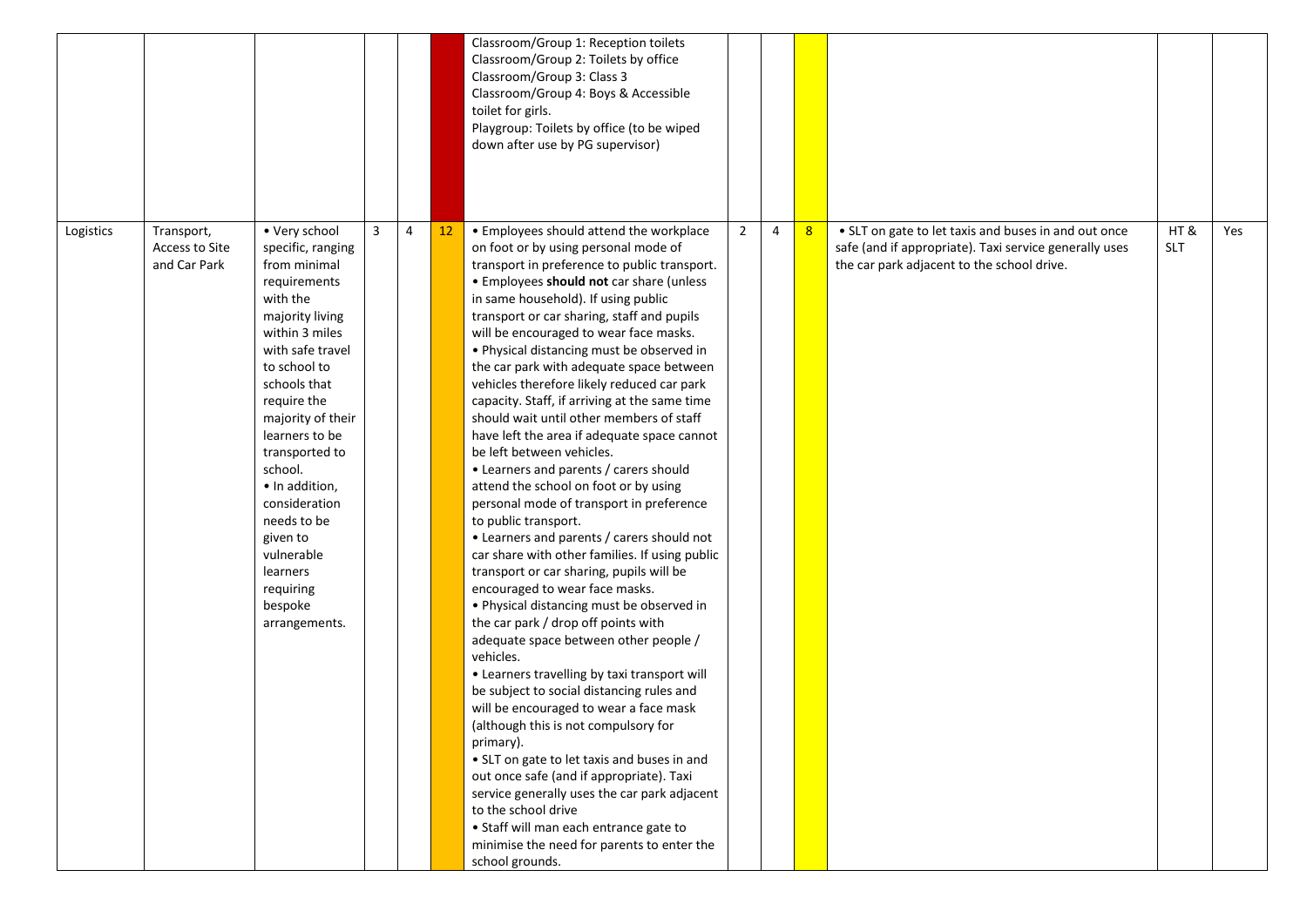|                     |                                                 |                                                                                                                                                               |   |    | • Parents / carers will be told in advance<br>the drop off/pick up times, designated<br>entrance/exit they are assigned. If these<br>windows are missed all other groups will<br>enter/leave the grounds before drop<br>off/pick up will be allowed.                                                                                                                                                                                                                                                                                                                                                                                                                                                                                                                                                                                                    |                |                |   |                                                                                                                                                                                                                                                                                                                                                                                                                                                                                                                                                                                                                                                                             |                   |     |
|---------------------|-------------------------------------------------|---------------------------------------------------------------------------------------------------------------------------------------------------------------|---|----|---------------------------------------------------------------------------------------------------------------------------------------------------------------------------------------------------------------------------------------------------------------------------------------------------------------------------------------------------------------------------------------------------------------------------------------------------------------------------------------------------------------------------------------------------------------------------------------------------------------------------------------------------------------------------------------------------------------------------------------------------------------------------------------------------------------------------------------------------------|----------------|----------------|---|-----------------------------------------------------------------------------------------------------------------------------------------------------------------------------------------------------------------------------------------------------------------------------------------------------------------------------------------------------------------------------------------------------------------------------------------------------------------------------------------------------------------------------------------------------------------------------------------------------------------------------------------------------------------------------|-------------------|-----|
| Learners &<br>Staff | Identification of<br>learners to<br>reintegrate | • WG are asking<br>school and<br>settings to plan<br>for a full return<br>of all learners<br>on a phased<br>approach from<br>the start of the<br>autumn term. | 4 | 20 | • Needs led reintegration will be<br>considered.<br>• Reduce need for mixing of classes, no<br>contact groups/Class will exceed 32 pupils,<br>groups will have designated toilets, indoor<br>space and external space allocated.<br>. Individual risk assessments of all learners<br>with care plans.<br>. Individual risk assessments of all staff<br>within vulnerable categories.<br>• Children will not be allowed to move<br>between contact groups.<br>• Integrated approach:<br>- Week beginning 31st Aug to involve<br><b>INSET/Planning &amp; Preparation days</b><br>- $7th$ & $8th$ Sept – Rec, Yrs 1, 3 & 5<br>- 9 <sup>th</sup> & 10 <sup>th</sup> Sept - Rec, Yrs 2, 4 & 6<br>- Friday 11 <sup>th</sup> Sept - all statutory yr grps<br>- Wk beg 14 <sup>th</sup> Sept - R-Yr6 & Nur grp 1<br>- Wk beg $21^{st}$ Sept – R-Yr6 & Nur grp 2 | $\overline{2}$ | $\overline{4}$ | 8 | • Reintroduce learners in blocks or cohorts, such as a<br>different group of learners each week or each day.<br>• Consider mixing year groups to allow children of the<br>same household to attend at the same time.<br>• This should also be considered for children of critical<br>workers and vulnerable children.<br>• If a learner is unable to attend the physical setting of<br>the school, it is vital that the school continues to<br>engage with the learner remotely.<br>• Integration of additional wrap-around care:<br>Clwb Ddraig (ASC) open wk beg Monday 7th Sept<br>Breakfast Club open wk beg Monday 14th Sept<br>Playgroup open wk beg Monday 14th Sept | HT&<br><b>SLT</b> | Yes |
|                     |                                                 |                                                                                                                                                               |   |    | - Wk beg 28 <sup>th</sup> Sept - all year groups<br>including Nursery                                                                                                                                                                                                                                                                                                                                                                                                                                                                                                                                                                                                                                                                                                                                                                                   |                |                |   |                                                                                                                                                                                                                                                                                                                                                                                                                                                                                                                                                                                                                                                                             |                   |     |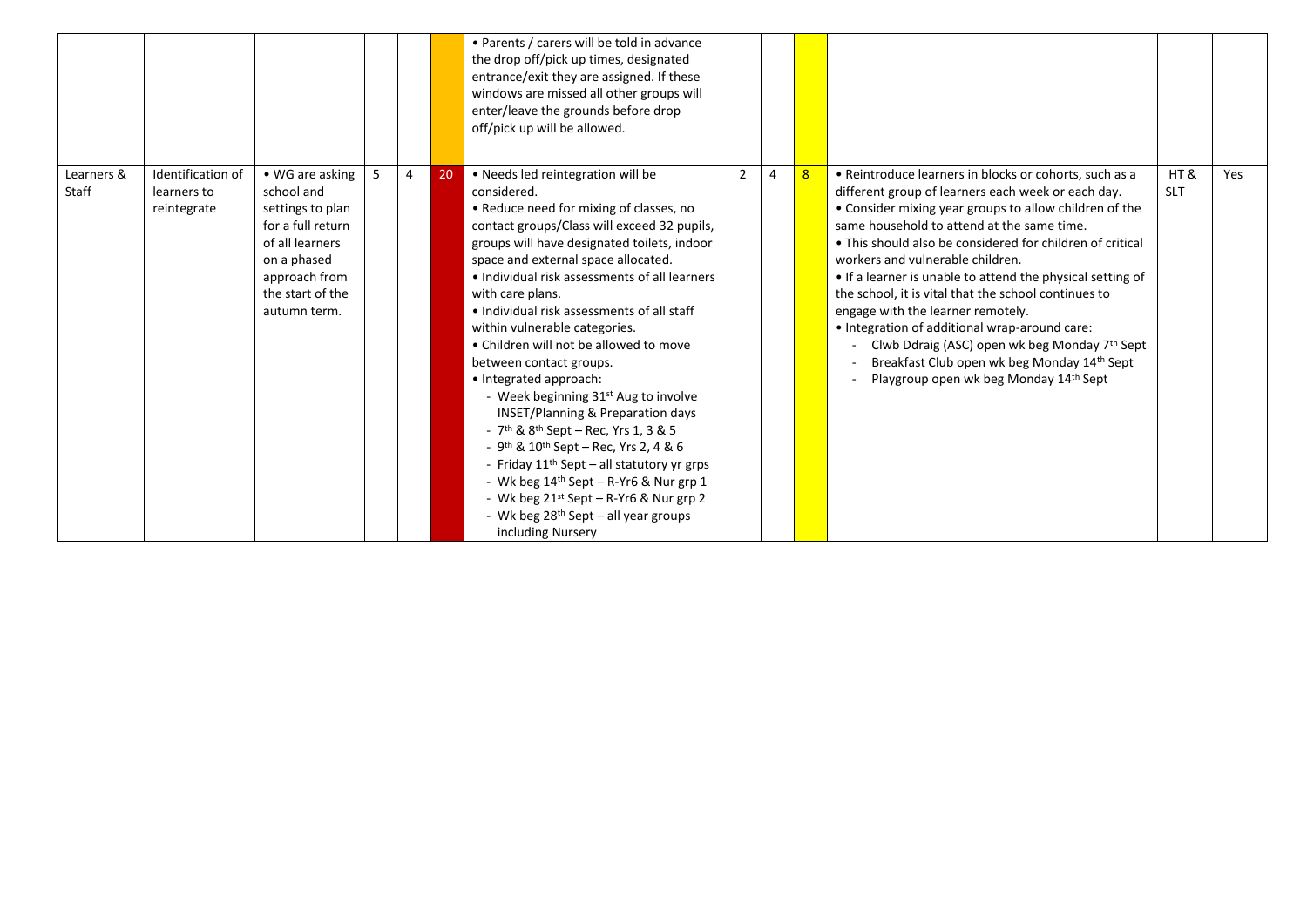| Learners & | Clarifying    | • Standard                   | 4 | 12 | • School will liaise with their LA to          | $\overline{2}$ | $\overline{4}$ | 8 | • This should be a process of encouragement rather     | LA, | Yes |
|------------|---------------|------------------------------|---|----|------------------------------------------------|----------------|----------------|---|--------------------------------------------------------|-----|-----|
| Staff      | purpose of    | attendance                   |   |    | determine the guidance and expectations        |                |                |   | than enforcement, unless it falls under a safeguarding | HT& |     |
|            | educational   | demands will be              |   |    | to be shared with parent / carers and to       |                |                |   | concern (up until 14 <sup>th</sup> September).         | Gov |     |
|            | attendance on | difficult to                 |   |    | create the checking and follow-up              |                |                |   | • School will keep a record of attendance and families |     |     |
|            | school sites  | enforce as the               |   |    | procedures if they feel that learners are      |                |                |   | should notify their school if their child is unable to |     |     |
|            |               | wishes of                    |   |    | falling outside of these expectations.         |                |                |   | attend. This will help schools, settings and local     |     |     |
|            |               | parents / carers             |   |    | • Schools and settings should work with        |                |                |   | authorities understand any barriers to learners        |     |     |
|            |               | will vary                    |   |    | parents/carers to secure regular school        |                |                |   | returning to school and identify any further support   |     |     |
|            |               | significantly in             |   |    | attendance from September 14th (start of       |                |                |   | needed. At this stage we would not expect parents to   |     |     |
|            |               | relation to their            |   |    | term) as this will be essential to help pupils |                |                |   | be fined for non-attendance.                           |     |     |
|            |               | expectations                 |   |    | catch up on missed education, make             |                |                |   | • School will continue to inform social workers where  |     |     |
|            |               | about the                    |   |    | progress and promote their wellbeing and       |                |                |   | children with a social worker do not attend.           |     |     |
|            |               | safety and                   |   |    | wider development.                             |                |                |   |                                                        |     |     |
|            |               | security of their            |   |    | . No-one with Covid-19 symptoms should         |                |                |   |                                                        |     |     |
|            |               | children under               |   |    | attend a setting for any reason.               |                |                |   |                                                        |     |     |
|            |               | a re-                        |   |    | • Eligible children - including priority       |                |                |   |                                                        |     |     |
|            |               | engagement                   |   |    | groups - should be strongly encouraged to      |                |                |   |                                                        |     |     |
|            |               | programme.                   |   |    | attend school, unless they are self-isolating  |                |                |   |                                                        |     |     |
|            |               | • All statutory              |   |    | or they are vulnerable (in which case they     |                |                |   |                                                        |     |     |
|            |               | pupils will be               |   |    | should follow medical advice).                 |                |                |   |                                                        |     |     |
|            |               | expected to                  |   |    | • If someone in their household is             |                |                |   |                                                        |     |     |
|            |               | attend from                  |   |    | vulnerable, they should only attend if         |                |                |   |                                                        |     |     |
|            |               | 14 <sup>th</sup> Sept unless |   |    | stringent measures can be adhered to, and      |                |                |   |                                                        |     |     |
|            |               | they fall into               |   |    | the child is able to understand and follow     |                |                |   |                                                        |     |     |
|            |               | the critical                 |   |    | those instructions.                            |                |                |   |                                                        |     |     |
|            |               | vulnerable                   |   |    |                                                |                |                |   |                                                        |     |     |
|            |               | category.                    |   |    |                                                |                |                |   |                                                        |     |     |
|            |               |                              |   |    |                                                |                |                |   |                                                        |     |     |
|            |               |                              |   |    |                                                |                |                |   |                                                        |     |     |
|            |               |                              |   |    |                                                |                |                |   |                                                        |     |     |
|            |               |                              |   |    |                                                |                |                |   |                                                        |     |     |
|            |               |                              |   |    |                                                |                |                |   |                                                        |     |     |
|            |               |                              |   |    |                                                |                |                |   |                                                        |     |     |
|            |               |                              |   |    |                                                |                |                |   |                                                        |     |     |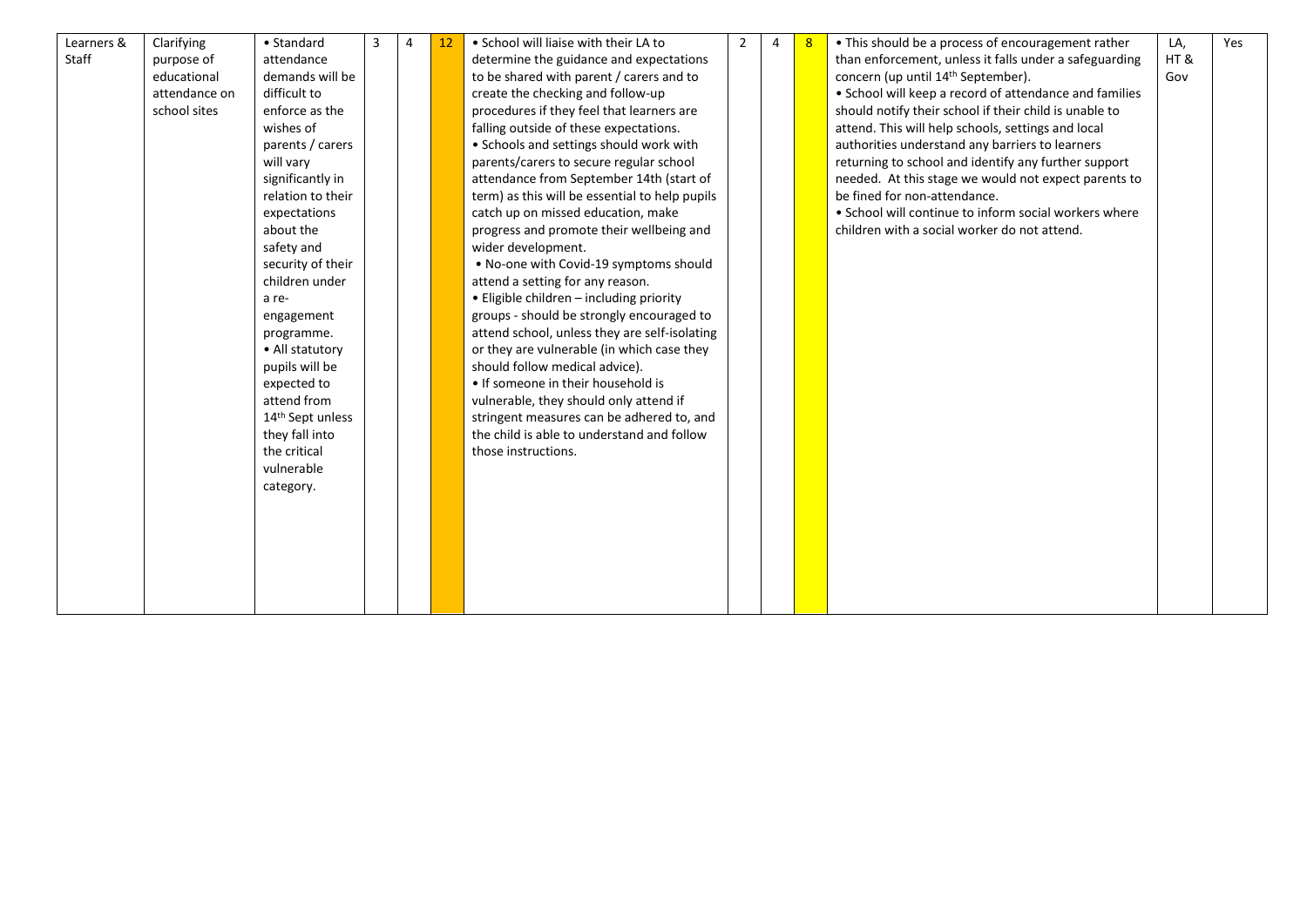| Learners &<br>Staff | <b>Staff Availability</b>                                                                                                                 | • Due to<br>possible rota<br>systems, staff<br>availability is<br>currently<br>appropriate.<br>• Around 6.25%<br>are officially<br>shielding, and<br>18.75% have<br>been shielding<br>due to a<br>vulnerable<br>category. No<br>staff have been<br>unavailable for<br>work for other<br>reasons.<br>• 50% of staff<br>have school<br>aged children. | 3              | 3 | 9 | • As contact with more learners increases<br>so the risk of staff requiring self-isolation<br>increases.<br>• Staff with severe asthma and/or other<br>medical conditions should be considered<br>and measures in place to ensure social<br>distancing guidelines are followed.<br>• Staff who suffer with anxiety may find it<br>difficult to attend work without<br>reassurances. Staff should return to school<br>in stages before children attend.<br>• Identify staff who are home working and<br>staff available to work in school.<br>• Identify staff with childcare<br>responsibilities and work into a possible<br>rota.<br>• School to consider redeployment of staff<br>to ensure equity and balance.<br>• Staff to work in teams (FP, KS2, Early<br>Years etc.) to plan and respond to learners'<br>tasks. | $\overline{2}$ | 3 | 6 | • National / local guidance on asthma / other<br>medical conditions to be followed.<br>• Guidance for schools on teacher / learner ratios -<br>particularly in the Foundation Phase will be followed.<br>• School will:<br>- communicate clear and consistent expectations<br>around attendance to parents/carers throughout the<br>school year<br>- identify learners who are reluctant or anxious about<br>returning or who are at risk of disengagement and<br>develop plans for re-engaging them. This should<br>include disadvantaged and vulnerable children and<br>young people, especially those who were persistently<br>absent prior to the pandemic or who have not<br>engaged with school regularly during the pandemic<br>- work closely with other professionals as appropriate<br>to support the return to school, including continuing to<br>notify the child's social worker, if they have one, of<br>non-attendance.<br>. HT will continually assess the availability of staff.<br>• HT, SLT & teachers will continually assess the mental<br>health of learners (attending and in non-attendance)<br>and act accordingly.                                        | HT,<br>SLT&<br>Gov   | Yes |
|---------------------|-------------------------------------------------------------------------------------------------------------------------------------------|-----------------------------------------------------------------------------------------------------------------------------------------------------------------------------------------------------------------------------------------------------------------------------------------------------------------------------------------------------|----------------|---|---|-------------------------------------------------------------------------------------------------------------------------------------------------------------------------------------------------------------------------------------------------------------------------------------------------------------------------------------------------------------------------------------------------------------------------------------------------------------------------------------------------------------------------------------------------------------------------------------------------------------------------------------------------------------------------------------------------------------------------------------------------------------------------------------------------------------------------|----------------|---|---|-------------------------------------------------------------------------------------------------------------------------------------------------------------------------------------------------------------------------------------------------------------------------------------------------------------------------------------------------------------------------------------------------------------------------------------------------------------------------------------------------------------------------------------------------------------------------------------------------------------------------------------------------------------------------------------------------------------------------------------------------------------------------------------------------------------------------------------------------------------------------------------------------------------------------------------------------------------------------------------------------------------------------------------------------------------------------------------------------------------------------------------------------------------------------------------|----------------------|-----|
| Learners &<br>Staff | Risk assessing<br>vulnerable staff<br>and learners<br>(vulnerable to<br>catching Covid-<br>19 and/or due<br>to lack of school<br>contact) | • Schools have<br>an<br>understanding<br>of staff and<br>learners who<br>are defined as<br>'vulnerable'<br>under the<br>prevailing<br>demands and<br>have safety<br>measures in<br>place.                                                                                                                                                           | $\overline{2}$ | 4 | 8 | • Create a register of staff and learners<br>who are defined as 'vulnerable'.<br>• This will need to be updated as this<br>dynamic situation changes and any<br>adjustment to status will need to be<br>communicated in advance of the new<br>status taking effect.<br>• Groups or individuals defined as<br>'vulnerable' to have bespoke risk<br>assessments in place if regular Covid-19<br>risk assessments not appropriate for their<br>situations.<br>• If any learners or staff use medication,<br>make sure that it is kept at school and not<br>sent home to avoid possible<br>contamination.                                                                                                                                                                                                                   | $\overline{2}$ | 4 | 8 | . This should be done in partnership with the LA to<br>ensure consistency and appropriate consultation with<br>all stakeholders.<br>• Communicate to parents that medication needs to<br>be in school and up-to-date (e.g. Epi-pen, inhalers).<br>• Rapid Deployment of PCR Antigen Testing - the rapid<br>deployment of testing will be made available to<br>support outbreaks in schools/settings by the NHS<br>Wales TTP Programme and Local Health Boards will<br>facilitate PCR antigen testing for everybody in the<br>school/setting 'bubbles' (small, consistent group of no<br>more than 8) that are affected by the outbreak and<br>everyone in the school/setting if it has been<br>established that the setting has not followed Welsh<br>Government guidelines for schools and/or Infection<br>Prevention and Control measures.<br>• The method for delivery and sampling of rapid<br>antigen tests can be executed in a range of ways such<br>as the deployment of Mobile Testing Units (MTUs),<br>temporary testing satellites and drop off and collection<br>routes. The most appropriate testing channel will be<br>discussed and agreed between all stakeholders. | HT,<br>SLT&<br>Staff | Yes |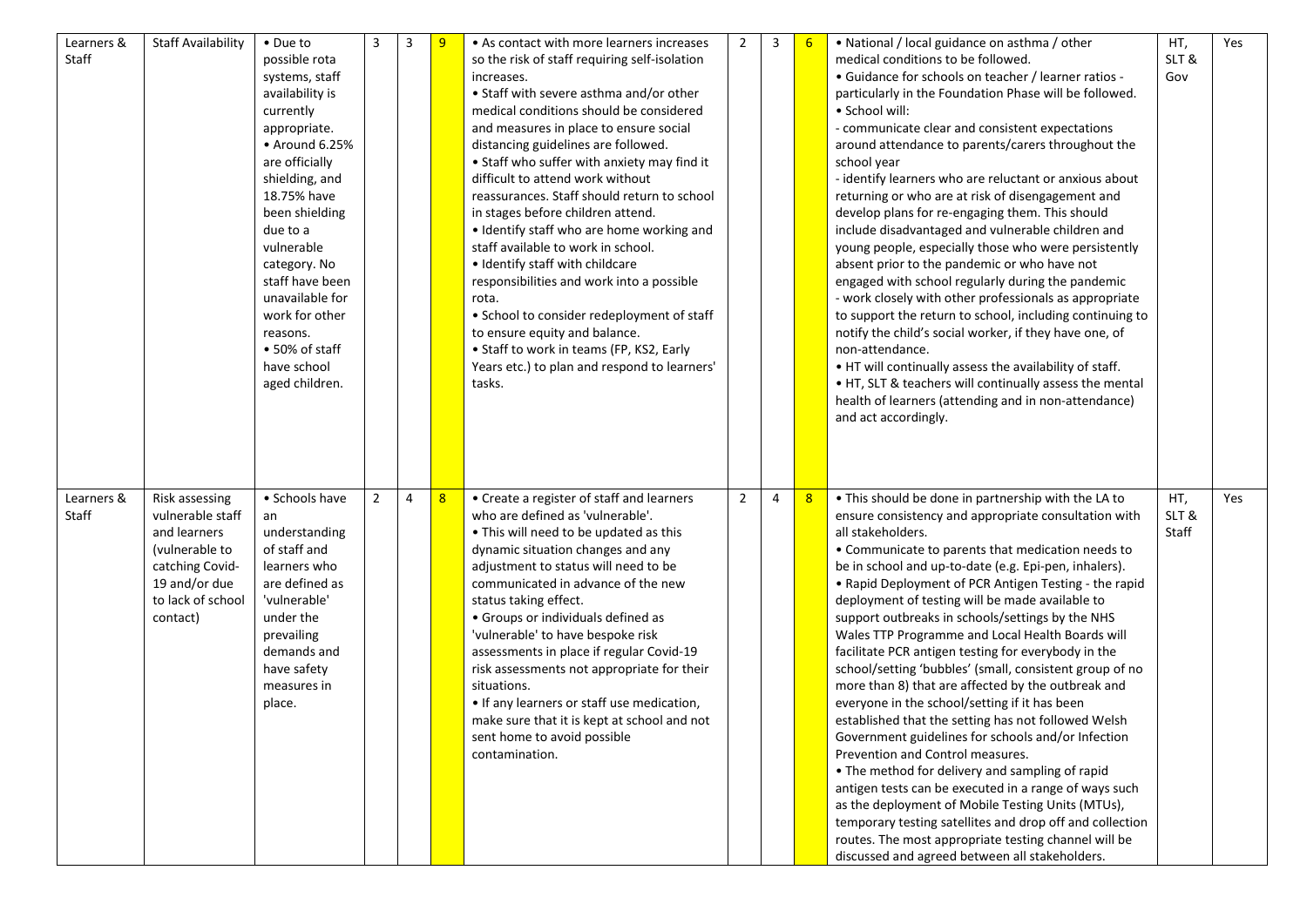| Staff<br>Staff<br>carers who are feeling unwell / displaying<br>to show symptoms on site - these will be fully<br>symptoms in<br>employees,<br>school-<br>learners or<br>Covid-19 symptoms must not attend / visit<br>understood by both staff and parents / carers.<br>parents / carers<br>• Those showing symptoms will be kept separate until<br>Employees,<br>school.<br>who are feeling<br>• If anyone becomes unwell when in school<br>Learners,<br>they can be collected and taken home. Ideally, this<br>Parents / Carers<br>unwell /<br>they must leave school as soon as<br>should be in a separate room (Outdoor classroom),<br>practicable and follow self-isolation<br>supervised at a distance of two metres. The old<br>displaying<br>Covid-19<br>guidelines. Isolation rooms and toilets are<br>disabled toilet will be available for anyone in isolation.<br>available on site - outdoor classroom.<br>• Anyone displaying symptoms should stay at home for<br>symptoms must<br>• School to monitor sickness absence of<br>not attend /<br>10-14 days in accordance with guidelines at that<br>visit school.<br>learners/staff and report any suspected<br>moment in time. Anyone who lives with someone<br>incidence of Covid-19 symptoms to LA. Any<br>displaying symptoms but remains well should stay at<br>confirmed cases will be reported to LA.<br>home for 14 days from the day the first person<br>• Those showing symptoms will be kept<br>became ill.<br>separate until they can be collected and<br>• WG guidance recommends that essential measures<br>taken home. An isolation room will be in<br>include:<br>place along with an available toilet. Staff<br>- a requirement that people who are ill stay at home<br>will keep 2 metres from any pupil in<br>- robust hand and respiratory hygiene | Learners &<br>Display of | 3<br>$\bullet$ Any | 4 | 12 | • Any employees, learners or parents /      | $\overline{2}$ | 4 | • School has clear procedures if learners or staff begin | SLT & | Yes |
|------------------------------------------------------------------------------------------------------------------------------------------------------------------------------------------------------------------------------------------------------------------------------------------------------------------------------------------------------------------------------------------------------------------------------------------------------------------------------------------------------------------------------------------------------------------------------------------------------------------------------------------------------------------------------------------------------------------------------------------------------------------------------------------------------------------------------------------------------------------------------------------------------------------------------------------------------------------------------------------------------------------------------------------------------------------------------------------------------------------------------------------------------------------------------------------------------------------------------------------------------------------------------------------------------------------------------------------------------------------------------------------------------------------------------------------------------------------------------------------------------------------------------------------------------------------------------------------------------------------------------------------------------------------------------------------------------------------------------------------------------------------------------------------------------------------------------------|--------------------------|--------------------|---|----|---------------------------------------------|----------------|---|----------------------------------------------------------|-------|-----|
|                                                                                                                                                                                                                                                                                                                                                                                                                                                                                                                                                                                                                                                                                                                                                                                                                                                                                                                                                                                                                                                                                                                                                                                                                                                                                                                                                                                                                                                                                                                                                                                                                                                                                                                                                                                                                                    |                          |                    |   |    |                                             |                |   |                                                          |       |     |
|                                                                                                                                                                                                                                                                                                                                                                                                                                                                                                                                                                                                                                                                                                                                                                                                                                                                                                                                                                                                                                                                                                                                                                                                                                                                                                                                                                                                                                                                                                                                                                                                                                                                                                                                                                                                                                    |                          |                    |   |    |                                             |                |   |                                                          |       |     |
|                                                                                                                                                                                                                                                                                                                                                                                                                                                                                                                                                                                                                                                                                                                                                                                                                                                                                                                                                                                                                                                                                                                                                                                                                                                                                                                                                                                                                                                                                                                                                                                                                                                                                                                                                                                                                                    |                          |                    |   |    |                                             |                |   |                                                          |       |     |
|                                                                                                                                                                                                                                                                                                                                                                                                                                                                                                                                                                                                                                                                                                                                                                                                                                                                                                                                                                                                                                                                                                                                                                                                                                                                                                                                                                                                                                                                                                                                                                                                                                                                                                                                                                                                                                    |                          |                    |   |    |                                             |                |   |                                                          |       |     |
|                                                                                                                                                                                                                                                                                                                                                                                                                                                                                                                                                                                                                                                                                                                                                                                                                                                                                                                                                                                                                                                                                                                                                                                                                                                                                                                                                                                                                                                                                                                                                                                                                                                                                                                                                                                                                                    |                          |                    |   |    |                                             |                |   |                                                          |       |     |
|                                                                                                                                                                                                                                                                                                                                                                                                                                                                                                                                                                                                                                                                                                                                                                                                                                                                                                                                                                                                                                                                                                                                                                                                                                                                                                                                                                                                                                                                                                                                                                                                                                                                                                                                                                                                                                    |                          |                    |   |    |                                             |                |   |                                                          |       |     |
|                                                                                                                                                                                                                                                                                                                                                                                                                                                                                                                                                                                                                                                                                                                                                                                                                                                                                                                                                                                                                                                                                                                                                                                                                                                                                                                                                                                                                                                                                                                                                                                                                                                                                                                                                                                                                                    |                          |                    |   |    |                                             |                |   |                                                          |       |     |
|                                                                                                                                                                                                                                                                                                                                                                                                                                                                                                                                                                                                                                                                                                                                                                                                                                                                                                                                                                                                                                                                                                                                                                                                                                                                                                                                                                                                                                                                                                                                                                                                                                                                                                                                                                                                                                    |                          |                    |   |    |                                             |                |   |                                                          |       |     |
|                                                                                                                                                                                                                                                                                                                                                                                                                                                                                                                                                                                                                                                                                                                                                                                                                                                                                                                                                                                                                                                                                                                                                                                                                                                                                                                                                                                                                                                                                                                                                                                                                                                                                                                                                                                                                                    |                          |                    |   |    |                                             |                |   |                                                          |       |     |
|                                                                                                                                                                                                                                                                                                                                                                                                                                                                                                                                                                                                                                                                                                                                                                                                                                                                                                                                                                                                                                                                                                                                                                                                                                                                                                                                                                                                                                                                                                                                                                                                                                                                                                                                                                                                                                    |                          |                    |   |    |                                             |                |   |                                                          |       |     |
|                                                                                                                                                                                                                                                                                                                                                                                                                                                                                                                                                                                                                                                                                                                                                                                                                                                                                                                                                                                                                                                                                                                                                                                                                                                                                                                                                                                                                                                                                                                                                                                                                                                                                                                                                                                                                                    |                          |                    |   |    |                                             |                |   |                                                          |       |     |
|                                                                                                                                                                                                                                                                                                                                                                                                                                                                                                                                                                                                                                                                                                                                                                                                                                                                                                                                                                                                                                                                                                                                                                                                                                                                                                                                                                                                                                                                                                                                                                                                                                                                                                                                                                                                                                    |                          |                    |   |    |                                             |                |   |                                                          |       |     |
|                                                                                                                                                                                                                                                                                                                                                                                                                                                                                                                                                                                                                                                                                                                                                                                                                                                                                                                                                                                                                                                                                                                                                                                                                                                                                                                                                                                                                                                                                                                                                                                                                                                                                                                                                                                                                                    |                          |                    |   |    |                                             |                |   |                                                          |       |     |
|                                                                                                                                                                                                                                                                                                                                                                                                                                                                                                                                                                                                                                                                                                                                                                                                                                                                                                                                                                                                                                                                                                                                                                                                                                                                                                                                                                                                                                                                                                                                                                                                                                                                                                                                                                                                                                    |                          |                    |   |    |                                             |                |   |                                                          |       |     |
|                                                                                                                                                                                                                                                                                                                                                                                                                                                                                                                                                                                                                                                                                                                                                                                                                                                                                                                                                                                                                                                                                                                                                                                                                                                                                                                                                                                                                                                                                                                                                                                                                                                                                                                                                                                                                                    |                          |                    |   |    |                                             |                |   |                                                          |       |     |
|                                                                                                                                                                                                                                                                                                                                                                                                                                                                                                                                                                                                                                                                                                                                                                                                                                                                                                                                                                                                                                                                                                                                                                                                                                                                                                                                                                                                                                                                                                                                                                                                                                                                                                                                                                                                                                    |                          |                    |   |    |                                             |                |   |                                                          |       |     |
|                                                                                                                                                                                                                                                                                                                                                                                                                                                                                                                                                                                                                                                                                                                                                                                                                                                                                                                                                                                                                                                                                                                                                                                                                                                                                                                                                                                                                                                                                                                                                                                                                                                                                                                                                                                                                                    |                          |                    |   |    |                                             |                |   |                                                          |       |     |
|                                                                                                                                                                                                                                                                                                                                                                                                                                                                                                                                                                                                                                                                                                                                                                                                                                                                                                                                                                                                                                                                                                                                                                                                                                                                                                                                                                                                                                                                                                                                                                                                                                                                                                                                                                                                                                    |                          |                    |   |    | isolation and will wear the identified PPE. |                |   | - enhanced cleaning arrangements                         |       |     |
| • All areas/surfaces that learners or staff<br>- active engagement with Test Trace Protect                                                                                                                                                                                                                                                                                                                                                                                                                                                                                                                                                                                                                                                                                                                                                                                                                                                                                                                                                                                                                                                                                                                                                                                                                                                                                                                                                                                                                                                                                                                                                                                                                                                                                                                                         |                          |                    |   |    |                                             |                |   |                                                          |       |     |
| with symptoms have come into contact<br>- formal consideration of how to reduce contacts and                                                                                                                                                                                                                                                                                                                                                                                                                                                                                                                                                                                                                                                                                                                                                                                                                                                                                                                                                                                                                                                                                                                                                                                                                                                                                                                                                                                                                                                                                                                                                                                                                                                                                                                                       |                          |                    |   |    |                                             |                |   |                                                          |       |     |
| with will be carefully cleaned. No pupils<br>maximise distancing between those in school                                                                                                                                                                                                                                                                                                                                                                                                                                                                                                                                                                                                                                                                                                                                                                                                                                                                                                                                                                                                                                                                                                                                                                                                                                                                                                                                                                                                                                                                                                                                                                                                                                                                                                                                           |                          |                    |   |    |                                             |                |   |                                                          |       |     |
| should be present when cleaning is taking<br>wherever possible and minimise potential for                                                                                                                                                                                                                                                                                                                                                                                                                                                                                                                                                                                                                                                                                                                                                                                                                                                                                                                                                                                                                                                                                                                                                                                                                                                                                                                                                                                                                                                                                                                                                                                                                                                                                                                                          |                          |                    |   |    |                                             |                |   |                                                          |       |     |
| contamination so far as is reasonably practicable<br>place.                                                                                                                                                                                                                                                                                                                                                                                                                                                                                                                                                                                                                                                                                                                                                                                                                                                                                                                                                                                                                                                                                                                                                                                                                                                                                                                                                                                                                                                                                                                                                                                                                                                                                                                                                                        |                          |                    |   |    |                                             |                |   |                                                          |       |     |
| • Staff should of course be vigilant for<br>• School will reduce contacts by:                                                                                                                                                                                                                                                                                                                                                                                                                                                                                                                                                                                                                                                                                                                                                                                                                                                                                                                                                                                                                                                                                                                                                                                                                                                                                                                                                                                                                                                                                                                                                                                                                                                                                                                                                      |                          |                    |   |    |                                             |                |   |                                                          |       |     |
| changes to children's temperatures and<br>- grouping learners together - classes                                                                                                                                                                                                                                                                                                                                                                                                                                                                                                                                                                                                                                                                                                                                                                                                                                                                                                                                                                                                                                                                                                                                                                                                                                                                                                                                                                                                                                                                                                                                                                                                                                                                                                                                                   |                          |                    |   |    |                                             |                |   |                                                          |       |     |
| signs of fever. Non-contact thermometers<br>- avoiding contact/mixing between groups                                                                                                                                                                                                                                                                                                                                                                                                                                                                                                                                                                                                                                                                                                                                                                                                                                                                                                                                                                                                                                                                                                                                                                                                                                                                                                                                                                                                                                                                                                                                                                                                                                                                                                                                               |                          |                    |   |    |                                             |                |   |                                                          |       |     |
| are available on site.<br>- arranging classrooms with forward facing desks                                                                                                                                                                                                                                                                                                                                                                                                                                                                                                                                                                                                                                                                                                                                                                                                                                                                                                                                                                                                                                                                                                                                                                                                                                                                                                                                                                                                                                                                                                                                                                                                                                                                                                                                                         |                          |                    |   |    |                                             |                |   |                                                          |       |     |
| • The Chief Medical Officer has been clear<br>where possible (KS2)                                                                                                                                                                                                                                                                                                                                                                                                                                                                                                                                                                                                                                                                                                                                                                                                                                                                                                                                                                                                                                                                                                                                                                                                                                                                                                                                                                                                                                                                                                                                                                                                                                                                                                                                                                 |                          |                    |   |    |                                             |                |   |                                                          |       |     |
| - staff maintaining distance from pupils and other staff<br>that there is no evidence to support the                                                                                                                                                                                                                                                                                                                                                                                                                                                                                                                                                                                                                                                                                                                                                                                                                                                                                                                                                                                                                                                                                                                                                                                                                                                                                                                                                                                                                                                                                                                                                                                                                                                                                                                               |                          |                    |   |    |                                             |                |   |                                                          |       |     |
| widespread wearing of non-medical face<br>as much as possible                                                                                                                                                                                                                                                                                                                                                                                                                                                                                                                                                                                                                                                                                                                                                                                                                                                                                                                                                                                                                                                                                                                                                                                                                                                                                                                                                                                                                                                                                                                                                                                                                                                                                                                                                                      |                          |                    |   |    |                                             |                |   |                                                          |       |     |
| coverings in the community. Non-medical<br>- staggered drop off, collection, breaks, lunchtimes and                                                                                                                                                                                                                                                                                                                                                                                                                                                                                                                                                                                                                                                                                                                                                                                                                                                                                                                                                                                                                                                                                                                                                                                                                                                                                                                                                                                                                                                                                                                                                                                                                                                                                                                                |                          |                    |   |    |                                             |                |   |                                                          |       |     |
| face coverings are recommended where<br>toilet breaks                                                                                                                                                                                                                                                                                                                                                                                                                                                                                                                                                                                                                                                                                                                                                                                                                                                                                                                                                                                                                                                                                                                                                                                                                                                                                                                                                                                                                                                                                                                                                                                                                                                                                                                                                                              |                          |                    |   |    |                                             |                |   |                                                          |       |     |
| social distancing cannot be maintained.<br>- no whole school assemblies or other whole school                                                                                                                                                                                                                                                                                                                                                                                                                                                                                                                                                                                                                                                                                                                                                                                                                                                                                                                                                                                                                                                                                                                                                                                                                                                                                                                                                                                                                                                                                                                                                                                                                                                                                                                                      |                          |                    |   |    |                                             |                |   |                                                          |       |     |
| • Response to any infection: engage with<br>gatherings                                                                                                                                                                                                                                                                                                                                                                                                                                                                                                                                                                                                                                                                                                                                                                                                                                                                                                                                                                                                                                                                                                                                                                                                                                                                                                                                                                                                                                                                                                                                                                                                                                                                                                                                                                             |                          |                    |   |    |                                             |                |   |                                                          |       |     |
| the Test, Trace, Protect strategy. Manage<br>• All staff and parents have a responsibility to inform                                                                                                                                                                                                                                                                                                                                                                                                                                                                                                                                                                                                                                                                                                                                                                                                                                                                                                                                                                                                                                                                                                                                                                                                                                                                                                                                                                                                                                                                                                                                                                                                                                                                                                                               |                          |                    |   |    |                                             |                |   |                                                          |       |     |
| confirmed cases of COVID-19 among the<br>the school immediately of the results of the COVID-19                                                                                                                                                                                                                                                                                                                                                                                                                                                                                                                                                                                                                                                                                                                                                                                                                                                                                                                                                                                                                                                                                                                                                                                                                                                                                                                                                                                                                                                                                                                                                                                                                                                                                                                                     |                          |                    |   |    |                                             |                |   |                                                          |       |     |
| school community and contain any<br>test (negative/positive).                                                                                                                                                                                                                                                                                                                                                                                                                                                                                                                                                                                                                                                                                                                                                                                                                                                                                                                                                                                                                                                                                                                                                                                                                                                                                                                                                                                                                                                                                                                                                                                                                                                                                                                                                                      |                          |                    |   |    |                                             |                |   |                                                          |       |     |
| outbreak by following local health<br><b>Positive Result</b>                                                                                                                                                                                                                                                                                                                                                                                                                                                                                                                                                                                                                                                                                                                                                                                                                                                                                                                                                                                                                                                                                                                                                                                                                                                                                                                                                                                                                                                                                                                                                                                                                                                                                                                                                                       |                          |                    |   |    |                                             |                |   |                                                          |       |     |
| protection team advice.<br>. The Headteacher will notify Local Health Protection                                                                                                                                                                                                                                                                                                                                                                                                                                                                                                                                                                                                                                                                                                                                                                                                                                                                                                                                                                                                                                                                                                                                                                                                                                                                                                                                                                                                                                                                                                                                                                                                                                                                                                                                                   |                          |                    |   |    |                                             |                |   |                                                          |       |     |
| Team, Compliance Education and School                                                                                                                                                                                                                                                                                                                                                                                                                                                                                                                                                                                                                                                                                                                                                                                                                                                                                                                                                                                                                                                                                                                                                                                                                                                                                                                                                                                                                                                                                                                                                                                                                                                                                                                                                                                              |                          |                    |   |    |                                             |                |   |                                                          |       |     |
| Governors/Trust/LA. Anthony Smith (LA) will be                                                                                                                                                                                                                                                                                                                                                                                                                                                                                                                                                                                                                                                                                                                                                                                                                                                                                                                                                                                                                                                                                                                                                                                                                                                                                                                                                                                                                                                                                                                                                                                                                                                                                                                                                                                     |                          |                    |   |    |                                             |                |   |                                                          |       |     |
| contacted directly.                                                                                                                                                                                                                                                                                                                                                                                                                                                                                                                                                                                                                                                                                                                                                                                                                                                                                                                                                                                                                                                                                                                                                                                                                                                                                                                                                                                                                                                                                                                                                                                                                                                                                                                                                                                                                |                          |                    |   |    |                                             |                |   |                                                          |       |     |
| . The school will work closely with the Local Health                                                                                                                                                                                                                                                                                                                                                                                                                                                                                                                                                                                                                                                                                                                                                                                                                                                                                                                                                                                                                                                                                                                                                                                                                                                                                                                                                                                                                                                                                                                                                                                                                                                                                                                                                                               |                          |                    |   |    |                                             |                |   |                                                          |       |     |
| Protection Team and follow their advice, even if this                                                                                                                                                                                                                                                                                                                                                                                                                                                                                                                                                                                                                                                                                                                                                                                                                                                                                                                                                                                                                                                                                                                                                                                                                                                                                                                                                                                                                                                                                                                                                                                                                                                                                                                                                                              |                          |                    |   |    |                                             |                |   |                                                          |       |     |
| means sending large groups of staff and students'                                                                                                                                                                                                                                                                                                                                                                                                                                                                                                                                                                                                                                                                                                                                                                                                                                                                                                                                                                                                                                                                                                                                                                                                                                                                                                                                                                                                                                                                                                                                                                                                                                                                                                                                                                                  |                          |                    |   |    |                                             |                |   |                                                          |       |     |
| home or the complete closure of the school.                                                                                                                                                                                                                                                                                                                                                                                                                                                                                                                                                                                                                                                                                                                                                                                                                                                                                                                                                                                                                                                                                                                                                                                                                                                                                                                                                                                                                                                                                                                                                                                                                                                                                                                                                                                        |                          |                    |   |    |                                             |                |   |                                                          |       |     |
| . Where possible classrooms are secured and left for                                                                                                                                                                                                                                                                                                                                                                                                                                                                                                                                                                                                                                                                                                                                                                                                                                                                                                                                                                                                                                                                                                                                                                                                                                                                                                                                                                                                                                                                                                                                                                                                                                                                                                                                                                               |                          |                    |   |    |                                             |                |   |                                                          |       |     |
| 72 hours before a DEEP CLEAN is carried out. This                                                                                                                                                                                                                                                                                                                                                                                                                                                                                                                                                                                                                                                                                                                                                                                                                                                                                                                                                                                                                                                                                                                                                                                                                                                                                                                                                                                                                                                                                                                                                                                                                                                                                                                                                                                  |                          |                    |   |    |                                             |                |   |                                                          |       |     |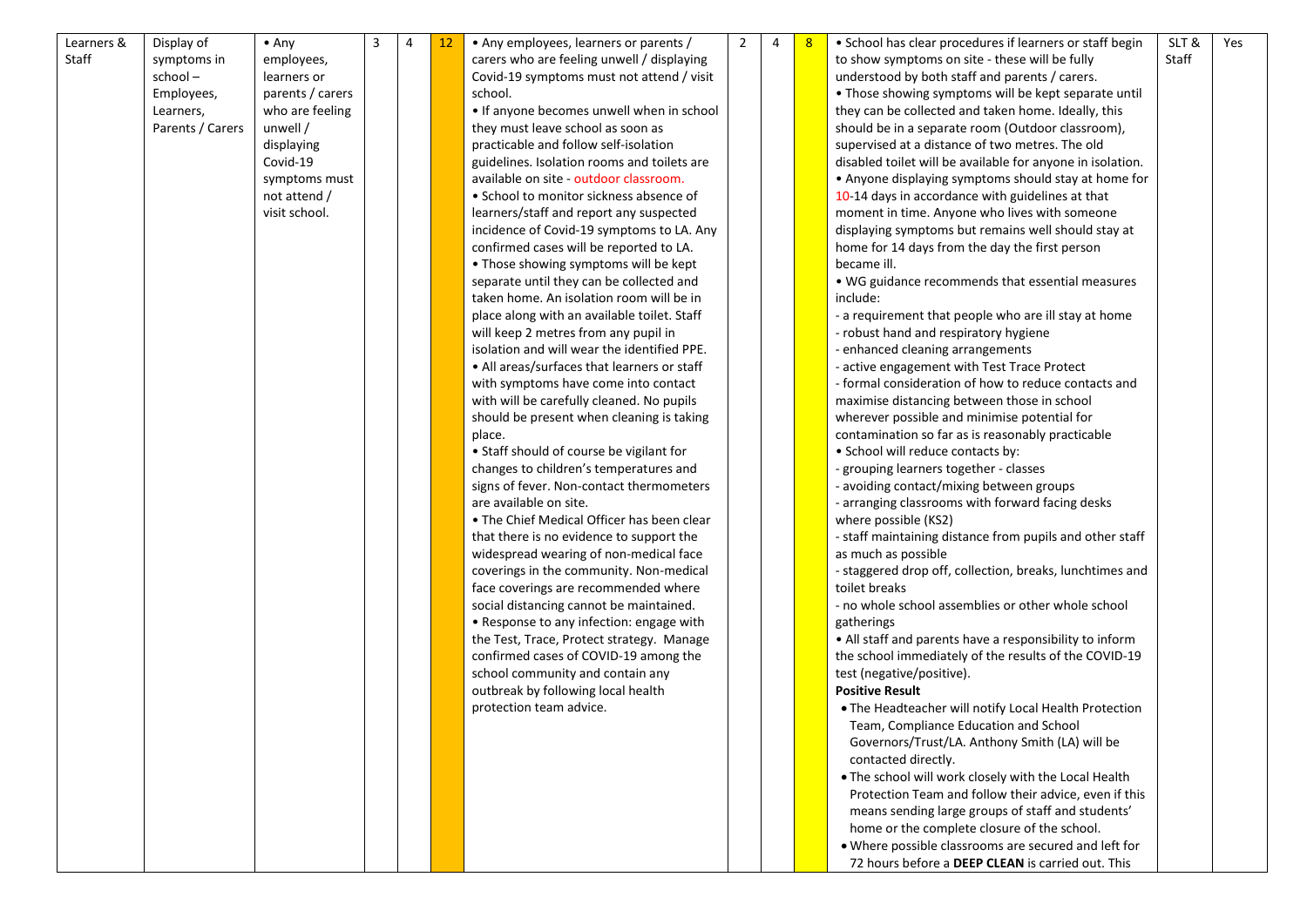|                     |                                                           |                                                                                                                                                 |   |   |    |                                                                                                                                                                                                                                                                                                                                                                                                                                                                                                                                                                                                                              |                |   |                | will allow time for the virus to naturally die and will<br>protect the cleaning staff.                                                                                                                                                                                                                                                                                                                                                                                                                                                                                                                                                                                                                                                                                                                                                                                                                                                                                                                                                                                                                                        |                              |     |
|---------------------|-----------------------------------------------------------|-------------------------------------------------------------------------------------------------------------------------------------------------|---|---|----|------------------------------------------------------------------------------------------------------------------------------------------------------------------------------------------------------------------------------------------------------------------------------------------------------------------------------------------------------------------------------------------------------------------------------------------------------------------------------------------------------------------------------------------------------------------------------------------------------------------------------|----------------|---|----------------|-------------------------------------------------------------------------------------------------------------------------------------------------------------------------------------------------------------------------------------------------------------------------------------------------------------------------------------------------------------------------------------------------------------------------------------------------------------------------------------------------------------------------------------------------------------------------------------------------------------------------------------------------------------------------------------------------------------------------------------------------------------------------------------------------------------------------------------------------------------------------------------------------------------------------------------------------------------------------------------------------------------------------------------------------------------------------------------------------------------------------------|------------------------------|-----|
| Learners &<br>Staff | Injury to<br>learners on site                             | • If learner is<br>injured in<br>school, staff<br>would attend to<br>injury or<br>arrange for<br>learner to see<br>doctor or visit<br>hospital. | 3 | 4 | 12 | • If attending to any wounds, etc. school<br>staff to use Personal Protective Equipment<br>(PPE) at all times (gloves and mask<br>minimum). PPE packs will be located<br>around the school. All staff will be provided<br>with guidance on how to put on and<br>remove PPE.<br>• Ask parent / carer permission for learner<br>to attend doctors' surgery or hospital<br>during pandemic (put this in the<br>information booklet - parents to inform<br>school if they do not wish this to happen).<br>• If in any doubt (or if not able to contact<br>parent / carer) contact NHS Direct /<br>Emergency Services for advice. | $\overline{2}$ | 4 | 8 <sup>2</sup> | • Consideration is needed on what would happen if a<br>learner was seriously injured or someone with a<br>medical condition needed to be admitted to hospital.<br>· Of course an emergency service could be called for<br>some serious accidents or incidents, but not always.<br>• Are staff willing to go to hospital if parent / carer<br>could not collect the learner? HT will take learner if<br>necessary.<br>. Would the parent / carer be happy for the learner to<br>go to hospital in the first place bearing in mind that<br>some may be reluctant to visit the hospital at present?<br>Consent to be gained beforehand (information in<br>parent booklet).                                                                                                                                                                                                                                                                                                                                                                                                                                                       | Gov,<br>HT,<br>SLT&<br>Staff | Yes |
| Learners &<br>Staff | Access to<br>Personal<br>Protective<br>Equipment<br>(PPE) | • Limited PPE<br>equipment<br>available to<br>schools.                                                                                          | 5 | 4 | 20 | • School requires access to PPE stocks to<br>support staff and ease anxiety.<br>• PPE required for close personal care until<br>regulations relax.<br>• PPE will be available for first aid (gloves &<br>masks)<br>• PPE will be in place for collection of<br>symptomatic children (gloves, masks,<br>aprons and face shields).                                                                                                                                                                                                                                                                                             | $\overline{2}$ | 4 | 8              | . WG guidance states the use of PPE by staff within<br>education settings must be based on a clear<br>assessment of risk (dynamic risk assessment), taking<br>into account each individual setting and the needs of<br>the individual learner.<br>• Schools, settings and local authorities already have<br>risk assessments processes in place which should be<br>used for the use of PPE.<br>. Following any risk assessment, where the need for<br>PPE has been identified, it will be readily available and<br>provided.<br>• Where the use of PPE is risk assessed as being<br>required, all staff will be trained in how to put on and<br>take off PPE (as required by Health and Safety<br>Regulations) and to ensure staff limit the spread of<br>Covid-19. Information sheets/guides on this will also<br>be included. First Aid training during the preparation<br>days will also cover this area.<br>. If staff (particularly those more vulnerable) wish to<br>wear PPE generally, this will be acceptable. Learners<br>should be showed what the PPE looks like prior to or<br>on their first day in attendance. | HT&<br>Staff                 | Yes |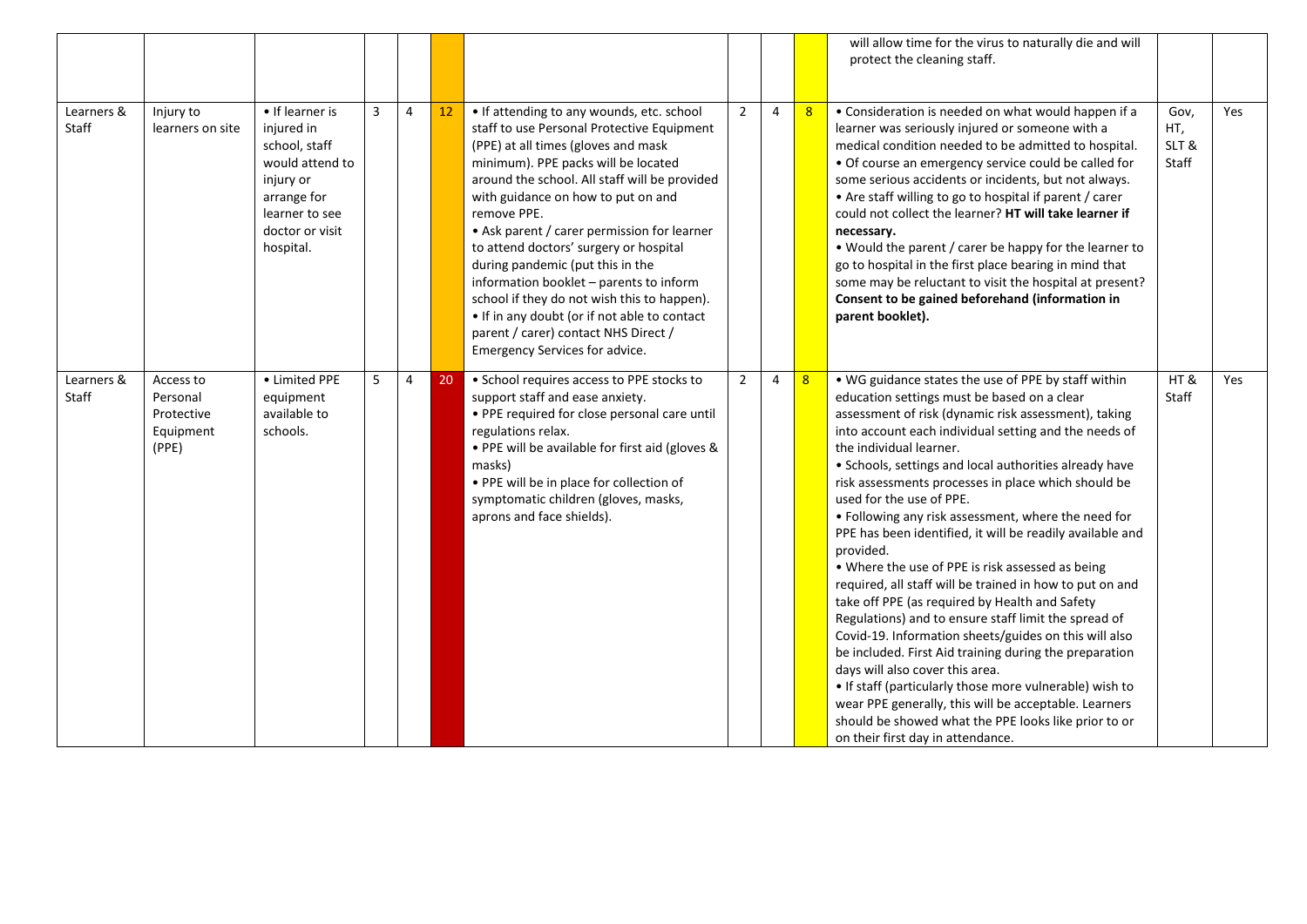| Learners &<br>Staff | School Uniform          | • Learners wear<br>school uniform<br>during normal<br>school day. | 4              | 3              | 12 | • School uniform will be reinstated from<br>the first day of the autumn term. Uniform<br>plays an important role in contributing to<br>the ethos of the school whilst setting an<br>appropriate tone to high expectations.<br>• Parents will be encouraged to<br>wash/change school uniform as regularly<br>as possible.<br>. To support financial issues, uniform with<br>a logo is not a necessity.<br>• PE kits will be worn on specific PE days.<br>This will give a break to clean school<br>uniform and will also avoid unnecessary<br>changing and movement (when normally<br>getting changed for PE).<br>• If learners make greater use of the<br>outdoors, suitable coats will be<br>encouraged.<br>• Warm clothing (i.e. jumpers, fleece, PE<br>hoodies) should be encouraged as windows<br>will be open to improve natural air<br>circulation/ventilation within school. | 3              | 3 | -9 | • School uniform for primary learners will be statutory.<br>. It is important that this message is shared with all<br>parents.<br>• Where parents are struggling financially, then<br>schools should try to provide the uniform for the<br>child/ren. Any parents struggling financially will be<br>encouraged to contact the school office and PDG could<br>be used to support these families with uniform.<br>• When planning for outdoor learning, teachers may<br>advise pupils to bring suitable outdoor clothing -<br>suitable clothing could make working outdoors easier<br>and also have a beneficial effect on learner wellbeing. | HT&<br>Staff | Yes |
|---------------------|-------------------------|-------------------------------------------------------------------|----------------|----------------|----|-------------------------------------------------------------------------------------------------------------------------------------------------------------------------------------------------------------------------------------------------------------------------------------------------------------------------------------------------------------------------------------------------------------------------------------------------------------------------------------------------------------------------------------------------------------------------------------------------------------------------------------------------------------------------------------------------------------------------------------------------------------------------------------------------------------------------------------------------------------------------------------|----------------|---|----|---------------------------------------------------------------------------------------------------------------------------------------------------------------------------------------------------------------------------------------------------------------------------------------------------------------------------------------------------------------------------------------------------------------------------------------------------------------------------------------------------------------------------------------------------------------------------------------------------------------------------------------------|--------------|-----|
| Learners &<br>Staff | <b>Staff Dress Code</b> | • Current dress<br>codes may not                                  | $\overline{4}$ | 3              | 12 | • Staff should consider washing their<br>clothes at the end of every day to reduce                                                                                                                                                                                                                                                                                                                                                                                                                                                                                                                                                                                                                                                                                                                                                                                                  | 3              | 3 | 9  | . The relaxed uniform (for learners and staff) will cease<br>and the normal uniform policy reinstated from the first                                                                                                                                                                                                                                                                                                                                                                                                                                                                                                                        | Gov<br>& HT  | Yes |
|                     |                         | be practical.                                                     |                |                |    | the potential for transfer of infection. This                                                                                                                                                                                                                                                                                                                                                                                                                                                                                                                                                                                                                                                                                                                                                                                                                                       |                |   |    | day of the autumn term.                                                                                                                                                                                                                                                                                                                                                                                                                                                                                                                                                                                                                     |              |     |
|                     |                         |                                                                   |                |                |    | will be encouraged by the school and staff                                                                                                                                                                                                                                                                                                                                                                                                                                                                                                                                                                                                                                                                                                                                                                                                                                          |                |   |    |                                                                                                                                                                                                                                                                                                                                                                                                                                                                                                                                                                                                                                             |              |     |
|                     |                         |                                                                   |                |                |    | will be expected to wear clean clothing                                                                                                                                                                                                                                                                                                                                                                                                                                                                                                                                                                                                                                                                                                                                                                                                                                             |                |   |    |                                                                                                                                                                                                                                                                                                                                                                                                                                                                                                                                                                                                                                             |              |     |
|                     |                         |                                                                   |                |                |    | where reasonably possible.                                                                                                                                                                                                                                                                                                                                                                                                                                                                                                                                                                                                                                                                                                                                                                                                                                                          |                |   |    |                                                                                                                                                                                                                                                                                                                                                                                                                                                                                                                                                                                                                                             |              |     |
|                     |                         |                                                                   |                |                |    | • If learners are expected to where school                                                                                                                                                                                                                                                                                                                                                                                                                                                                                                                                                                                                                                                                                                                                                                                                                                          |                |   |    |                                                                                                                                                                                                                                                                                                                                                                                                                                                                                                                                                                                                                                             |              |     |
|                     |                         |                                                                   |                |                |    | uniform, the staff dress code will revert to                                                                                                                                                                                                                                                                                                                                                                                                                                                                                                                                                                                                                                                                                                                                                                                                                                        |                |   |    |                                                                                                                                                                                                                                                                                                                                                                                                                                                                                                                                                                                                                                             |              |     |
|                     |                         |                                                                   |                |                |    | smart. Suitable dress code for FP, outdoor                                                                                                                                                                                                                                                                                                                                                                                                                                                                                                                                                                                                                                                                                                                                                                                                                                          |                |   |    |                                                                                                                                                                                                                                                                                                                                                                                                                                                                                                                                                                                                                                             |              |     |
|                     |                         |                                                                   |                |                |    | learning and PE will be expected by staff.                                                                                                                                                                                                                                                                                                                                                                                                                                                                                                                                                                                                                                                                                                                                                                                                                                          |                |   |    |                                                                                                                                                                                                                                                                                                                                                                                                                                                                                                                                                                                                                                             |              |     |
| The School          | Arrival at School       | • All transport                                                   | $\overline{4}$ | $\overline{4}$ | 16 | • Clear established routines on entering                                                                                                                                                                                                                                                                                                                                                                                                                                                                                                                                                                                                                                                                                                                                                                                                                                            | $\overline{2}$ | 4 | 8  | • Clear guidance for all on required social distancing                                                                                                                                                                                                                                                                                                                                                                                                                                                                                                                                                                                      | HT,          | Yes |
| Day                 |                         | (public and                                                       |                |                |    | the school - drop off and pick up times for                                                                                                                                                                                                                                                                                                                                                                                                                                                                                                                                                                                                                                                                                                                                                                                                                                         |                |   |    | on school premises.                                                                                                                                                                                                                                                                                                                                                                                                                                                                                                                                                                                                                         | SLT&         |     |
|                     |                         | private) arrive                                                   |                |                |    | groups will be in place. Parents will drop                                                                                                                                                                                                                                                                                                                                                                                                                                                                                                                                                                                                                                                                                                                                                                                                                                          |                |   |    | • Staff on duty to supervise arrival.                                                                                                                                                                                                                                                                                                                                                                                                                                                                                                                                                                                                       | Staff        |     |
|                     |                         | at school and                                                     |                |                |    | children off at the school gate (remaining                                                                                                                                                                                                                                                                                                                                                                                                                                                                                                                                                                                                                                                                                                                                                                                                                                          |                |   |    | • Parents/Carers will be informed about the 'Arriving                                                                                                                                                                                                                                                                                                                                                                                                                                                                                                                                                                                       |              |     |
|                     |                         | park in car park                                                  |                |                |    | in their cars). Children will line up and then<br>be taken into their classroom by the                                                                                                                                                                                                                                                                                                                                                                                                                                                                                                                                                                                                                                                                                                                                                                                              |                |   |    | at School' and 'Collecting' procedures (see 'Guidance<br>for Parents and Pupils on Returning to School')                                                                                                                                                                                                                                                                                                                                                                                                                                                                                                                                    |              |     |
|                     |                         | adjacent to<br>school drive                                       |                |                |    | assigned teacher/TA.                                                                                                                                                                                                                                                                                                                                                                                                                                                                                                                                                                                                                                                                                                                                                                                                                                                                |                |   |    | · School will:                                                                                                                                                                                                                                                                                                                                                                                                                                                                                                                                                                                                                              |              |     |
|                     |                         | or on main                                                        |                |                |    | - Contact groups 1 & 2 will drop children                                                                                                                                                                                                                                                                                                                                                                                                                                                                                                                                                                                                                                                                                                                                                                                                                                           |                |   |    | - have staggered starts and finish times to keep                                                                                                                                                                                                                                                                                                                                                                                                                                                                                                                                                                                            |              |     |
|                     |                         | road.                                                             |                |                |    | off at 8.45am                                                                                                                                                                                                                                                                                                                                                                                                                                                                                                                                                                                                                                                                                                                                                                                                                                                                       |                |   |    | contact groups apart as they arrive and leave                                                                                                                                                                                                                                                                                                                                                                                                                                                                                                                                                                                               |              |     |
|                     |                         | $\bullet$ Parents /                                               |                |                |    | - Contact groups 3 & 4 will drop children                                                                                                                                                                                                                                                                                                                                                                                                                                                                                                                                                                                                                                                                                                                                                                                                                                           |                |   |    | school.                                                                                                                                                                                                                                                                                                                                                                                                                                                                                                                                                                                                                                     |              |     |
|                     |                         | carers to use                                                     |                |                |    | off at 9.00am                                                                                                                                                                                                                                                                                                                                                                                                                                                                                                                                                                                                                                                                                                                                                                                                                                                                       |                |   |    | - have staggered break and lunchtimes                                                                                                                                                                                                                                                                                                                                                                                                                                                                                                                                                                                                       |              |     |
|                     |                         | drop-off for                                                      |                |                |    | • Parents/learners must wait in the cars                                                                                                                                                                                                                                                                                                                                                                                                                                                                                                                                                                                                                                                                                                                                                                                                                                            |                |   |    | - only two contact group at any one time will eat                                                                                                                                                                                                                                                                                                                                                                                                                                                                                                                                                                                           |              |     |
|                     |                         | children. Staff                                                   |                |                |    | until staff arrive.                                                                                                                                                                                                                                                                                                                                                                                                                                                                                                                                                                                                                                                                                                                                                                                                                                                                 |                |   |    | lunch in the school (at a social distance). Each group                                                                                                                                                                                                                                                                                                                                                                                                                                                                                                                                                                                      |              |     |
|                     |                         | will be available                                                 |                |                |    | • Staff will meet contact groups at the gate                                                                                                                                                                                                                                                                                                                                                                                                                                                                                                                                                                                                                                                                                                                                                                                                                                        |                |   |    | will have their own designated area.                                                                                                                                                                                                                                                                                                                                                                                                                                                                                                                                                                                                        |              |     |
|                     |                         | to assist pupils.                                                 |                |                |    | (main entrance for Nursery).                                                                                                                                                                                                                                                                                                                                                                                                                                                                                                                                                                                                                                                                                                                                                                                                                                                        |                |   |    | - There will be a one-way system in place for                                                                                                                                                                                                                                                                                                                                                                                                                                                                                                                                                                                               |              |     |
|                     |                         | • This can be a                                                   |                |                |    | • Parents/learners walking to school will be                                                                                                                                                                                                                                                                                                                                                                                                                                                                                                                                                                                                                                                                                                                                                                                                                                        |                |   |    | lunchtime only. This will help FP children to go out                                                                                                                                                                                                                                                                                                                                                                                                                                                                                                                                                                                        |              |     |
|                     |                         | busy period                                                       |                |                |    | asked to line up at a social distance                                                                                                                                                                                                                                                                                                                                                                                                                                                                                                                                                                                                                                                                                                                                                                                                                                               |                |   |    | to play via the Class 2/4 exit whilst KS2 children                                                                                                                                                                                                                                                                                                                                                                                                                                                                                                                                                                                          |              |     |
|                     |                         | outside the                                                       |                |                |    | opposite the main gates. Where possible,                                                                                                                                                                                                                                                                                                                                                                                                                                                                                                                                                                                                                                                                                                                                                                                                                                            |                |   |    |                                                                                                                                                                                                                                                                                                                                                                                                                                                                                                                                                                                                                                             |              |     |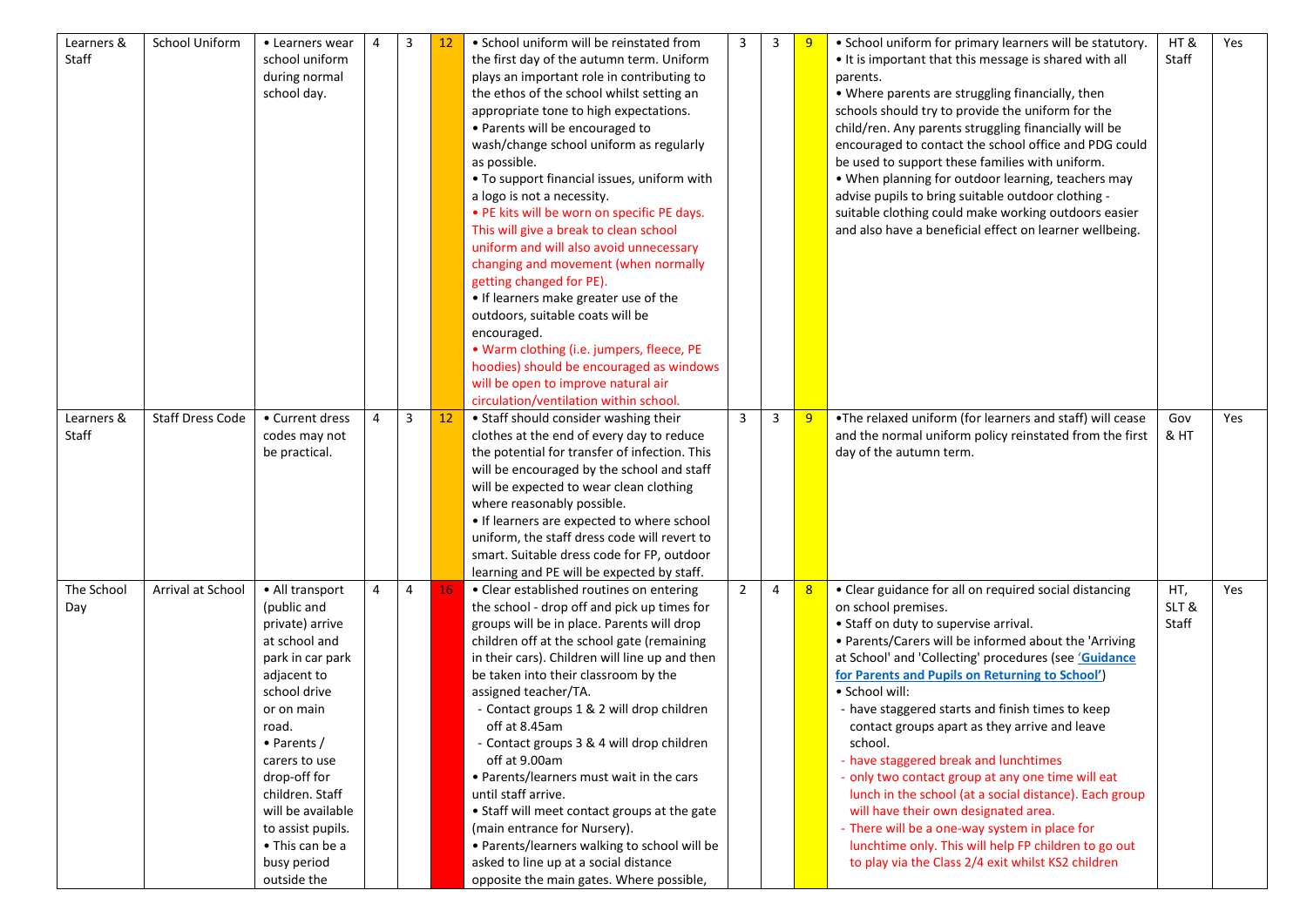| main building - | these learners will be admitted before cars  |  | enter the school via the Class 1/3 exit and walk to       |  |
|-----------------|----------------------------------------------|--|-----------------------------------------------------------|--|
| dependent on    | are called upon.                             |  | the school hall.                                          |  |
| context of      | • Social distancing rules established once   |  | - retain expected/statutory teaching time                 |  |
| school.         | on school premises. Areas for learners to    |  | - communicate the above to parents/carers and             |  |
|                 | wait on arrival are demarcated on the        |  | remind them about the process that has been               |  |
|                 | school drive.                                |  | agreed for drop off and collection, including that        |  |
|                 | • Established routes from gates to           |  | gathering at the school gates and otherwise coming        |  |
|                 | individual classes (Class 1 and Class 3 via  |  | onto the site without an appointment is not               |  |
|                 | the Reception exit, Class 2 and Class 4 via  |  | allowed.                                                  |  |
|                 | the main entrance, Breakfast club &          |  | • School will ensure a process for removing face          |  |
|                 | Playgroup children via the hall door). The   |  | coverings when learners and staff who use them arrive     |  |
|                 | entrance time for Playgroup will be slightly |  | at school. Learners must be instructed not to touch the   |  |
|                 | postponed in order to ensure all other       |  | front of their face covering during use or when           |  |
|                 | learners have already entered the building.  |  | removing them. They must wash their hands                 |  |
|                 | • All access to site will be timetabled to   |  | immediately on arrival (as is the case for all learners), |  |
|                 | minimise the volume of parents/learners. If  |  | dispose of temporary face coverings in a covered bin      |  |
|                 | the allocated times are missed by parents,   |  | or place reusable face coverings in a secure place (e.g.  |  |
|                 | they will have to wait until all other drop  |  | school bag) until they can take them back home.           |  |
|                 | off/pick up times have passed.               |  | • If classrooms/offices are too cold windows can          |  |
|                 | • On entering the school grounds, learners   |  | remain partially closed but fully opened during breaks    |  |
|                 | will have digital temperatures taken before  |  | when the rooms are empty to ensure regular                |  |
|                 | entering the school building.                |  | ventilation takes place.                                  |  |
|                 | • On entering the school, contact groups     |  |                                                           |  |
|                 | will have different access points where      |  |                                                           |  |
|                 | possible.                                    |  |                                                           |  |
|                 | • All learners to wash or sanitise their     |  |                                                           |  |
|                 | hands thoroughly prior to / or on entering   |  |                                                           |  |
|                 | the building/classroom setting.              |  |                                                           |  |
|                 | . Doors and windows in school will remain    |  |                                                           |  |
|                 | open where possible to improve               |  |                                                           |  |
|                 | ventilation.                                 |  |                                                           |  |
|                 | . Blinds will remain open where possible     |  |                                                           |  |
|                 | to ensure good ventilation in rooms          |  |                                                           |  |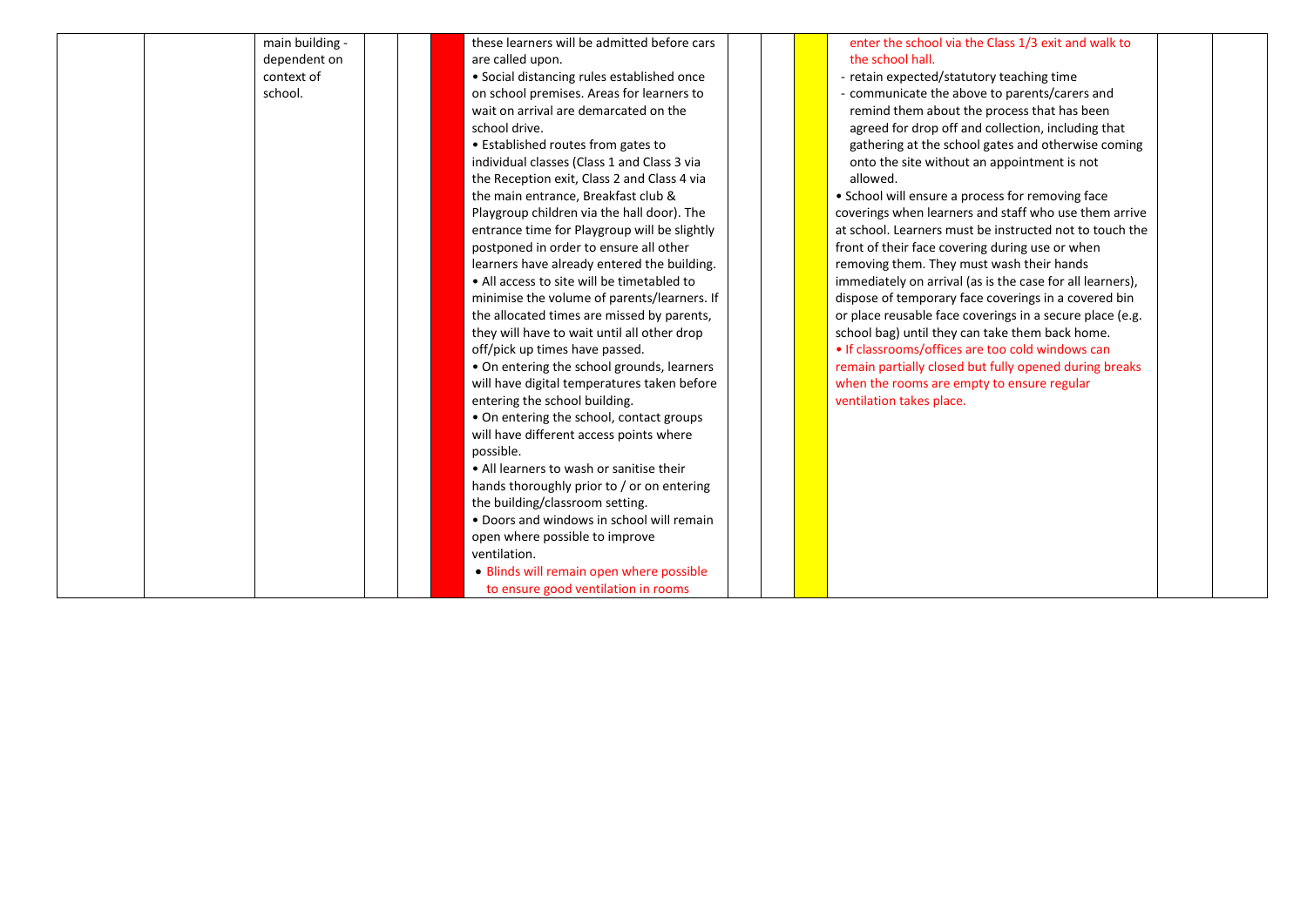| The School | <b>Arrival in Class</b> | $\bullet$ A smaller | 5 | $\overline{4}$ | 20 | • All learners to wash their hands prior to / | $\overline{2}$ | $\overline{4}$ | 8 | • Staff will encourage learners to regularly wash their | SLT&  | Yes |
|------------|-------------------------|---------------------|---|----------------|----|-----------------------------------------------|----------------|----------------|---|---------------------------------------------------------|-------|-----|
| Day        |                         | number of           |   |                |    | on entering the classroom. Then regular       |                |                |   | hands and will model this good hygiene practice.        | Staff |     |
|            |                         | learners means      |   |                |    | hand washing throughout the day.              |                |                |   | . Hand washing should be with soap and water for at     |       |     |
|            |                         | that very few       |   |                |    | • Desks / furniture to be moved to ensure     |                |                |   | least 20 seconds.                                       |       |     |
|            |                         | learners are in     |   |                |    | some social distancing and be forward         |                |                |   | • Staff will also ensure learners are reminded of       |       |     |
|            |                         | each class.         |   |                |    | facing where possible (this will mainly be    |                |                |   | effective handwashing techniques.                       |       |     |
|            |                         |                     |   |                |    | KS2 classrooms).                              |                |                |   | • Regular handwashing should include:                   |       |     |
|            |                         |                     |   |                |    | • Each learner to have a designated           |                |                |   | - on arrival and when leaving the school or setting     |       |     |
|            |                         |                     |   |                |    | workspace / area and equipment.               |                |                |   | - before and after handling food                        |       |     |
|            |                         |                     |   |                |    | • Establish clear routine for entering        |                |                |   | - before and after handling objects and equipment that  |       |     |
|            |                         |                     |   |                |    | classroom to their allocated space - to       |                |                |   | may have been used by others                            |       |     |
|            |                         |                     |   |                |    | include a one-way system of moving            |                |                |   | - where there has been any physical contact             |       |     |
|            |                         |                     |   |                |    | around the classroom if applicable.           |                |                |   | - after people blow their nose, sneeze or cough         |       |     |
|            |                         |                     |   |                |    | • Allocated resources for each learner, all   |                |                |   | • Any non-timetabled movement around school by          |       |     |
|            |                         |                     |   |                |    | resources will be left on site.               |                |                |   | contact groups will be communicated to the school       |       |     |
|            |                         |                     |   |                |    | • Toilet breaks to be monitored and           |                |                |   | (other contact groups and office) via radio contact.    |       |     |
|            |                         |                     |   |                |    | generally timetabled.                         |                |                |   |                                                         |       |     |
|            |                         |                     |   |                |    | • Regular reminders of rules / guidelines     |                |                |   |                                                         |       |     |
|            |                         |                     |   |                |    | throughout the day.                           |                |                |   |                                                         |       |     |
|            |                         |                     |   |                |    | • When timetabling, groups should be kept     |                |                |   |                                                         |       |     |
|            |                         |                     |   |                |    | apart and movement around the school          |                |                |   |                                                         |       |     |
|            |                         |                     |   |                |    | site kept to a minimum. While passing         |                |                |   |                                                         |       |     |
|            |                         |                     |   |                |    | briefly in the corridor or playground is low  |                |                |   |                                                         |       |     |
|            |                         |                     |   |                |    | risk, schools should avoid creating busy      |                |                |   |                                                         |       |     |
|            |                         |                     |   |                |    | corridors, entrances and exits.               |                |                |   |                                                         |       |     |
|            |                         |                     |   |                |    | • School will have staggered break times      |                |                |   |                                                         |       |     |
|            |                         |                     |   |                |    | and lunch times (and time for cleaning        |                |                |   |                                                         |       |     |
|            |                         |                     |   |                |    | surfaces).                                    |                |                |   |                                                         |       |     |
| The School | Collective              | • Daily             | 5 | $\overline{4}$ | 20 | . No whole school / key stage collective      | $\overline{2}$ | 4              | 8 | • Contact groups will be kept apart where possible,     | Staff | Yes |
| Day        | Worship and             | collective          |   |                |    | worship or assemblies.                        |                |                |   | meaning that the school will avoid large gatherings     |       |     |
|            | <b>Assemblies</b>       | worship/            |   |                |    | • Collective worship to held in individual    |                |                |   | such as assemblies or collective worship with more      |       |     |
|            |                         | assemblies as       |   |                |    | classes where practical and appropriate.      |                |                |   | than one group.                                         |       |     |
|            |                         | per school          |   |                |    |                                               |                |                |   |                                                         |       |     |
|            |                         | timetable.          |   |                |    |                                               |                |                |   |                                                         |       |     |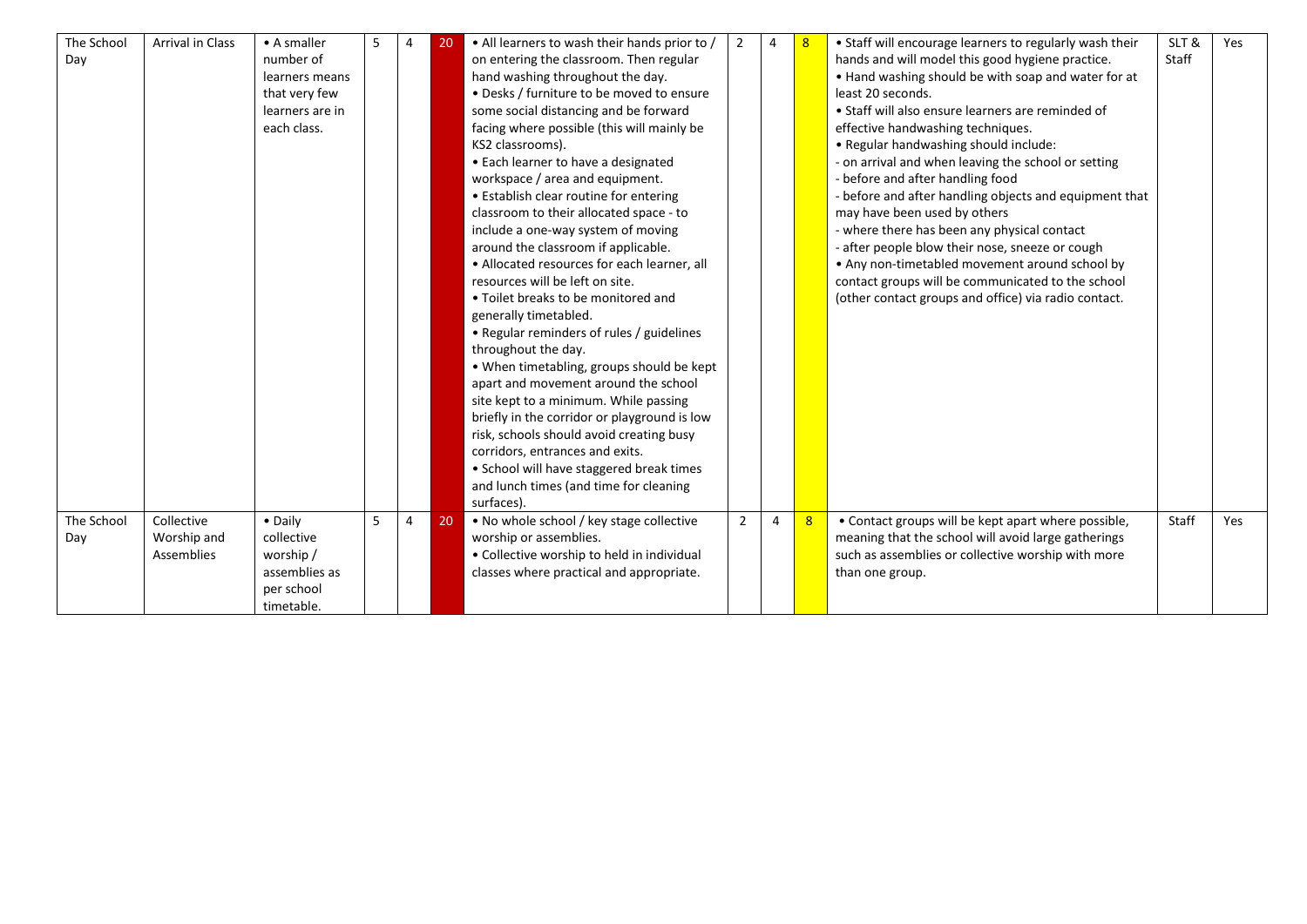| The School | Travel around | • Learners are    | 3 | 12 | • Social distancing mapped and marked           | 3 | 3 | 9 | • Clear guidance on social distancing requirements -      | HT,   | Yes |
|------------|---------------|-------------------|---|----|-------------------------------------------------|---|---|---|-----------------------------------------------------------|-------|-----|
| Day        | School        | supported by      |   |    | across school to remind learners and            |   |   |   | aimed specifically at adults but learners should be       | SLT&  |     |
|            |               | adults and        |   |    | specifically staff & visitors of good practice. |   |   |   | encouraged where possible.                                | Staff |     |
|            |               | reminded of       |   |    | • Posters will be evident around school and     |   |   |   | • All groups will have staggered and timetables events    |       |     |
|            |               | social distancing |   |    | remind all of social distancing where           |   |   |   | - playtime, lunch, toilet breaks, fitness, wellbeing. Any |       |     |
|            |               | expectations      |   |    | possible.                                       |   |   |   | additional movement around school will be                 |       |     |
|            |               | where possible.   |   |    | • Minimise travel around the school by          |   |   |   | communicated to all staff so that the risk of high        |       |     |
|            |               | • Travel around   |   |    | staying in the same contact group /             |   |   |   | volumes of traffic is minimised.                          |       |     |
|            |               | school will be    |   |    | classroom throughout the day.                   |   |   |   |                                                           |       |     |
|            |               | minimal.          |   |    | • Establish routine / window for toilet         |   |   |   |                                                           |       |     |
|            |               |                   |   |    | breaks.                                         |   |   |   |                                                           |       |     |
|            |               |                   |   |    | • All doors apart from fire, toilet and         |   |   |   |                                                           |       |     |
|            |               |                   |   |    | security doors to be kept open.                 |   |   |   |                                                           |       |     |
|            |               |                   |   |    | . No more than one group will be travelling     |   |   |   |                                                           |       |     |
|            |               |                   |   |    | through the corridors at a time - staff will    |   |   |   |                                                           |       |     |
|            |               |                   |   |    | use radio contact (walkie talkies) to           |   |   |   |                                                           |       |     |
|            |               |                   |   |    | communicate if there is a need for them to      |   |   |   |                                                           |       |     |
|            |               |                   |   |    | be out of their classes for any reason other    |   |   |   |                                                           |       |     |
|            |               |                   |   |    | than timetabled events.                         |   |   |   |                                                           |       |     |
|            |               |                   |   |    | • Where possible, classes (KS2) to use one      |   |   |   |                                                           |       |     |
|            |               |                   |   |    | door for entry and one for exit.                |   |   |   |                                                           |       |     |
|            |               |                   |   |    | • Ensure public areas are as clear and free     |   |   |   |                                                           |       |     |
|            |               |                   |   |    | from restrictions as possible.                  |   |   |   |                                                           |       |     |
|            |               |                   |   |    | • If weather is bad, reduce travel to           |   |   |   |                                                           |       |     |
|            |               |                   |   |    | classroom based activities only, unless         |   |   |   |                                                           |       |     |
|            |               |                   |   |    | toilet breaks are needed.                       |   |   |   |                                                           |       |     |
|            |               |                   |   |    | • All doors / surfaces to be wiped regularly.   |   |   |   |                                                           |       |     |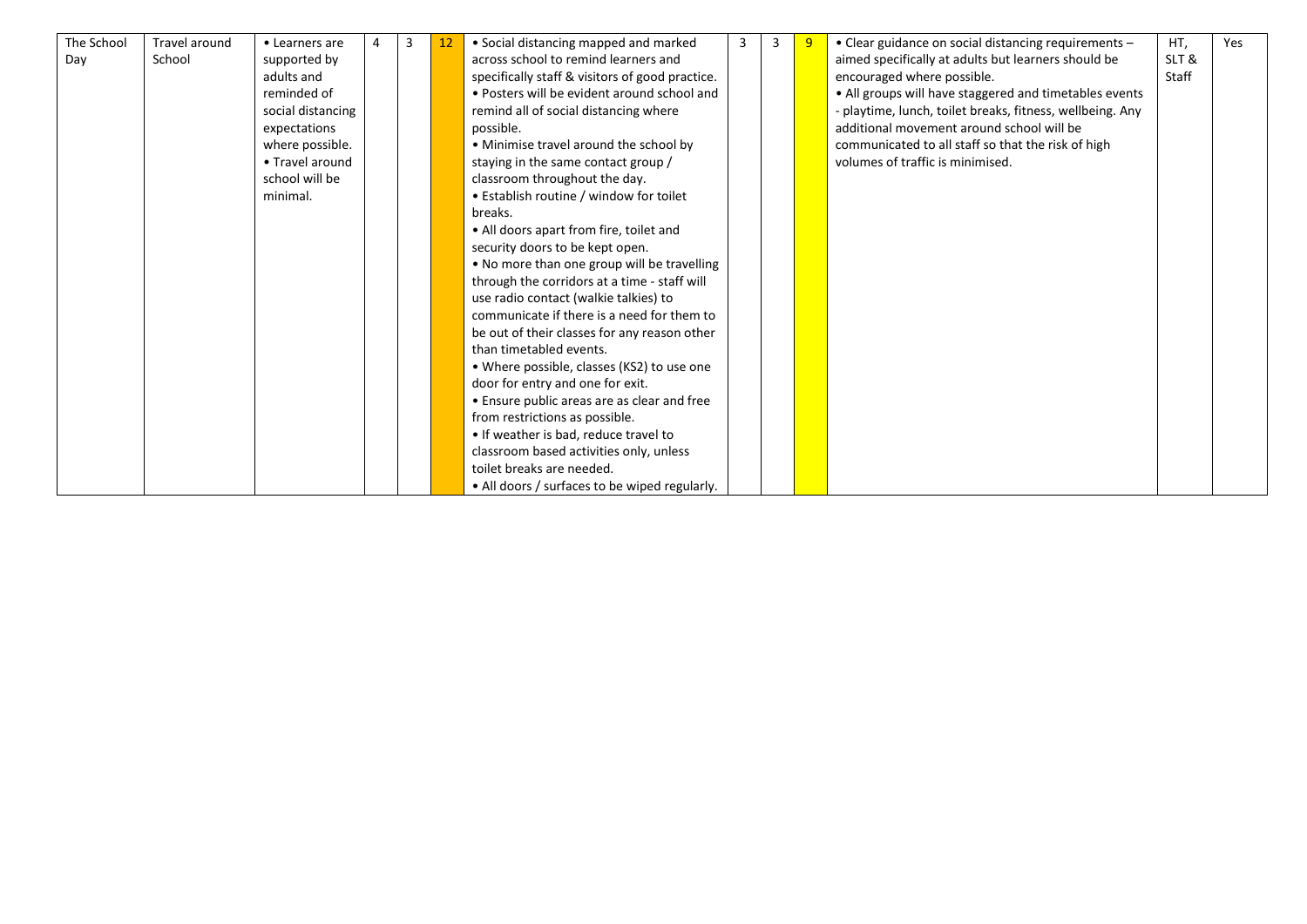| The School | Foundation         | • Distance       | 5 | 4              | 20 | • Visual timetable for both staff and                           | 2              | 4 | 8 | • Consideration on classroom activities to be in place    | Staff | Yes |
|------------|--------------------|------------------|---|----------------|----|-----------------------------------------------------------------|----------------|---|---|-----------------------------------------------------------|-------|-----|
| Day        | Phase (FP)         | Learning (DL)    |   |                |    | learners with designated areas including                        |                |   |   | to take into consideration the learner: adult ratio.      |       |     |
|            |                    | has been in      |   |                |    | outdoors being used at specific times.                          |                |   |   | • Consideration of handover procedures to FP parents      |       |     |
|            |                    | place for all    |   |                |    | • Carpet / sitting time to be kept to a                         |                |   |   | at start and end of school day. Allocated times will be   |       |     |
|            |                    | learners and     |   |                |    | minimum.                                                        |                |   |   | provided for drop off/collection.                         |       |     |
|            |                    | will be readily  |   |                |    | • Learners should sit on a designated child-                    |                |   |   | • Parents will remain in their cars on the car park or on |       |     |
|            |                    | accessible       |   |                |    | friendly mark on the floor or at tables (the                    |                |   |   | road until staff bring learners out to the bottom of the  |       |     |
|            |                    | should it be     |   |                |    | class teacher will deem what is appropriate                     |                |   |   | drive.                                                    |       |     |
|            |                    | needed. A        |   |                |    | for their contact group/class).                                 |                |   |   | • Parents/Carers advised to apply sunscreen (during       |       |     |
|            |                    | blended          |   |                |    | • Availability of one member of staff to                        |                |   |   | hot months of the year) on children prior to arriving.    |       |     |
|            |                    | learning         |   |                |    | deal with toileting, hygiene of equipment                       |                |   |   |                                                           |       |     |
|            |                    | approach will    |   |                |    | and personal hygiene throughout the                             |                |   |   |                                                           |       |     |
|            |                    | be considered.   |   |                |    | school day / session in accordance with                         |                |   |   |                                                           |       |     |
|            |                    |                  |   |                |    | WG guidance.                                                    |                |   |   |                                                           |       |     |
|            |                    |                  |   |                |    | • Learners could be given a bag of                              |                |   |   |                                                           |       |     |
|            |                    |                  |   |                |    | resources for their use throughout the day                      |                |   |   |                                                           |       |     |
|            |                    |                  |   |                |    | and/or a tray of items to use in practical                      |                |   |   |                                                           |       |     |
|            |                    |                  |   |                |    | experiential learning activities. Items to be                   |                |   |   |                                                           |       |     |
|            |                    |                  |   |                |    | sanitised after use where possible OR only                      |                |   |   |                                                           |       |     |
|            |                    |                  |   |                |    | used by that individual child.                                  |                |   |   |                                                           |       |     |
|            |                    |                  |   |                |    | • Large equipment e.g. bikes, scooters,                         |                |   |   |                                                           |       |     |
|            |                    |                  |   |                |    | cars, to be sanitised regularly.                                |                |   |   |                                                           |       |     |
|            |                    |                  |   |                |    | • Learners may be asked from time to time                       |                |   |   |                                                           |       |     |
|            |                    |                  |   |                |    | to come to school in clothing suitable for                      |                |   |   |                                                           |       |     |
|            |                    |                  |   |                |    | outdoor learning i.e. relaxation of school                      |                |   |   |                                                           |       |     |
|            |                    |                  |   |                |    |                                                                 |                |   |   |                                                           |       |     |
|            |                    |                  |   |                |    |                                                                 |                |   |   |                                                           |       |     |
|            |                    |                  |   |                |    | uniform for that period.                                        |                |   |   |                                                           |       |     |
| The School | <b>Break Times</b> | • Break times    | 4 | $\overline{4}$ | 16 | • Introduce staggered break times for all                       | $\overline{2}$ | 4 | 8 | • If appropriate, each contact group will have their      | HT,   | Yes |
| Day        |                    | are currently as |   |                |    | classes/contact groups.                                         |                |   |   | own set of play equipment. Items will not be shared       | SLT&  |     |
|            |                    | and when         |   |                |    | · Use of outdoors, if appropriate, via                          |                |   |   | with other contact groups and all items will be wiped     | Staff |     |
|            |                    | needed,          |   |                |    | outside class doors to minimise travel                          |                |   |   | down regularly.                                           |       |     |
|            |                    | with fruit       |   |                |    | around the school.                                              |                |   |   |                                                           |       |     |
|            |                    | snacks available |   |                |    | - Class 1 and 3 to use Reception exit                           |                |   |   |                                                           |       |     |
|            |                    | in common        |   |                |    | - Class 2 to use their own exit                                 |                |   |   |                                                           |       |     |
|            |                    | shared areas or  |   |                |    | - Class 4 to use normal exit                                    |                |   |   |                                                           |       |     |
|            |                    | classrooms.      |   |                |    | • Ensure appropriate level of staff                             |                |   |   |                                                           |       |     |
|            |                    |                  |   |                |    | supervision during break times. Only 2                          |                |   |   |                                                           |       |     |
|            |                    |                  |   |                |    | groups out at any one time - in separate                        |                |   |   |                                                           |       |     |
|            |                    |                  |   |                |    | designated areas of the playground.                             |                |   |   |                                                           |       |     |
|            |                    |                  |   |                |    | . Use of playground equipment will be kept                      |                |   |   |                                                           |       |     |
|            |                    |                  |   |                |    | to a minimum. Where equipment is shared,                        |                |   |   |                                                           |       |     |
|            |                    |                  |   |                |    | it will be thoroughly cleaned or left for 72                    |                |   |   |                                                           |       |     |
|            |                    |                  |   |                |    | hours before being used by another                              |                |   |   |                                                           |       |     |
|            |                    |                  |   |                |    | contact group. Ideally, each contact group                      |                |   |   |                                                           |       |     |
|            |                    |                  |   |                |    | will have their own box of equipment (and                       |                |   |   |                                                           |       |     |
|            |                    |                  |   |                |    | their own secure outdoor storage area).                         |                |   |   |                                                           |       |     |
|            |                    |                  |   |                |    | • Common snack areas to remain closed                           |                |   |   |                                                           |       |     |
|            |                    |                  |   |                |    | and learners to bring snack with them to                        |                |   |   |                                                           |       |     |
|            |                    |                  |   |                |    | eat in class - snacks such as fruit to be<br>provided in class. |                |   |   |                                                           |       |     |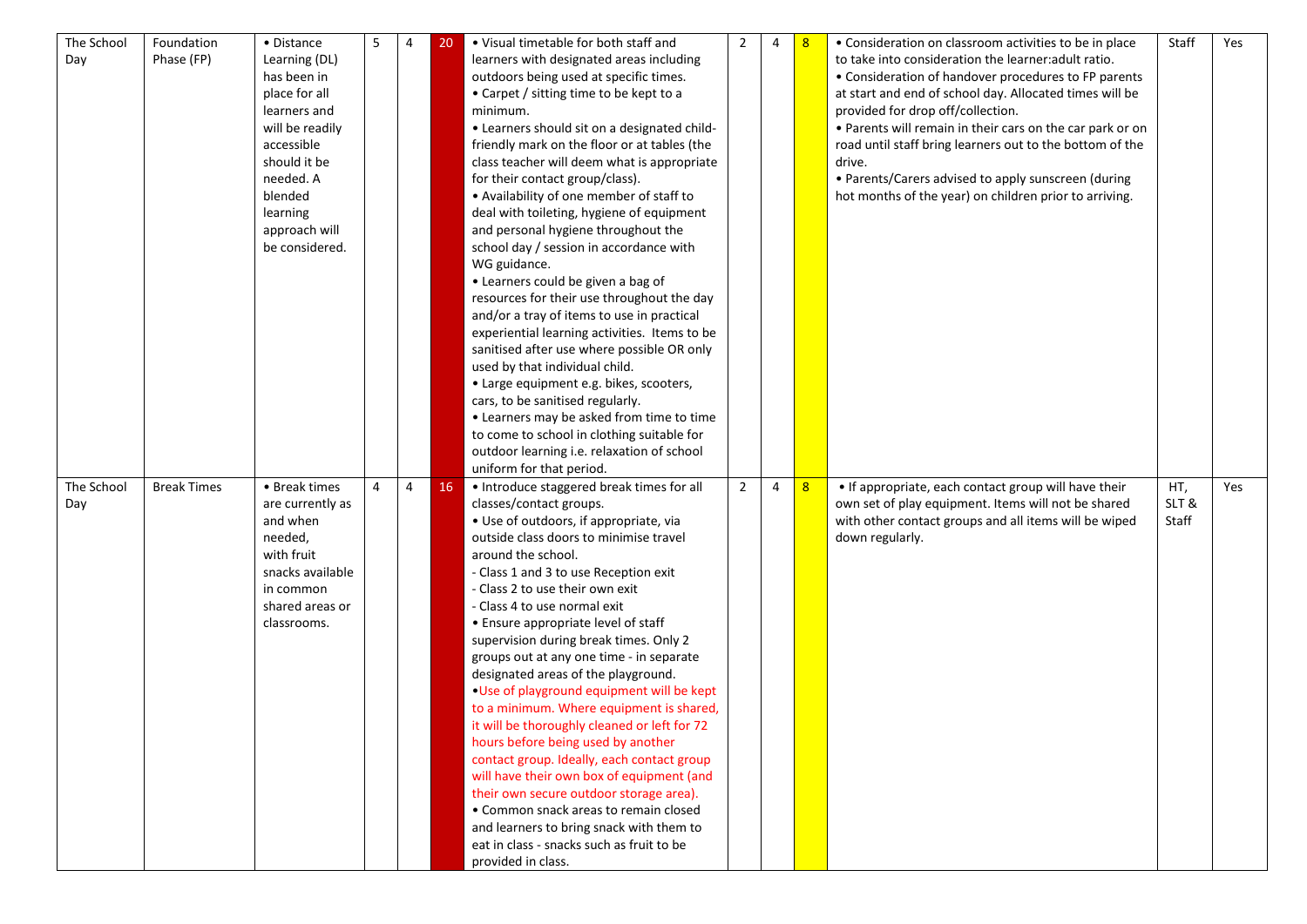|                   |            |                                                                    |                |                |    | • All learners to wash hands on return from<br>break.<br>• Ensure that learners who understand<br>social distancing but choose not to follow<br>are reminded of what is required. See non-<br>compliance section.                                                                                                                                                                                                                                                                                                                                                                                                                                                                                                                                                                                                                                                                                                                                        |                |   |   |                                                                                                                                                                                                                                                                                                                                                                                                                                                                                                                                                                    |                                       |     |
|-------------------|------------|--------------------------------------------------------------------|----------------|----------------|----|----------------------------------------------------------------------------------------------------------------------------------------------------------------------------------------------------------------------------------------------------------------------------------------------------------------------------------------------------------------------------------------------------------------------------------------------------------------------------------------------------------------------------------------------------------------------------------------------------------------------------------------------------------------------------------------------------------------------------------------------------------------------------------------------------------------------------------------------------------------------------------------------------------------------------------------------------------|----------------|---|---|--------------------------------------------------------------------------------------------------------------------------------------------------------------------------------------------------------------------------------------------------------------------------------------------------------------------------------------------------------------------------------------------------------------------------------------------------------------------------------------------------------------------------------------------------------------------|---------------------------------------|-----|
| The School<br>Day | Lunch Time | • Lunch time is<br>currently<br>around midday<br>with one sitting. | $\overline{3}$ | $\overline{4}$ | 12 | · Introduce staggered lunchtimes between<br>key stages to ensure social distancing when<br>outside.<br>• Children to eat in the school hall. Staff<br>will consider whether or not learners can<br>eat outside (weather permitting and<br>ensuring social distancing).<br>• Staff and learners may bring in their own<br>lunch in plastic (not material) lunchboxes.<br>Hot meals may be available (depends on<br>NEWydd's service) and will be distributed<br>in the hall.<br>. There will be staggered times of play<br>following eating to ensure social distancing<br>for contact groups e.g. zoning of<br>playground.<br>- FP will eat in hall at 12.00pm, go out to<br>play at 12.30pm and return at 1.00pm<br>- KS2 will go out to play at 12.00pm, go<br>into the hall to eat at 12.30pm and<br>return to class at 1.00pm.<br>- One way system will be in place during<br>lunchtime for the above to happen<br>without mixing of contact groups. | $\overline{2}$ | 4 | 8 | • Parents will be informed about lunchtime<br>procedures.<br>. Need to consider how hot meals will be served if<br>applicable.<br>• Contact groups eat in hall but within their own<br>designated quarter of the hall. Only two contact<br>groups will be in the hall at any one time to reduce the<br>number of learners.<br>• Learners will eat on their own designated tables,<br>avoiding the need to clean tables/areas before the<br>next contact group(s) enters the hall. All tables and<br>benches will be thoroughly cleaned at the end of<br>lunchtime. | HT,<br>SLT,<br>staff &<br><b>MDSA</b> | Yes |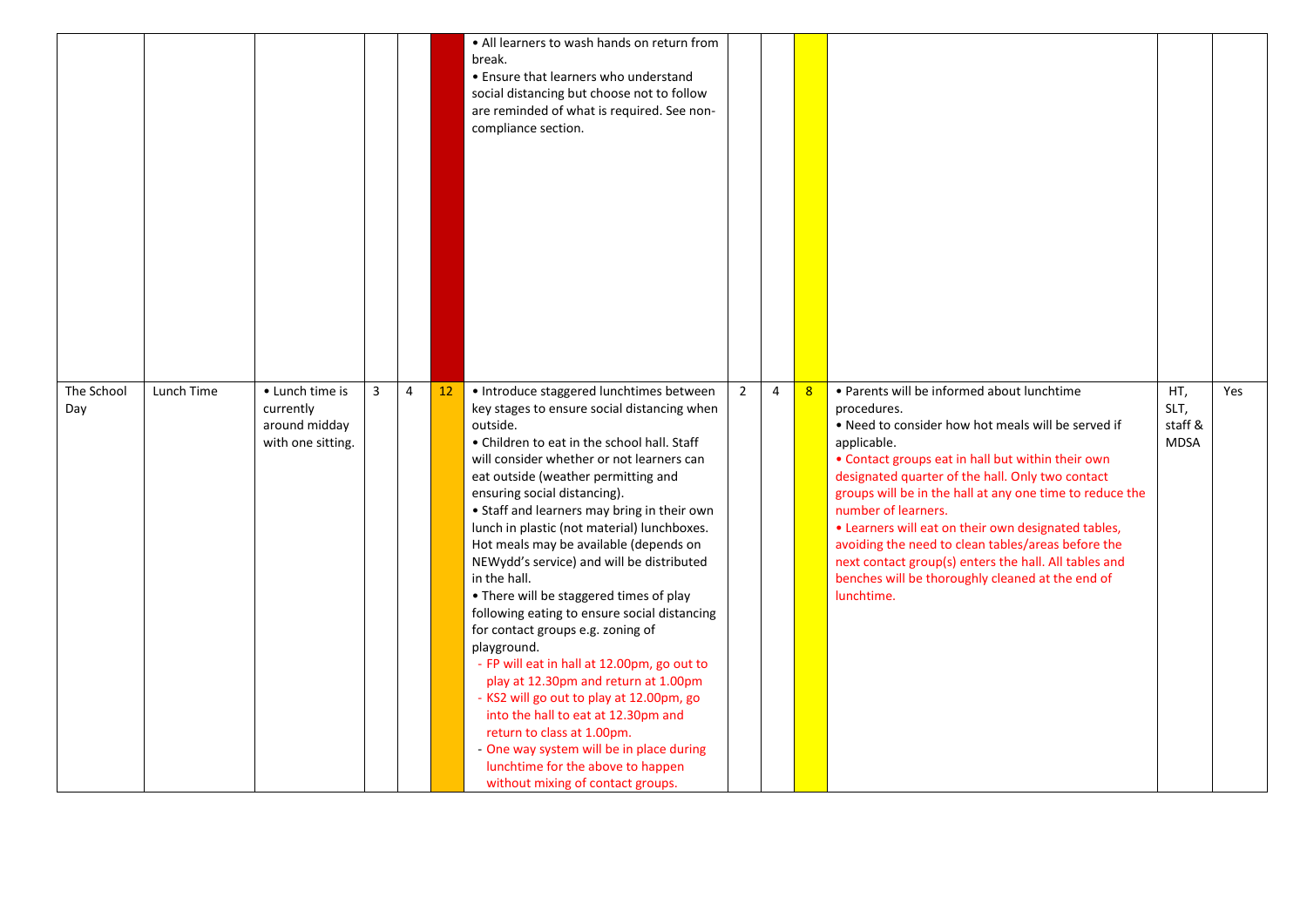| The School | Use of Staff | • Current         |  | • Social distancing to be practised at all   | 4 | 4 | • Staff encouraged not to use staffroom.                  | Staff | Yes |
|------------|--------------|-------------------|--|----------------------------------------------|---|---|-----------------------------------------------------------|-------|-----|
| Day        | Room         | practice in staff |  | times.                                       |   |   | • Staff to use all of their own materials (e.g. lunchbox, |       |     |
|            |              | rooms will vary   |  | • One person to access food / drinks area    |   |   | cutlery, flask, cold drinks) if possible in order to      |       |     |
|            |              | depending on      |  | at a time. Maximum staffroom capacity of     |   |   | mitigate any risks.                                       |       |     |
|            |              | how many staff    |  | 4 people.                                    |   |   |                                                           |       |     |
|            |              | are present.      |  | • Advised/suggested that staffrooms          |   |   |                                                           |       |     |
|            |              | • Social          |  | should not be used where possible.           |   |   |                                                           |       |     |
|            |              | distancing        |  | • Food/drinks only to be prepared by         |   |   |                                                           |       |     |
|            |              | practice already  |  | individuals for own consumption. Staff who   |   |   |                                                           |       |     |
|            |              | in place in most  |  | bring in their own lunch will be asked to    |   |   |                                                           |       |     |
|            |              | cases.            |  | bring it in plastic wipe-able lunchboxes and |   |   |                                                           |       |     |
|            |              |                   |  | not material.                                |   |   |                                                           |       |     |
|            |              |                   |  | • No shared cutlery/crockery to be used.     |   |   |                                                           |       |     |
|            |              |                   |  | Individuals to bring/store their own         |   |   |                                                           |       |     |
|            |              |                   |  | materials.                                   |   |   |                                                           |       |     |
|            |              |                   |  | • Any touch points on shared kitchen         |   |   |                                                           |       |     |
|            |              |                   |  | equipment e.g. microwaves to be cleaned      |   |   |                                                           |       |     |
|            |              |                   |  | before and after use. Where possible, staff  |   |   |                                                           |       |     |
|            |              |                   |  | should be discouraged from using any such    |   |   |                                                           |       |     |
|            |              |                   |  | appliances                                   |   |   |                                                           |       |     |
|            |              |                   |  | • Use of open waste bins/recycling           |   |   |                                                           |       |     |
|            |              |                   |  | containers only.                             |   |   |                                                           |       |     |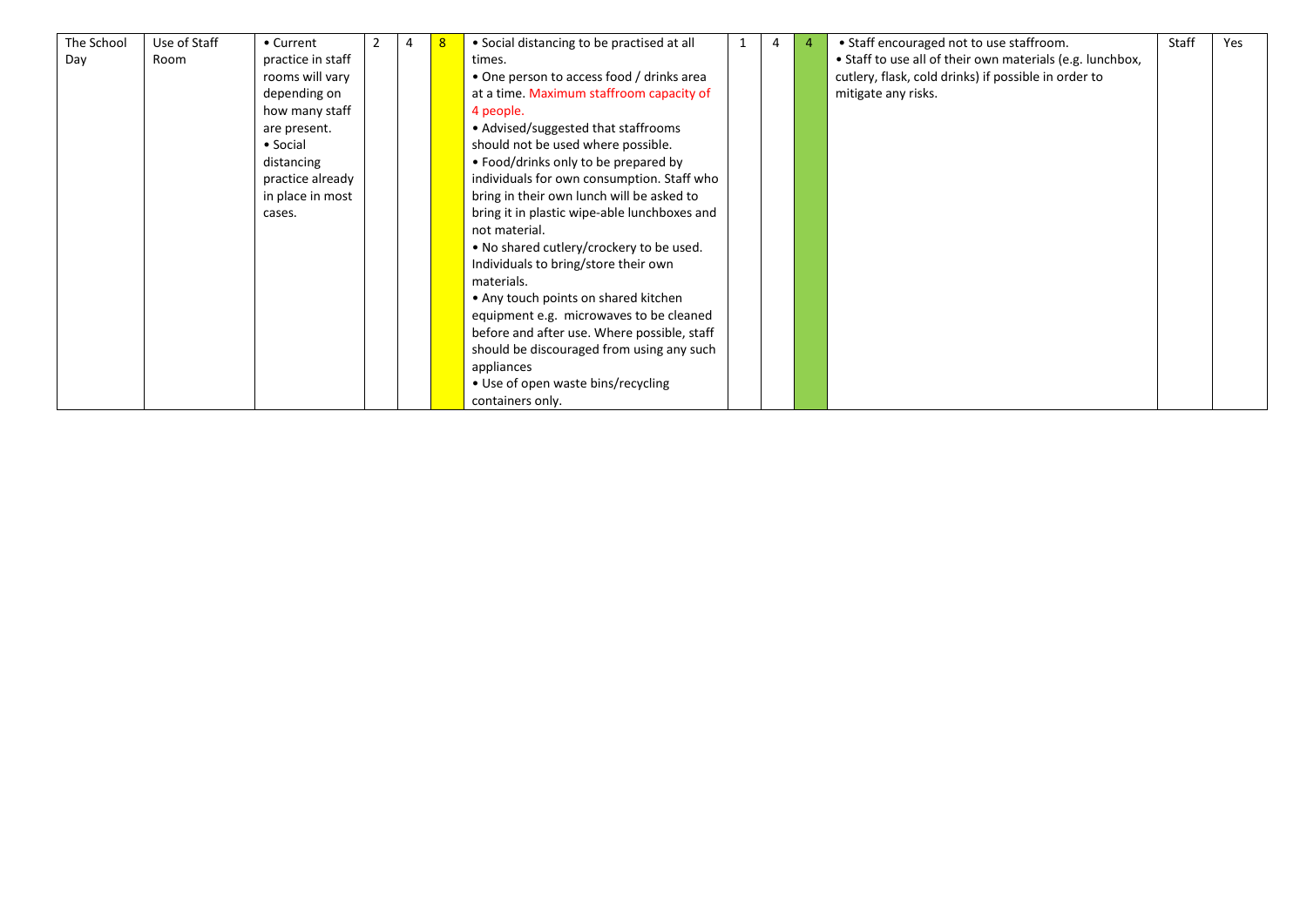| Domestic   | Catering | • Learners able | 3 | 4 | 12 | • Learners will initially be encouraged to | $\overline{2}$ | 4 | 8 | • The provision of breakfast club will be initially        | HT,   | Yes |
|------------|----------|-----------------|---|---|----|--------------------------------------------|----------------|---|---|------------------------------------------------------------|-------|-----|
| Arrangemen |          | to receive      |   |   |    | bring their own lunch until the service    |                |   |   | delayed until the week beginning Monday 14th               | SLT&  |     |
| ts         |          | meals at lunch  |   |   |    | provided from NEWydd is clear.             |                |   |   | September. Again this will be dependent on NEWydd's        | Staff |     |
|            |          | time in school. |   |   |    | Consideration will need to be given to     |                |   |   | service and capabilities at the time.                      |       |     |
|            |          |                 |   |   |    | those learners eligible for FSM.           |                |   |   | . Food is now served from the hall - but only two          |       |     |
|            |          |                 |   |   |    | • Lunchtimes will be staggered or arranged |                |   |   | contact groups will be in the hall at any one time.        |       |     |
|            |          |                 |   |   |    | to allow space outside for learners.       |                |   |   | Children remain in seats and food is served to them.       |       |     |
|            |          |                 |   |   |    | • Members of staff will wipe down areas of |                |   |   | The area is thoroughly cleaned according to guidelines     |       |     |
|            |          |                 |   |   |    | high traffic such as handles, push         |                |   |   | before and after eating.                                   |       |     |
|            |          |                 |   |   |    | bars/plates etc. including taps within the |                |   |   | • Staff should ensure that social distancing is            |       |     |
|            |          |                 |   |   |    | toilet areas during the lunch break, when  |                |   |   | maintained at mealtimes and that they remain two           |       |     |
|            |          |                 |   |   |    | the children are outside.                  |                |   |   | metres from learners where possible.                       |       |     |
|            |          |                 |   |   |    |                                            |                |   |   | . If eating in class, tables should be removed of clutter, |       |     |
|            |          |                 |   |   |    |                                            |                |   |   | disinfected, and visually clean before providing the       |       |     |
|            |          |                 |   |   |    |                                            |                |   |   | meal/snack.                                                |       |     |
|            |          |                 |   |   |    |                                            |                |   |   | • If there are any concerns, the school will seek advice   |       |     |
|            |          |                 |   |   |    |                                            |                |   |   | from our local Environmental Health team.                  |       |     |
|            |          |                 |   |   |    |                                            |                |   |   | • Learners and staff should wash hands properly            |       |     |
|            |          |                 |   |   |    |                                            |                |   |   | before and after eating.                                   |       |     |
|            |          |                 |   |   |    |                                            |                |   |   | • Local authorities and Headteachers will work with        |       |     |
|            |          |                 |   |   |    |                                            |                |   |   | food providers and suppliers to ensure the utmost          |       |     |
|            |          |                 |   |   |    |                                            |                |   |   | rigour in hygiene, including preparation, consumption      |       |     |
|            |          |                 |   |   |    |                                            |                |   |   | and disposal.                                              |       |     |
|            |          |                 |   |   |    |                                            |                |   |   | • Food must not be shared. Any snacks should be            |       |     |
|            |          |                 |   |   |    |                                            |                |   |   | separated clearly to avoid this.                           |       |     |
|            |          |                 |   |   |    |                                            |                |   |   | • Lunch and break times will be staggered or arranged      |       |     |
|            |          |                 |   |   |    |                                            |                |   |   | to support social distancing of contact groups and         |       |     |
|            |          |                 |   |   |    |                                            |                |   |   | avoid high numbers of learners on the playground.          |       |     |
|            |          |                 |   |   |    |                                            |                |   |   |                                                            |       |     |
|            |          |                 |   |   |    |                                            |                |   |   |                                                            |       |     |
|            |          |                 |   |   |    |                                            |                |   |   |                                                            |       |     |
|            |          |                 |   |   |    |                                            |                |   |   |                                                            |       |     |
|            |          |                 |   |   |    |                                            |                |   |   |                                                            |       |     |
|            |          |                 |   |   |    |                                            |                |   |   |                                                            |       |     |
|            |          |                 |   |   |    |                                            |                |   |   |                                                            |       |     |
|            |          |                 |   |   |    |                                            |                |   |   |                                                            |       |     |
|            |          |                 |   |   |    |                                            |                |   |   |                                                            |       |     |
|            |          |                 |   |   |    |                                            |                |   |   |                                                            |       |     |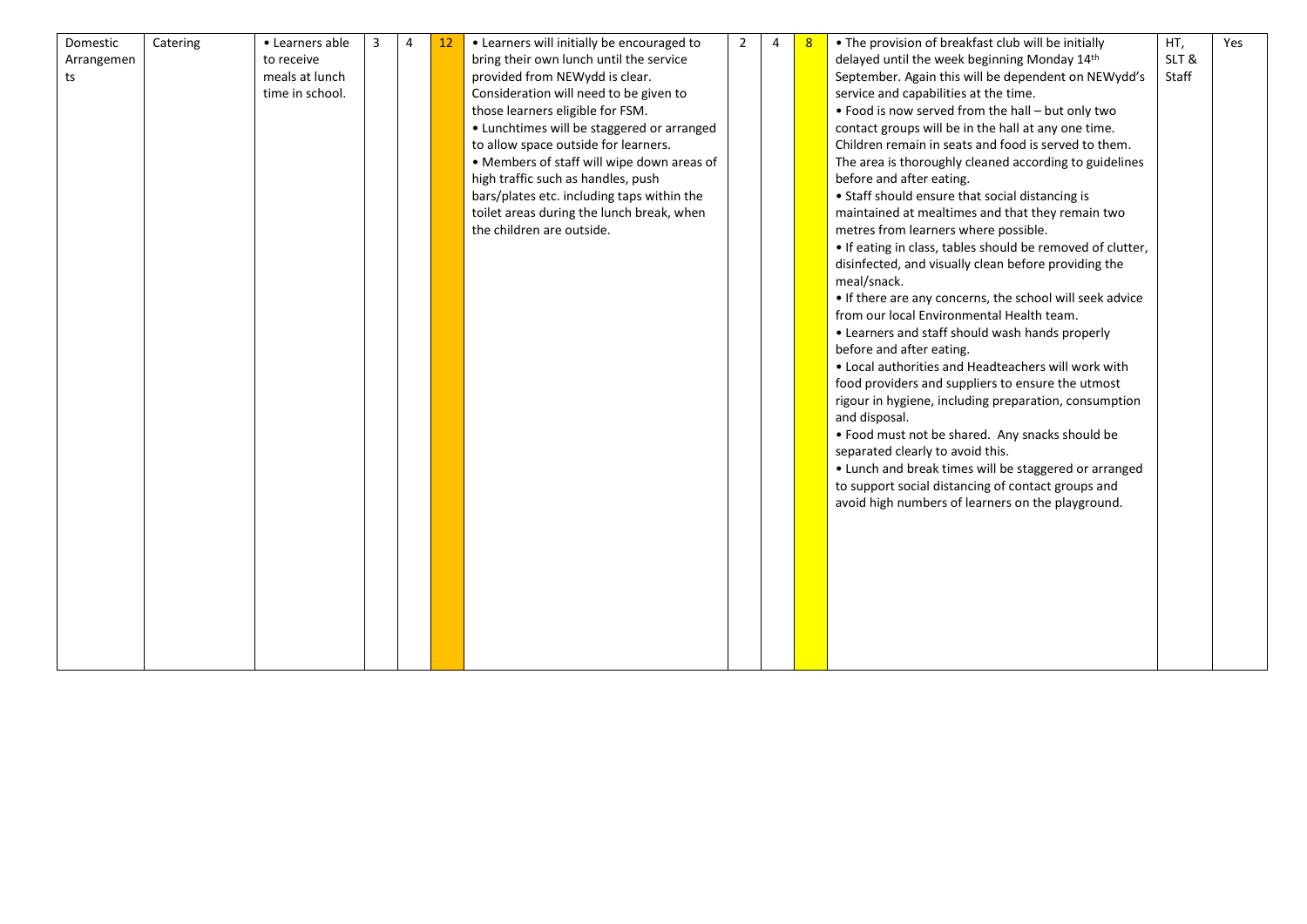| Domestic   | Catching /      | • Schools           | 3 | 4 | 12 | • Follow guidance re PPE, including face     | 2 | $\Delta$ | -8 | • Temperature screening will take place as children       | Gov,  | Yes |
|------------|-----------------|---------------------|---|---|----|----------------------------------------------|---|----------|----|-----------------------------------------------------------|-------|-----|
| Arrangemen | Spreading.      | are currently       |   |   |    | masks, aprons and gloves.                    |   |          |    | and staff arrive at school.                               | HT,   |     |
| ts         | Unable to       | following Public    |   |   |    | • Staff (particularly those more vulnerable) |   |          |    | . No learner with symptoms should be sent to school       | SLT&  |     |
|            | maintain social | <b>Health Wales</b> |   |   |    | may wear PPE at all times if they wish       |   |          |    | at all and it is vital that parents/carers are encouraged | Staff |     |
|            | distancing      | (PHW) guidance      |   |   |    | (although national guidance suggests that    |   |          |    | to act accordingly.                                       |       |     |
|            | whilst carrying | around gloves       |   |   |    | this is not required)                        |   |          |    | • Once someone suspected, confirmed or with               |       |     |
|            | out personal    | and aprons.         |   |   |    | . Double bagging for waste (where            |   |          |    | symptoms has been identified, all areas where this        |       |     |
|            | care.           | • Face masks        |   |   |    | necessary).                                  |   |          |    | person has been must be identified and kept clear.        |       |     |
|            |                 | will be available   |   |   |    | • Ensure that waste bins are emptied daily   |   |          |    | Management of the area should be physical where           |       |     |
|            |                 | for staff where     |   |   |    | by caretaker.                                |   |          |    | possible i.e. barriers with suitable signage or behind    |       |     |
|            |                 | appropriate.        |   |   |    | • Children who display symptoms whilst at    |   |          |    | locked doors. A clean down prior to reoccupation          |       |     |
|            |                 |                     |   |   |    | school will be taken to the isolation room   |   |          |    | should take place following the Covid-19: cleaning in     |       |     |
|            |                 |                     |   |   |    | and parents will be asked to collect them    |   |          |    | non-healthcare settings guidance.                         |       |     |
|            |                 |                     |   |   |    | immediately - isolating for 10 days or until |   |          |    |                                                           |       |     |
|            |                 |                     |   |   |    | a negative test is received. Parents of      |   |          |    |                                                           |       |     |
|            |                 |                     |   |   |    | children who have come into contact with     |   |          |    |                                                           |       |     |
|            |                 |                     |   |   |    | the child displaying symptoms will be        |   |          |    |                                                           |       |     |
|            |                 |                     |   |   |    | informed.                                    |   |          |    |                                                           |       |     |
|            |                 |                     |   |   |    | • Gloves and aprons should continue to be    |   |          |    |                                                           |       |     |
|            |                 |                     |   |   |    | used when providing intimate care to a       |   |          |    |                                                           |       |     |
|            |                 |                     |   |   |    | child or young person. This can include      |   |          |    |                                                           |       |     |
|            |                 |                     |   |   |    | personal, hands-on care such as washing,     |   |          |    |                                                           |       |     |
|            |                 |                     |   |   |    | toileting, or first aid and certain clinical |   |          |    |                                                           |       |     |
|            |                 |                     |   |   |    | procedures such as assisted feeding.         |   |          |    |                                                           |       |     |
|            |                 |                     |   |   |    | • Fluid-resistant surgical masks and eye     |   |          |    |                                                           |       |     |
|            |                 |                     |   |   |    | protection should also be worn if a risk     |   |          |    |                                                           |       |     |
|            |                 |                     |   |   |    | assessment determines that there is a risk   |   |          |    |                                                           |       |     |
|            |                 |                     |   |   |    | of splashing to the eyes such as from        |   |          |    |                                                           |       |     |
|            |                 |                     |   |   |    | coughing, spitting, or vomiting.             |   |          |    |                                                           |       |     |
|            |                 |                     |   |   |    | • Gloves and aprons should be used when      |   |          |    |                                                           |       |     |
|            |                 |                     |   |   |    | cleaning equipment or surfaces that might    |   |          |    |                                                           |       |     |
|            |                 |                     |   |   |    | be contaminated with body fluids such as     |   |          |    |                                                           |       |     |
|            |                 |                     |   |   |    | saliva or respiratory secretions.            |   |          |    |                                                           |       |     |
|            |                 |                     |   |   |    |                                              |   |          |    |                                                           |       |     |
|            |                 |                     |   |   |    |                                              |   |          |    |                                                           |       |     |
|            |                 |                     |   |   |    |                                              |   |          |    |                                                           |       |     |
|            |                 |                     |   |   |    |                                              |   |          |    |                                                           |       |     |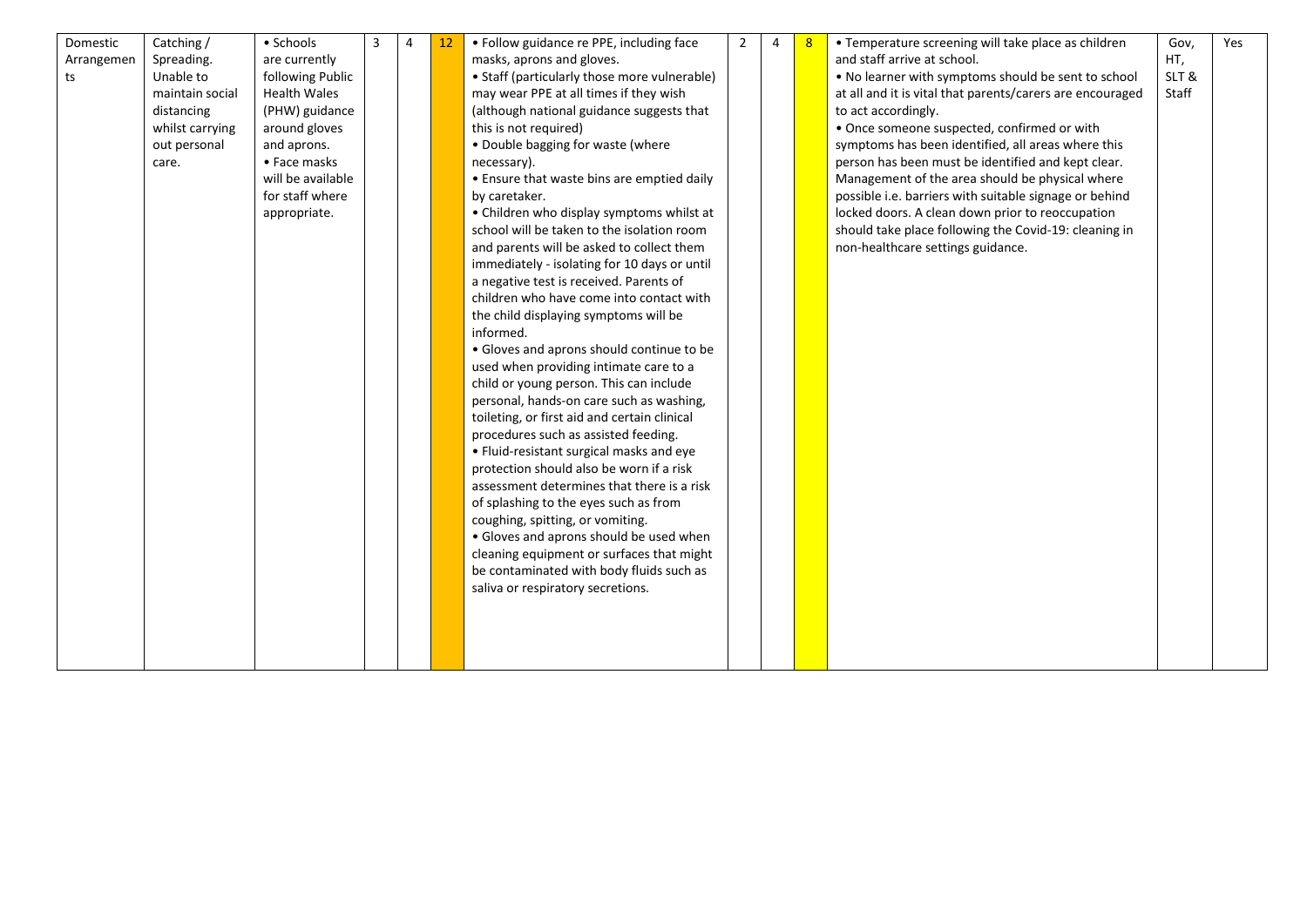| Domestic<br>Arrangemen<br>ts | Visitors at<br>School | $\bullet$ Only<br>essential visitor<br>s present at<br>main reception<br>and wait for<br>staff to meet<br>them.<br>• No visitors<br>allowed in<br>school unless<br>pre-arranged.     | $\overline{2}$ | 4 |                  | · All visitors will be pre-arranged. A<br>Covis_19 risk assessment should be<br>provided by any contractors attending site.<br>. No external visitors other than key<br>visitors e.g. school nurse, child protection<br>social workers.<br>• All non-statutory visits/contact to be<br>cancelled or done through virtual meetings<br>(where possible).<br>• Hand sanitizer and guidance on school<br>procedures available to all visitors.<br>. Post will be left in the school porch.<br>• Minimise contact during<br>delivery/exchange of documentation and<br>use electronic signatures/payments where<br>possible.<br>• Post/parcels collected by nominated<br>person and wiped with sanitiser.                                                                                                                                                                                                                                                                                                                       | 1            | 4 | $\overline{4}$ | • LA support to manage external agencies and parental<br>expectations of schools running 'as normal'<br>immediately.<br>• School will ensure social distancing takings place<br>when essential visitors arrive at school such as<br>contractors - site guidance on physical distancing and<br>hygiene will be explained to visitors on or before<br>arrival. Where visits can happen outside of school<br>hours, they should.<br>• A record will be kept of all visitors. Hand sanitiser will<br>be made available at the entrance before visitors sign<br>in/out.<br>• The digital entry-sign screen will be regularly wiped<br>down with antibacterial wipes/spray.<br>• Staff will be encouraged to use their cards/fobs for<br>signing in/out to avoid over-use of the touch screen. | LA&<br>HT.   | Yes |
|------------------------------|-----------------------|--------------------------------------------------------------------------------------------------------------------------------------------------------------------------------------|----------------|---|------------------|---------------------------------------------------------------------------------------------------------------------------------------------------------------------------------------------------------------------------------------------------------------------------------------------------------------------------------------------------------------------------------------------------------------------------------------------------------------------------------------------------------------------------------------------------------------------------------------------------------------------------------------------------------------------------------------------------------------------------------------------------------------------------------------------------------------------------------------------------------------------------------------------------------------------------------------------------------------------------------------------------------------------------|--------------|---|----------------|------------------------------------------------------------------------------------------------------------------------------------------------------------------------------------------------------------------------------------------------------------------------------------------------------------------------------------------------------------------------------------------------------------------------------------------------------------------------------------------------------------------------------------------------------------------------------------------------------------------------------------------------------------------------------------------------------------------------------------------------------------------------------------------|--------------|-----|
| Domestic<br>Arrangemen<br>ts | Cleaning<br>Routines  | • Cleaning<br>routines<br>changed to<br>focus on<br>surfaces, doors<br>and communal<br>areas.<br>• All staff<br>requested to be<br>mindful of<br>supporting<br>cleaning<br>routines. | $\overline{2}$ | 4 | $\boldsymbol{8}$ | • Increased cleaning routines - staff and<br>learners (where appropriate - e.g. their<br>own desk before and after eating) will be<br>encouraged wo wipe down hard surfaces<br>regularly throughout the day.<br>- staff will be encouraged to wipe down<br>main surface areas (handles, toilet flush,<br>taps etc. during mid-morning.<br>• School will follow the latest cleaning in<br>non-healthcare settings. Points to consider<br>and implement include:<br>- cleaning is generally enhanced through<br>whole staff awareness<br>- more frequent cleaning of rooms/shared<br>areas after they have been used by<br>different contact groups. This may be<br>applicable if the library or ALN support<br>area is used.<br>- where possible, separate toilets will be<br>provided for different contact groups.<br>Where this is not possible and in general<br>use, learner will be encouraged to use<br>hand sanitiser before entering the toilet<br>and to clean their hands thoroughly after<br>using the toilet. | $\mathbf{1}$ | 4 | $\overline{4}$ | • Associated costs due to risk assessment response.<br>. Will need to consider lunchtime cover if MDSA<br>utilised to clean toilet areas at midday.                                                                                                                                                                                                                                                                                                                                                                                                                                                                                                                                                                                                                                      | HT&<br>Staff | Yes |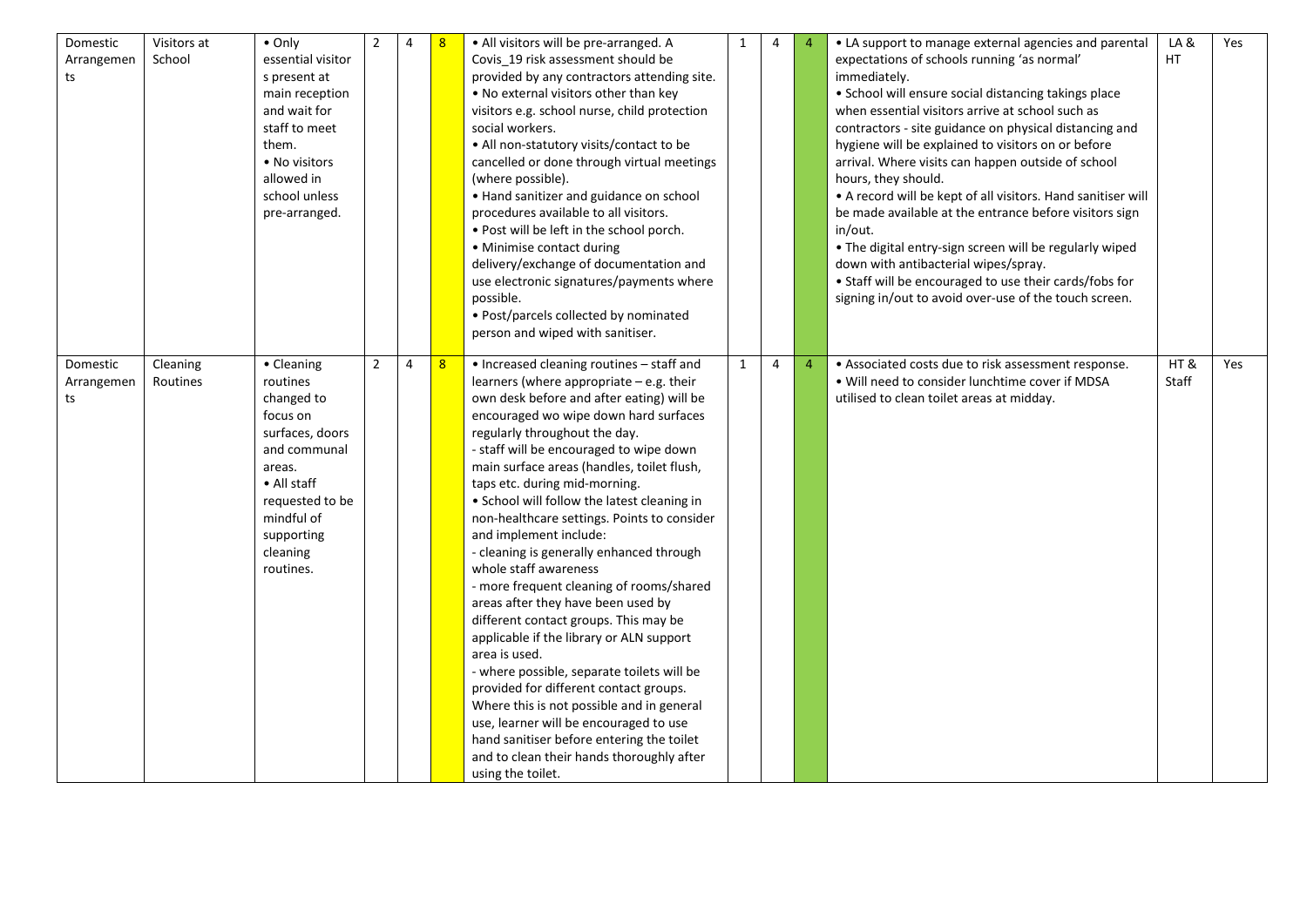| Guidance &<br>Documents | Review of Key<br>Policies               | • Evaluate<br>current policies<br>to ensure that<br>they will stand<br>up to scrutiny<br>under the<br>current<br>demands.                                                                                                            | $\overline{2}$ | 2 |                | • Set a policy review structure to ensure<br>scrutiny and approval of Governing body.                                                                                                                                                                                                                                                                                                                                                                                                                                                                                                                                                                                                                                                                                                                                                                                                                                                                                                                         | 1 | $\overline{2}$ | $\overline{2}$ | • Liaise with LA to share best practice and compliance.                                                                                                                                                                                    | Gov<br>& HT       | Yes |
|-------------------------|-----------------------------------------|--------------------------------------------------------------------------------------------------------------------------------------------------------------------------------------------------------------------------------------|----------------|---|----------------|---------------------------------------------------------------------------------------------------------------------------------------------------------------------------------------------------------------------------------------------------------------------------------------------------------------------------------------------------------------------------------------------------------------------------------------------------------------------------------------------------------------------------------------------------------------------------------------------------------------------------------------------------------------------------------------------------------------------------------------------------------------------------------------------------------------------------------------------------------------------------------------------------------------------------------------------------------------------------------------------------------------|---|----------------|----------------|--------------------------------------------------------------------------------------------------------------------------------------------------------------------------------------------------------------------------------------------|-------------------|-----|
| Guidance &<br>Documents | <b>Create New</b><br>School<br>Guidance | • The current<br>working<br>practices have<br>evolved during<br>the school re-<br>purposing<br>period and re-<br>engagement<br>period.<br>• School will<br>consider new<br>guidance for re-<br>opening and<br>discuss with<br>staff. | $\overline{2}$ | 2 | $\overline{4}$ | • Develop a set of expectations and<br>guidance principles for all school<br>stakeholders (Parent/Pupil/Staff<br>Guidance).<br>• Provide clear guidance to staff,<br>parents/carers and governors on re-<br>opening procedures.<br>• Provide staff handbook (current<br>situation) and signpost staff to relevant<br>training in preparation for re-opening (e.g.<br>use of PPE, social distancing, child<br>protection, Learners and staff mental<br>health & wellbeing, First Aid) - much of<br>this will take place during preparation days<br>either virtually or in a well ventilated large<br>hall (at social distance)<br>• Allow time for staff to return to school<br>and re-configure classrooms in line with<br>new guidance - e.g. forward facing tables<br>where possible.<br>• Natural ventilation - where possible,<br>classroom windows and doors should be<br>kept open to improve natural ventilation.<br>Staff and learners will be made aware of<br>this in order to dress appropriately. | 1 | $\overline{2}$ | $\overline{2}$ | • Check with HR that any revised guidance complies<br>with agreements reached with Unions and<br>Associations.<br>• Develop a handbook (hard copy and/or online) to act<br>as an easy reference point for the new operating<br>procedures. | HT&<br><b>SLT</b> | Yes |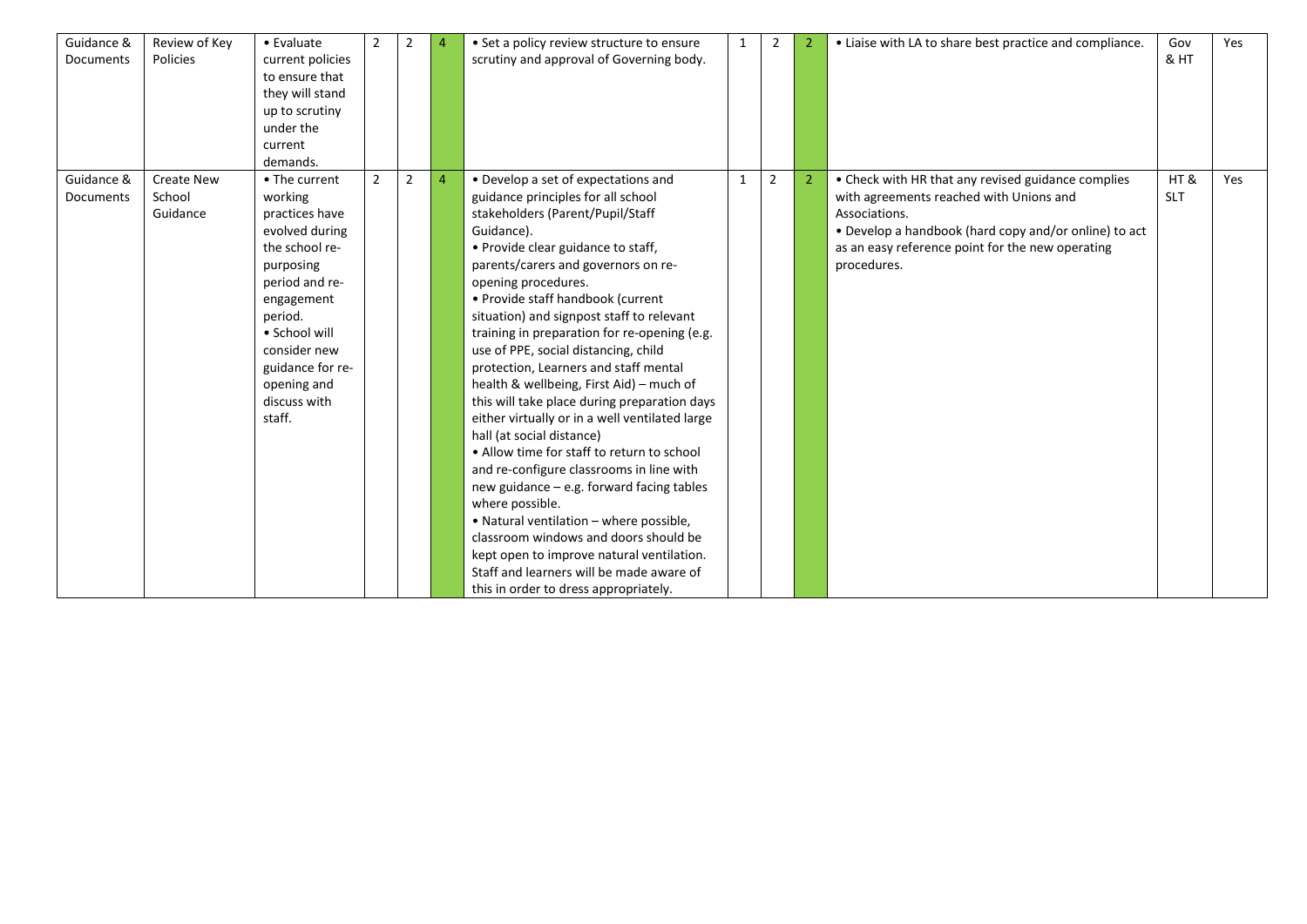| Guidance & | Fire Alarm / Fire | • It is possible  | 3 | 4 | 12 | • Review of fire arrangements has been      | $\overline{2}$ | 4 | 8 | HT &       | Yes |
|------------|-------------------|-------------------|---|---|----|---------------------------------------------|----------------|---|---|------------|-----|
| Documents  | Evacuation        | that no fire      |   |   |    | carried out with no significant changes     |                |   |   | <b>SLT</b> |     |
|            |                   | drills, alarm     |   |   |    | required.                                   |                |   |   |            |     |
|            |                   | tests, etc have   |   |   |    | • Weekly fire alarm tests as normal.        |                |   |   |            |     |
|            |                   | been held         |   |   |    | • Social distancing during evacuation if    |                |   |   |            |     |
|            |                   | during            |   |   |    | practicable.                                |                |   |   |            |     |
|            |                   | lockdown, re-     |   |   |    | • Social distancing to be practised at fire |                |   |   |            |     |
|            |                   | purpose & re-     |   |   |    | assembly point.                             |                |   |   |            |     |
|            |                   | engagement        |   |   |    | If fire doors are left open for ventilation |                |   |   |            |     |
|            |                   | periods.          |   |   |    | staff are informed to close the doors when  |                |   |   |            |     |
|            |                   | • Usual school    |   |   |    | passing through them during evacuation.     |                |   |   |            |     |
|            |                   | measures could    |   |   |    |                                             |                |   |   |            |     |
|            |                   | not be            |   |   |    |                                             |                |   |   |            |     |
|            |                   | appropriate       |   |   |    |                                             |                |   |   |            |     |
|            |                   | during this       |   |   |    |                                             |                |   |   |            |     |
|            |                   | period due to     |   |   |    |                                             |                |   |   |            |     |
|            |                   | social distancing |   |   |    |                                             |                |   |   |            |     |
|            |                   | and possible      |   |   |    |                                             |                |   |   |            |     |
|            |                   | changes to        |   |   |    |                                             |                |   |   |            |     |
|            |                   | corridors /       |   |   |    |                                             |                |   |   |            |     |
|            |                   | routes out of     |   |   |    |                                             |                |   |   |            |     |
|            |                   | school building.  |   |   |    |                                             |                |   |   |            |     |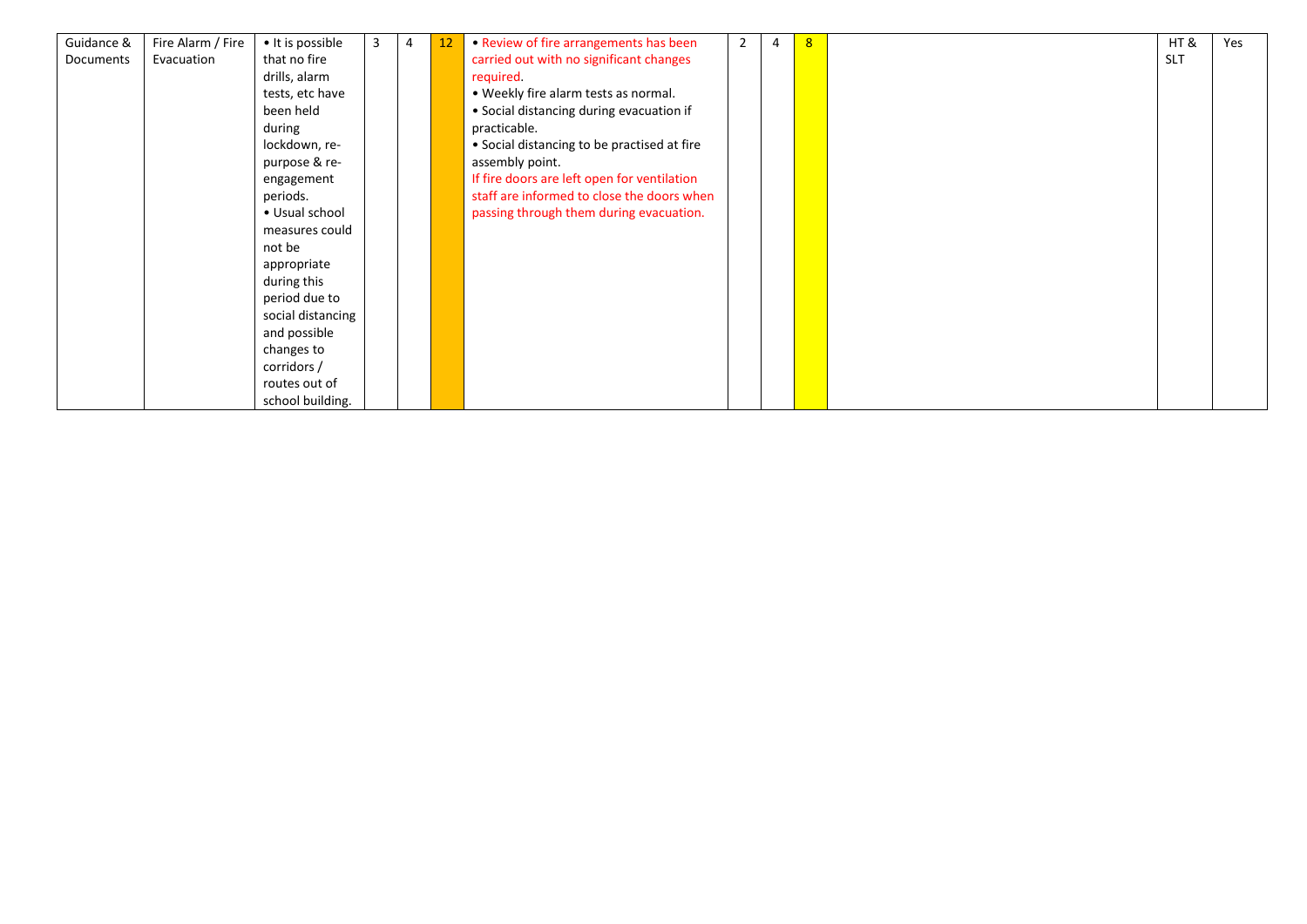| Continuity  | Review learning | • Blended      | $\overline{2}$ | $\overline{4}$ | 8 | • Current Distance Learning (DL) provision | $\mathbf{1}$ | 4 | $\overline{4}$ | . Blended learning training will take place at the    | Staff | Yes |
|-------------|-----------------|----------------|----------------|----------------|---|--------------------------------------------|--------------|---|----------------|-------------------------------------------------------|-------|-----|
| of Learning | approach to     | learning       |                |                |   | to remain in place should it be required   |              |   |                | beginning of term. Teachers may use a variety of      |       |     |
|             | include blended | approaches to  |                |                |   | (e.g. during a forced lockdown)            |              |   |                | approaches when teaching children at the beginning of |       |     |
|             | learning        | be considered  |                |                |   | • Staff to continue to support one another |              |   |                | term.                                                 |       |     |
|             | approaches      | after the      |                |                |   | to deliver blended learning.               |              |   |                |                                                       |       |     |
|             |                 | successful     |                |                |   | · Good practice identified and established |              |   |                |                                                       |       |     |
|             |                 | application of |                |                |   | during DL should be built upon.            |              |   |                |                                                       |       |     |
|             |                 | distance       |                |                |   | . One main focus of current DL has been    |              |   |                |                                                       |       |     |
|             |                 | learning.      |                |                |   | wellbeing - this needs to continue and     |              |   |                |                                                       |       |     |
|             |                 |                |                |                |   | possibly be enhanced as learners return to |              |   |                |                                                       |       |     |
|             |                 |                |                |                |   | the 'new normal'.                          |              |   |                |                                                       |       |     |
|             |                 |                |                |                |   | • Teachers may use a range of blended      |              |   |                |                                                       |       |     |
|             |                 |                |                |                |   | learning approaches in the classroom.      |              |   |                |                                                       |       |     |
|             |                 |                |                |                |   | These will be discussed during training on |              |   |                |                                                       |       |     |
|             |                 |                |                |                |   | planning and preparation days.             |              |   |                |                                                       |       |     |
|             |                 |                |                |                |   | • Teachers may utilise previous provision  |              |   |                |                                                       |       |     |
|             |                 |                |                |                |   | (digital & distance learning) to avoid     |              |   |                |                                                       |       |     |
|             |                 |                |                |                |   | unnecessary movement in classes e.g. by    |              |   |                |                                                       |       |     |
|             |                 |                |                |                |   | using Google classroom to provide, support |              |   |                |                                                       |       |     |
|             |                 |                |                |                |   | and mark work (more applicable to KS2      |              |   |                |                                                       |       |     |
|             |                 |                |                |                |   | learners)                                  |              |   |                |                                                       |       |     |
|             |                 |                |                |                |   |                                            |              |   |                |                                                       |       |     |
|             |                 |                |                |                |   |                                            |              |   |                |                                                       |       |     |
|             |                 |                |                |                |   |                                            |              |   |                |                                                       |       |     |
|             |                 |                |                |                |   |                                            |              |   |                |                                                       |       |     |
|             |                 |                |                |                |   |                                            |              |   |                |                                                       |       |     |
|             |                 |                |                |                |   |                                            |              |   |                |                                                       |       |     |
|             |                 |                |                |                |   |                                            |              |   |                |                                                       |       |     |
|             |                 |                |                |                |   |                                            |              |   |                |                                                       |       |     |
|             |                 |                |                |                |   |                                            |              |   |                |                                                       |       |     |
|             |                 |                |                |                |   |                                            |              |   |                |                                                       |       |     |
|             |                 |                |                |                |   |                                            |              |   |                |                                                       |       |     |
|             |                 |                |                |                |   |                                            |              |   |                |                                                       |       |     |
|             |                 |                |                |                |   |                                            |              |   |                |                                                       |       |     |
|             |                 |                |                |                |   |                                            |              |   |                |                                                       |       |     |
|             |                 |                |                |                |   |                                            |              |   |                |                                                       |       |     |
|             |                 |                |                |                |   |                                            |              |   |                |                                                       |       |     |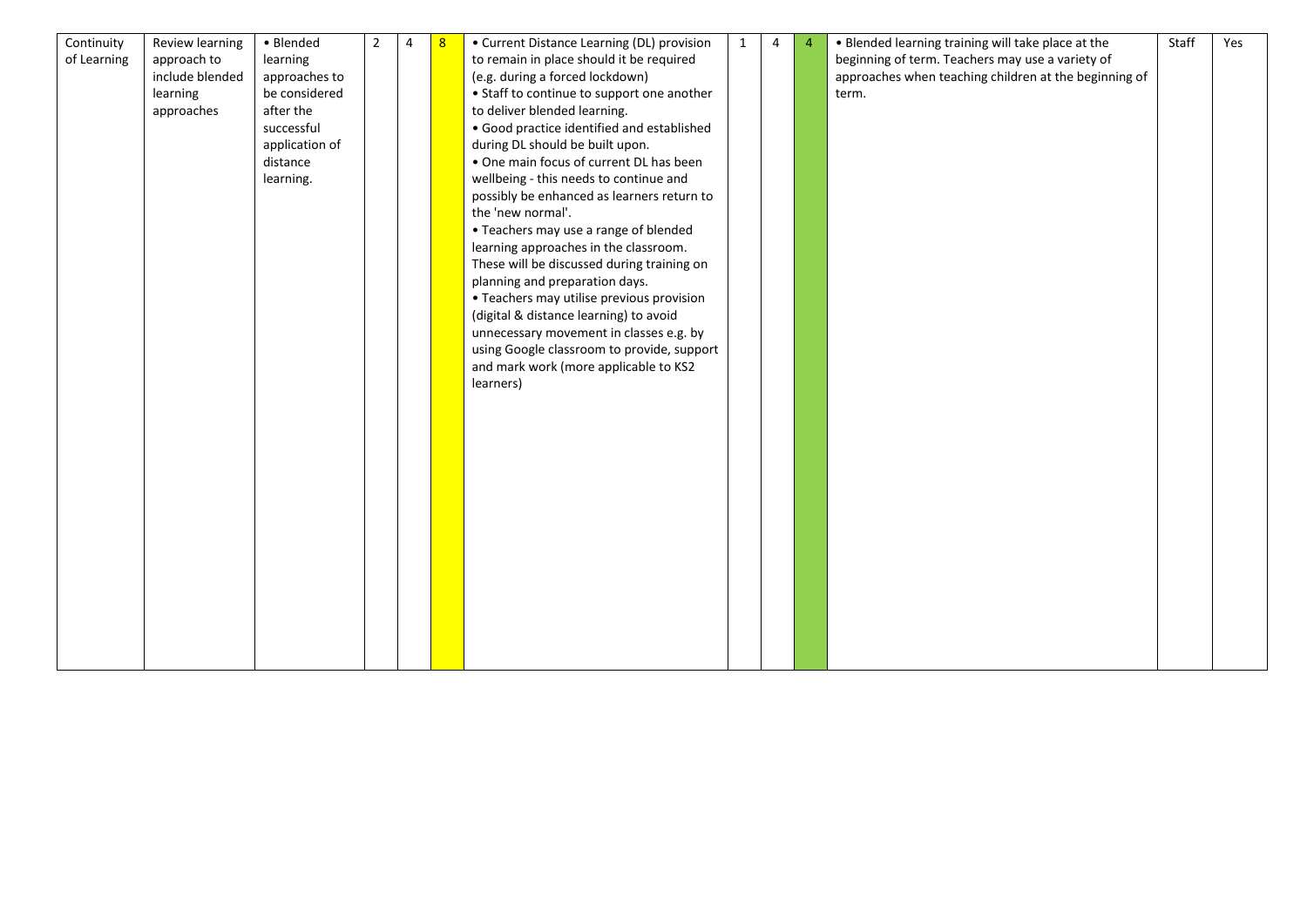| Continuity  | Induction day    | • Staff have     |  | $\mathbf{g}$ | • Clear guidance to all staff on             | 1 | 4 | • Support in place for all staff with wellbeing and      | SLT& | Yes |
|-------------|------------------|------------------|--|--------------|----------------------------------------------|---|---|----------------------------------------------------------|------|-----|
| of Learning | for staff to new | previously been  |  |              | rationale and purpose of next phase of       |   |   | safety as priority.                                      | Gov  |     |
|             | processes        | working to       |  |              | schooling with safety and wellbeing of both  |   |   | • Regular communication and contact to identify          |      |     |
|             |                  | support          |  |              | learners and workforce as a priority.        |   |   | coaching and/or counselling for those identified.        |      |     |
|             |                  | learners in a    |  |              | • Reassurance of staff to reduce anxiety     |   |   | • Regular review points built in for ensuring staff      |      |     |
|             |                  | variety of ways  |  |              | and stress that return to work may induce.   |   |   | wellbeing - use of email/group text to ensure all are    |      |     |
|             |                  | - keeping        |  |              | • Review staffroom practice to ensure        |   |   | kept up to date.                                         |      |     |
|             |                  | contact with all |  |              | adherence with social distancing and         |   |   | • Opportunities for staff to work collaboratively within |      |     |
|             |                  | / vulnerable     |  |              | hygiene procedures.                          |   |   | school and within phases/clusters to consider support    |      |     |
|             |                  | learners,        |  |              | • Encourage staff to have breaks outside of  |   |   | for blended learning / developing curriculum offer.      |      |     |
|             |                  | supporting       |  |              | school adhering to social distancing and all |   |   | • Professional learning on how to support learners on    |      |     |
|             |                  | distance         |  |              | other guidelines.                            |   |   | return with potential increased anxieties / trauma and   |      |     |
|             |                  | learning,        |  |              | • Understand the profile of the staffing     |   |   | continued ICT skills as part of blended/distance/digital |      |     |
|             |                  | attending Hubs   |  |              | able to return to school to work and offer   |   |   | learning.                                                |      |     |
|             |                  | on a rota basis. |  |              | support to any staff presenting anxieties of |   |   | • School will ensure the following training at the       |      |     |
|             |                  | • Schools have   |  |              | return.                                      |   |   | beginning of term:                                       |      |     |
|             |                  | set up a range   |  |              | • Consider staff induction as a priority and |   |   | - Blended Learning                                       |      |     |
|             |                  | of methods for   |  |              | offer guidance and expectations for          |   |   | - Safeguarding                                           |      |     |
|             |                  | communicating    |  |              | this next phase (this will take place during |   |   | - First Aid                                              |      |     |
|             |                  | with staff and   |  |              | Planning & Preparation days).                |   |   | - Epi-pen & Asthma training                              |      |     |
|             |                  | working in       |  |              | • Maintain clear communication with all      |   |   | - Guidance on re-opening & routines                      |      |     |
|             |                  | teams as         |  |              | staff, enabling peer support and             |   |   | - Covid-19 Reopening Plan/RA                             |      |     |
|             |                  | appropriate.     |  |              | partnership with Unions and opportunity      |   |   |                                                          |      |     |
|             |                  |                  |  |              | to ask questions.                            |   |   |                                                          |      |     |
|             |                  |                  |  |              | • Support from HR for staff working          |   |   |                                                          |      |     |
|             |                  |                  |  |              | conditions.                                  |   |   |                                                          |      |     |
|             |                  |                  |  |              | • See GwE's policy and practice guidelines   |   |   |                                                          |      |     |
|             |                  |                  |  |              | on Blended Learning                          |   |   |                                                          |      |     |
|             |                  |                  |  |              |                                              |   |   |                                                          |      |     |
|             |                  |                  |  |              |                                              |   |   |                                                          |      |     |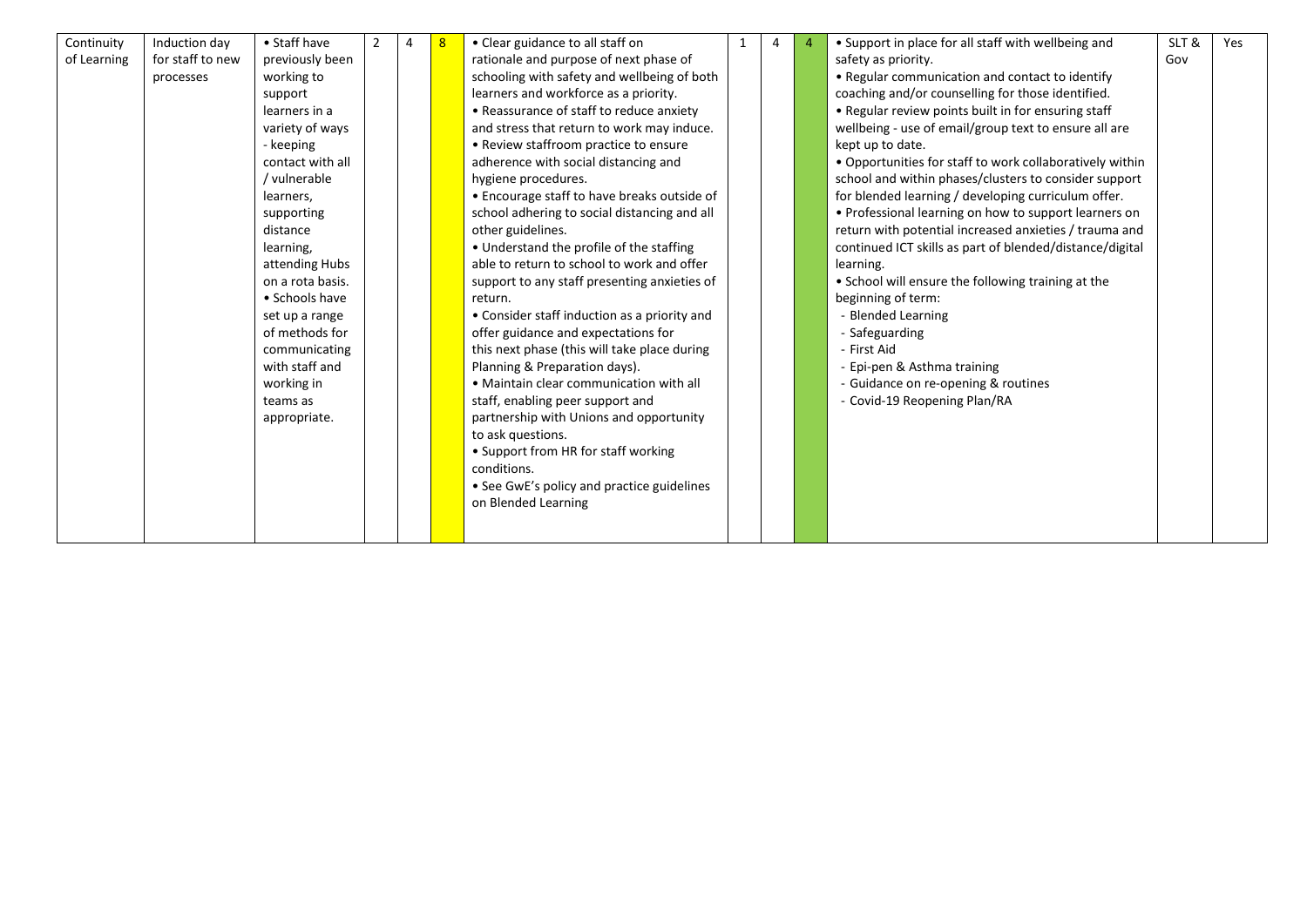| Continuity<br>of Learning | Learner Welfare          | • Schools have<br>a range of<br>support<br>available to<br>learners                                                                                                | 3 | 4              | $12 \overline{ }$ | • LA support and welfare services should<br>liaise with schools to help with 'trauma'<br>related guidance and, where necessary,<br>bereavement services.<br>• On learners returning to school, school<br>leaders and teachers should consider:<br>- their learners' mental health and<br>wellbeing and identify any learner who<br>may need additional support so they are<br>ready to learn;<br>- assess where learners are in terms of<br>their learning, and agree what adjustments<br>may be needed to the school curriculum to<br>support them;<br>- identify and plan how best to support the<br>education of high needs groups, including<br>disadvantaged learners, ALN and<br>vulnerable learners. | 2              | 4              | 8 | • Ensuring schools have effective systems for<br>exchanging knowledge between staff - identification of<br>learners who could now be vulnerable post lockdown<br>and Covid-19.<br>. Utilise ANLCo and any training that has been made<br>available. | LA,<br>SLT&<br><b>ALNCo</b> | Yes |
|---------------------------|--------------------------|--------------------------------------------------------------------------------------------------------------------------------------------------------------------|---|----------------|-------------------|-------------------------------------------------------------------------------------------------------------------------------------------------------------------------------------------------------------------------------------------------------------------------------------------------------------------------------------------------------------------------------------------------------------------------------------------------------------------------------------------------------------------------------------------------------------------------------------------------------------------------------------------------------------------------------------------------------------|----------------|----------------|---|-----------------------------------------------------------------------------------------------------------------------------------------------------------------------------------------------------------------------------------------------------|-----------------------------|-----|
| Continuity<br>of Learning | <b>Physical Activity</b> | • Formal PE<br>lessons not part<br>of learning offer<br>but field area<br>and play<br>surfaces<br>/ outside area<br>used to support<br>exercise and<br>well-being. | 3 | $\overline{4}$ | 12                | • As per continuation of learning offer, all<br>PE lessons re-evaluated and any<br>field/outside area used to support exercise.<br>• All pupils will be offered plenty of<br>outdoor opportunities to exercise.<br>• Strictly no invasion games -<br>individual/non-contact sports only.<br>• Consideration of resources to support<br>learner wellbeing and role of physical<br>activity in supporting health e.g. Joe Wicks,<br>cosmic yoga etc.<br>· Outside sports offered if weather<br>permits.                                                                                                                                                                                                       | $\overline{2}$ | $\overline{4}$ | 8 | • All sports equipment to be wiped down prior to<br>another contact group using it (or left for 72 hours<br>beforehand). Staff will need to liaise with other staff<br>members about their PE topic and schedule.                                   | HT&<br>Staff                | Yes |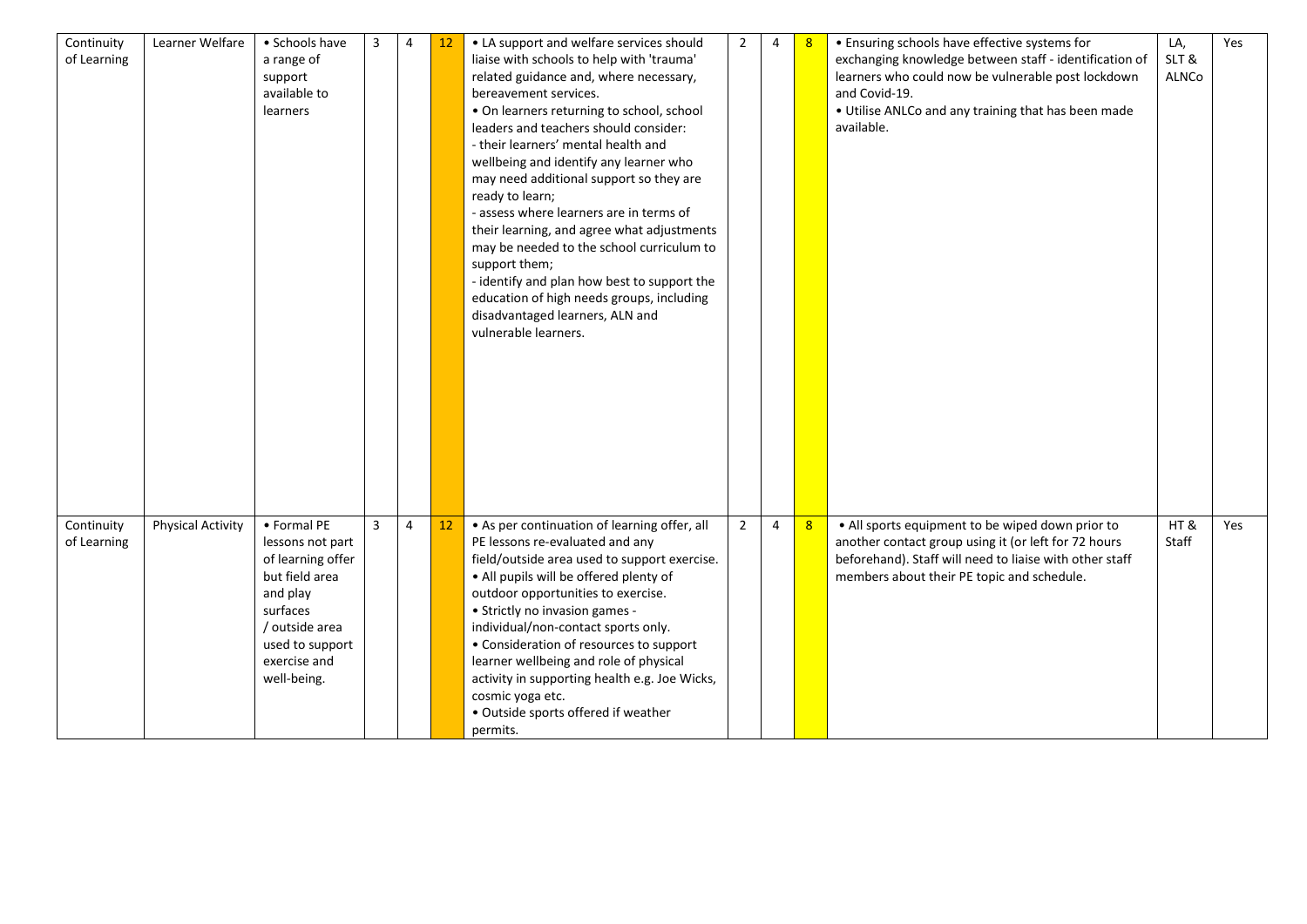| Continuity  | <b>Adult Support</b> | • Staff will      | 3              | 4 | 12 | • Adult support to be shared between           | 2              | 4 | 8 | • Consider ALN support – it might be more                  | HT&        | Yes |
|-------------|----------------------|-------------------|----------------|---|----|------------------------------------------------|----------------|---|---|------------------------------------------------------------|------------|-----|
| of Learning |                      | maintain social   |                |   |    | classes, ensuring that ratios are              |                |   |   | appropriate for this support to take place within a        | <b>SLT</b> |     |
|             |                      | distance          |                |   |    | appropriate to need.                           |                |   |   | contact group rather than being withdrawn.                 |            |     |
|             |                      | guidelines.       |                |   |    | • Adults to sanitise hands before entering a   |                |   |   |                                                            |            |     |
|             |                      | • Staff will      |                |   |    | contact group.                                 |                |   |   |                                                            |            |     |
|             |                      | avoid             |                |   |    | • Staff will maintain a social distance of 2m  |                |   |   |                                                            |            |     |
|             |                      | unnecessary       |                |   |    | from other staff members and learners          |                |   |   |                                                            |            |     |
|             |                      | mixing between    |                |   |    | where possible.                                |                |   |   |                                                            |            |     |
|             |                      | contact groups    |                |   |    | · Guidelines/routines will be explained to     |                |   |   |                                                            |            |     |
|             |                      | (appropriate      |                |   |    | learners to encourage them to keep             |                |   |   |                                                            |            |     |
|             |                      | hand              |                |   |    | socially distanced from adults.                |                |   |   |                                                            |            |     |
|             |                      | sanitisation will |                |   |    |                                                |                |   |   |                                                            |            |     |
|             |                      | take place when   |                |   |    |                                                |                |   |   |                                                            |            |     |
|             |                      | entering a        |                |   |    |                                                |                |   |   |                                                            |            |     |
|             |                      | room).            |                |   |    |                                                |                |   |   |                                                            |            |     |
|             |                      | • Further         |                |   |    |                                                |                |   |   |                                                            |            |     |
|             |                      | support/advice    |                |   |    |                                                |                |   |   |                                                            |            |     |
|             |                      | required to       |                |   |    |                                                |                |   |   |                                                            |            |     |
|             |                      | ensure safe       |                |   |    |                                                |                |   |   |                                                            |            |     |
|             |                      | social            |                |   |    |                                                |                |   |   |                                                            |            |     |
|             |                      | distancing.       |                |   |    |                                                |                |   |   |                                                            |            |     |
| Continuity  | Equipment for        | • Many learners   | $\overline{3}$ | 4 | 12 | • KS2 children may bring in their own          | $\overline{2}$ | 4 | 8 | • There is a need to consider the risk of cross infection. | HT&        | Yes |
| of Learning | learners with        | will use the      |                |   |    | pencil case and it will be stored within their |                |   |   | No stationary should mix between contact groups or         | ALNCo      |     |
|             | special needs        | same              |                |   |    | own contact group.                             |                |   |   | be taken to other areas of the school.                     |            |     |
|             |                      | equipment at      |                |   |    | • FP pupils will be provided with stationary   |                |   |   |                                                            |            |     |
|             |                      | school and also   |                |   |    | equipment that will only be used by their      |                |   |   |                                                            |            |     |
|             |                      | at home.          |                |   |    | contact group. Children should be              |                |   |   |                                                            |            |     |
|             |                      |                   |                |   |    | encouraged to wipe down/clean such             |                |   |   |                                                            |            |     |
|             |                      |                   |                |   |    | stationary regularly (where possible).         |                |   |   |                                                            |            |     |
|             |                      |                   |                |   |    | • If considered vulnerable, it may be          |                |   |   |                                                            |            |     |
|             |                      |                   |                |   |    | appropriate for some children to have a        |                |   |   |                                                            |            |     |
|             |                      |                   |                |   |    | personal set of stationary and for it to be    |                |   |   |                                                            |            |     |
|             |                      |                   |                |   |    | regularly cleaned.                             |                |   |   |                                                            |            |     |
|             |                      |                   |                |   |    |                                                |                |   |   |                                                            |            |     |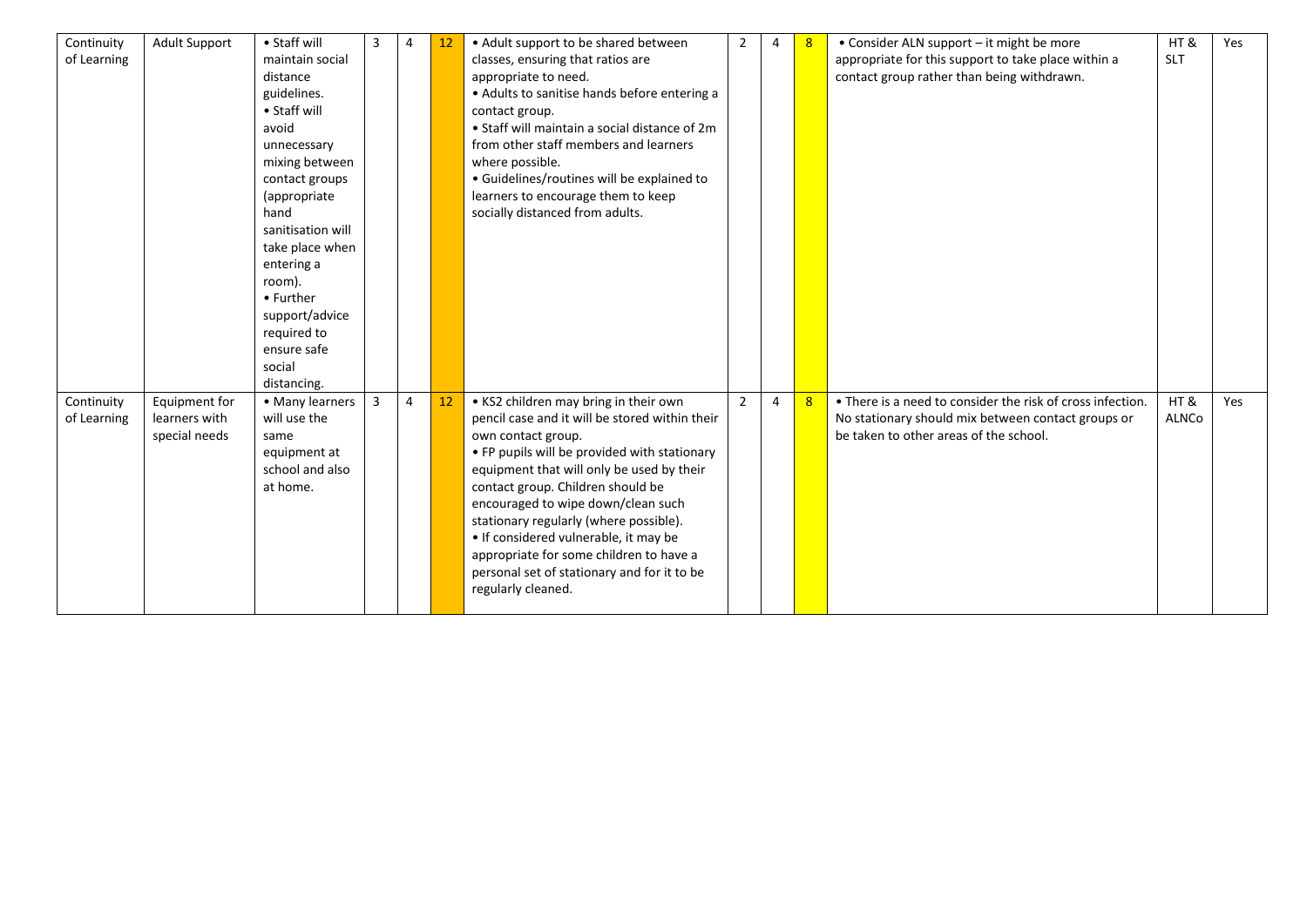| Continuity  | Transition to  | • Mr Williams     | $\overline{2}$ | $\overline{4}$ |   | • Clear guidance to all staff on rationale    | $\mathbf{1}$ | 4 | $\overline{4}$ | • Consider an opportunity for Nursery parents to come | HT,              | Yes |
|-------------|----------------|-------------------|----------------|----------------|---|-----------------------------------------------|--------------|---|----------------|-------------------------------------------------------|------------------|-----|
| of Learning | school - New   | (Yr 6 teacher)    |                |                |   | and purpose of next phase of schooling        |              |   |                | into school to see the class setting.                 | <b>Yr6 &amp;</b> |     |
|             | Learners       | made contact      |                |                |   | with safety and wellbeing of both learners    |              |   |                | • SeeSaw does allow parents to see the learning       | Nur/             |     |
|             |                | with all          |                |                |   | and workforce as a priority.                  |              |   |                | environment as well as their child's work.            | Rec CT           |     |
|             |                | secondary         |                |                |   | . Nursery pupils will be phased in over two   |              |   |                |                                                       |                  |     |
|             |                | schools           |                |                |   | weeks giving both the children and staff      |              |   |                |                                                       |                  |     |
|             |                | • Induction       |                |                |   | time to familiarise themselves with the       |              |   |                |                                                       |                  |     |
|             |                | packs were sent   |                |                |   | setting and each other.                       |              |   |                |                                                       |                  |     |
|             |                | out to all        |                |                |   | • Nursery parents (and all other contact      |              |   |                |                                                       |                  |     |
|             |                | Nursery           |                |                |   | groups/classes) have already been given       |              |   |                |                                                       |                  |     |
|             |                | parents.          |                |                |   | information for their new SeeSaw accounts     |              |   |                |                                                       |                  |     |
|             |                | • Nursery         |                |                |   | and or Google Classrooms so that              |              |   |                |                                                       |                  |     |
|             |                | children to be    |                |                |   | communication can digitally take place        |              |   |                |                                                       |                  |     |
|             |                | phased in.        |                |                |   | between home and school.                      |              |   |                |                                                       |                  |     |
|             |                |                   |                |                |   |                                               |              |   |                |                                                       |                  |     |
|             |                |                   |                |                |   |                                               |              |   |                |                                                       |                  |     |
|             |                |                   |                |                |   |                                               |              |   |                |                                                       |                  |     |
|             |                |                   |                |                |   |                                               |              |   |                |                                                       |                  |     |
|             |                |                   |                |                |   |                                               |              |   |                |                                                       |                  |     |
|             |                |                   |                |                |   |                                               |              |   |                |                                                       |                  |     |
| Ensuring    | Non-compliance | • Site rules are  | 2              | 4              | 8 | • Site rules to be communicated to all        | $\mathbf{1}$ | 4 | 4              | • Signage has been purchased for outside school and   | HT&              | Yes |
| Expectation | with Rules     | communicated      |                |                |   | school employees, learners, and parents /     |              |   |                | classrooms.                                           | <b>SLT</b>       |     |
| S           |                | to all school     |                |                |   | carers.                                       |              |   |                | • Self-adhesive marking in the corridors will remind  |                  |     |
|             |                | employees,        |                |                |   | • Signage displayed and demarcation of        |              |   |                | learners and staff of social distancing expectations. |                  |     |
|             |                | learners,         |                |                |   | areas to reinforce site rules and Covid-19    |              |   |                |                                                       |                  |     |
|             |                | parents / carers  |                |                |   | guidance.                                     |              |   |                |                                                       |                  |     |
|             |                | through           |                |                |   | • SLT will monitor and enforce site rules     |              |   |                |                                                       |                  |     |
|             |                | informal          |                |                |   | and social distancing requirements.           |              |   |                |                                                       |                  |     |
|             |                | discussions,      |                |                |   | • Disciplinary actions will be taken against  |              |   |                |                                                       |                  |     |
|             |                | letters, emails,  |                |                |   | individuals who repeatedly / wilfully fail to |              |   |                |                                                       |                  |     |
|             |                | etc.              |                |                |   | follow any site / LA rules.                   |              |   |                |                                                       |                  |     |
|             |                | • Staff monitor   |                |                |   |                                               |              |   |                |                                                       |                  |     |
|             |                | site rules as and |                |                |   |                                               |              |   |                |                                                       |                  |     |
|             |                | when needed.      |                |                |   |                                               |              |   |                |                                                       |                  |     |